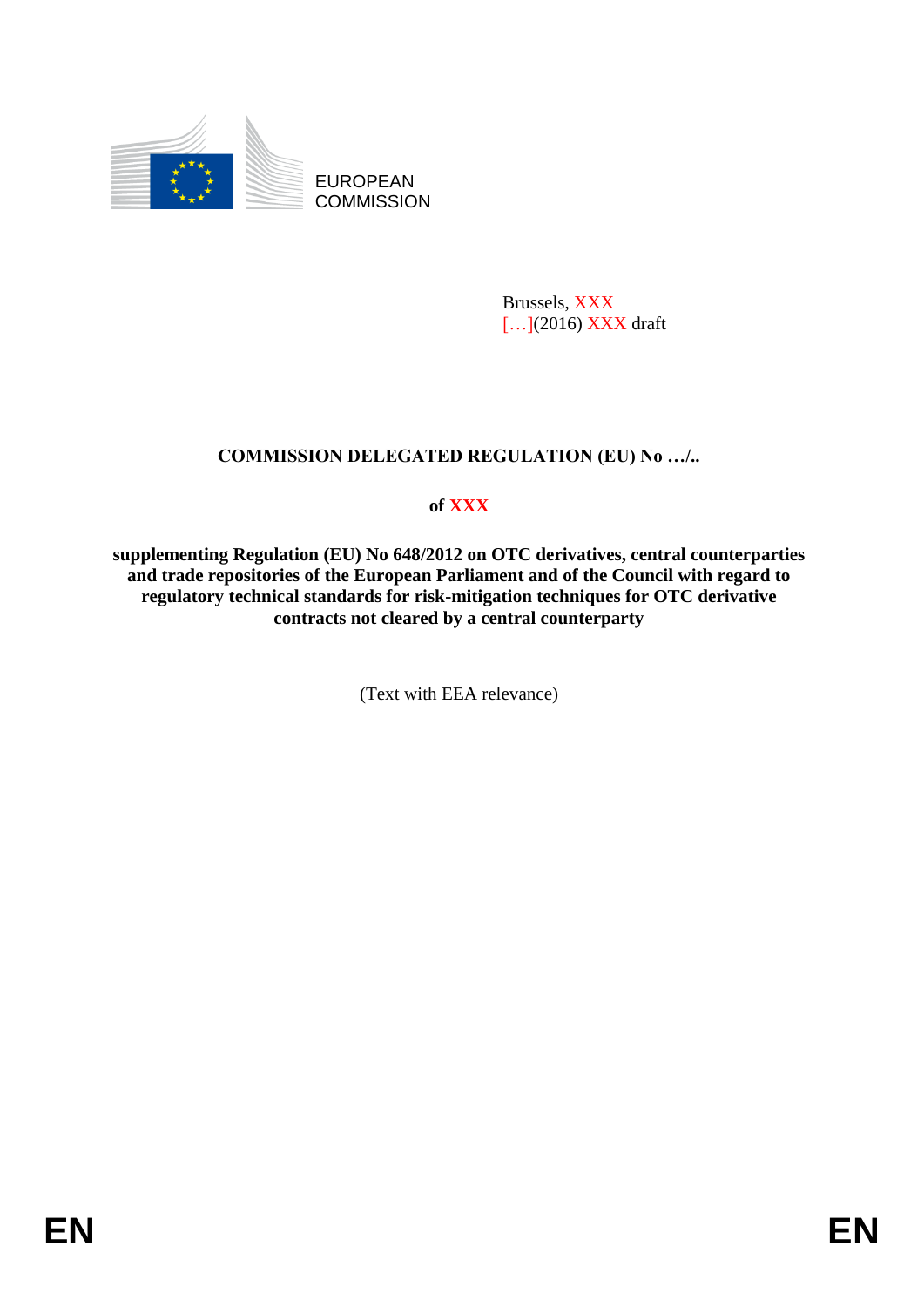## **EXPLANATORY MEMORANDUM**

## **1. CONTEXT OF THE DELEGATED ACT**

Article 11(15) of Regulation (EU) No 648/2012 ('the Regulation') as amended by Regulation (EU) No 575/2013 ('CRR') empowers the Commission to adopt, following submission of draft standards by the European Banking Authority, the European Insurance and Occupational Pensions Authority and the European Securities and Market Authority, which constitute the European Supervisory Authorities (ESA), and in accordance with either Articles 10 to 14 of Regulation (EU) No 1093/2010, Regulation (EU) No 1094/2010 and Regulation (EU) No 1095/2010 delegated acts specifying the risk-management procedures, including the levels and type of collateral and segregation arrangements required for compliance with paragraph 3 of Article 11 of the Regulation, the procedures for the counterparties and the relevant competent authorities to be followed when applying exemptions under paragraphs 6 to 10 and the applicable criteria referred to in paragraphs 5 to 10 including in particular what should be considered as practical or legal impediment to the prompt transfer of own funds and repayment of liabilities between the counterparties.

In accordance with Article 10(1) of Regulation (EU) No 1093/2010, Regulation (EU) No 1094/2010 and Regulation (EU) No 1095/2010 establishing the ESA, the Commission shall decide within three months of receipt of the draft standards whether to endorse the drafts submitted. The Commission may also endorse the draft standards in part only, or with amendments, where the Union's interests so require, having regard to the specific procedure laid down in those Articles.

## **2. CONSULTATIONS PRIOR TO THE ADOPTION OF THE ACT**

In accordance with the third subparagraph of Article 10(1) of Regulation (EU) No 1093/2010, Regulation (EU) No 1094/2010 and Regulation (EU) No 1095/2010, the ESA have carried out a public consultation on the draft technical standards submitted to the Commission in accordance with Article 11(15) of Regulation (EU) No 648/2012. A discussion paper and two consultation papers were published on the ESA websites respectively on 6 March 2012, 14 April 2014 and 10 June 2015. Together with these draft technical standards, the ESA have submitted an explanation on how the outcome of these consultations has been taken into account in the development of the final draft technical standards submitted to the Commission.

Together with the draft technical standards, and in accordance with the third subparagraph of Article 10(1) of Regulation (EU) No 1093/2010, Regulation (EU) No 1094/2010 or Regulation (EU) No 1095/2010, the ESA have submitted its impact assessment, including its analysis of the costs and benefits, related to the draft technical standard submitted to the Commission. This analysis is available at [https://eiopa.europa.eu/Pages/Publications/Draft-](https://eiopa.europa.eu/Pages/Publications/Draft-Regulatory-Technical-Standards-on-margin-requirements-for-non-centrally.aspx)[Regulatory-Technical-Standards-on-margin-requirements-for-non-centrally.aspx.](https://eiopa.europa.eu/Pages/Publications/Draft-Regulatory-Technical-Standards-on-margin-requirements-for-non-centrally.aspx)

## **3. LEGAL ELEMENTS OF THE DELEGATED ACT**

This delegated act covers three mandates in the following areas:

- (a) the risk-management procedures, including the levels and type of collateral and segregation arrangements;
- (b) the procedures for the counterparties and the relevant competent authorities to be followed when applying exemptions for intragroup OTC derivative contracts;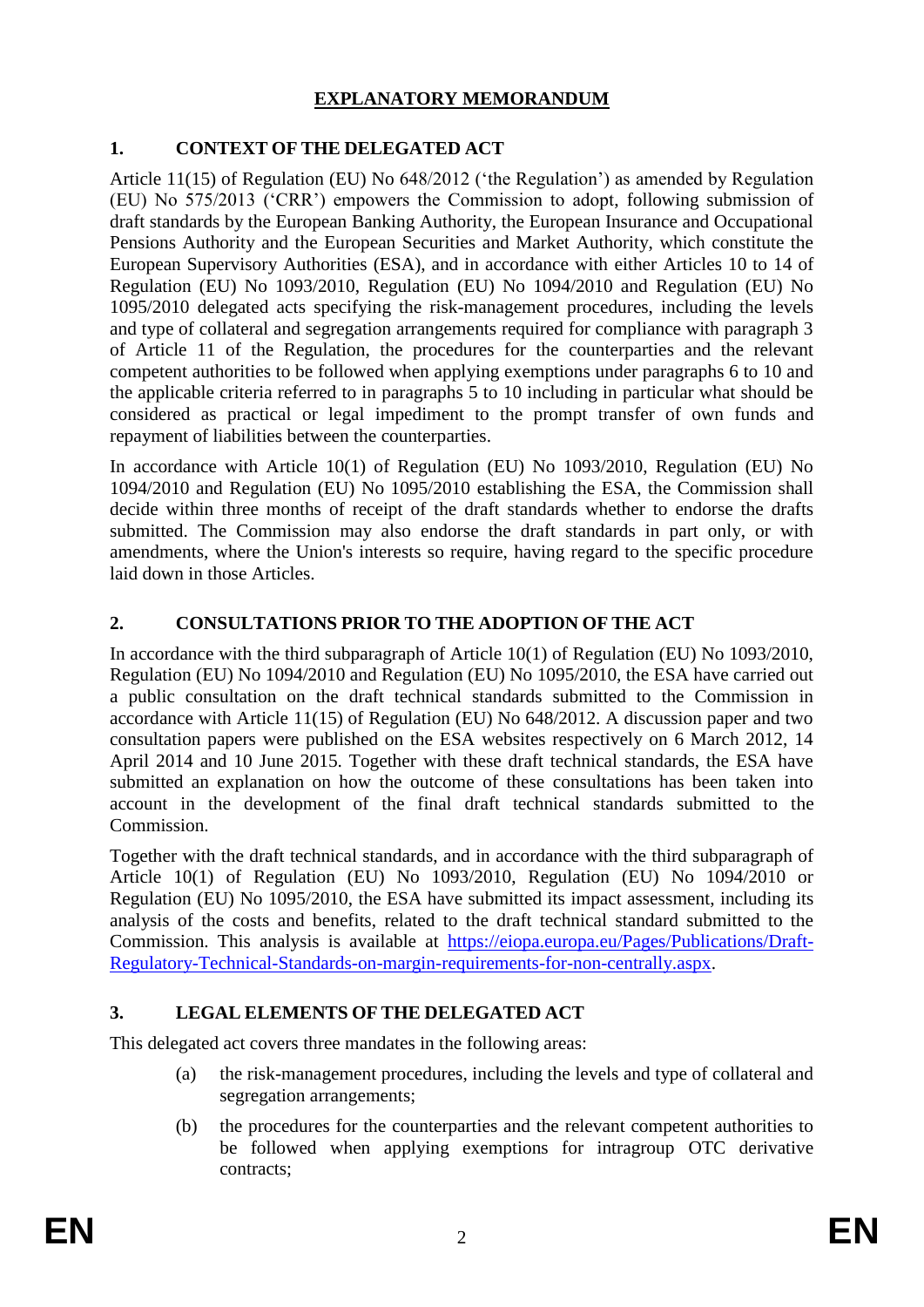(c) the applicable criteria on what should be considered as practical or legal impediment to the prompt transfer of own funds and repayment of liabilities arising from OTC derivative contracts between the counterparties belonging to the same group.

Therefore, this delegated act is structured in three chapters in line with each of the areas covered by the mandate. Since the first chapter is more complex, it was necessary to split it further in various sections. A final chapter includes transitional and final provisions.

The first chapter covers all the requirements concerning the risk management procedures for the margin exchange, detailed procedures for specific cases, the approaches to be applied for the margin calculation, the procedures around the margin collection, the eligibility, valuation and treatment of collateral, the operational aspects and requirements concerning the trading documentation.

The second chapter includes the procedures for the counterparties and the relevant competent authorities when applying exemptions for intragroup derivative contracts including process, timing and notifications to authorities.

The criteria for applying exemptions for intragroup derivative contracts and what has to be considered a practical or legal impediment are specified in the third chapter. In particular, legal impediments include not only regulatory constraints but also constraints that may arise by internal restrictions or legally binding agreements within and outside the group.

A fourth chapter includes transitional and final provisions. The need for international convergence, regulatory arbitrage and specific characteristic of the OTC derivative market within the Union make necessary a staggered implementation of these requirements in some specific cases such as intragroup transactions, equity options and foreign exchange forwards.

In developing this delegated act, the ESA took into account the Basel Committee-IOSCO margin framework for non-centrally cleared OTC derivatives and the Basel Committee guidelines for managing settlement risk in foreign exchange transactions.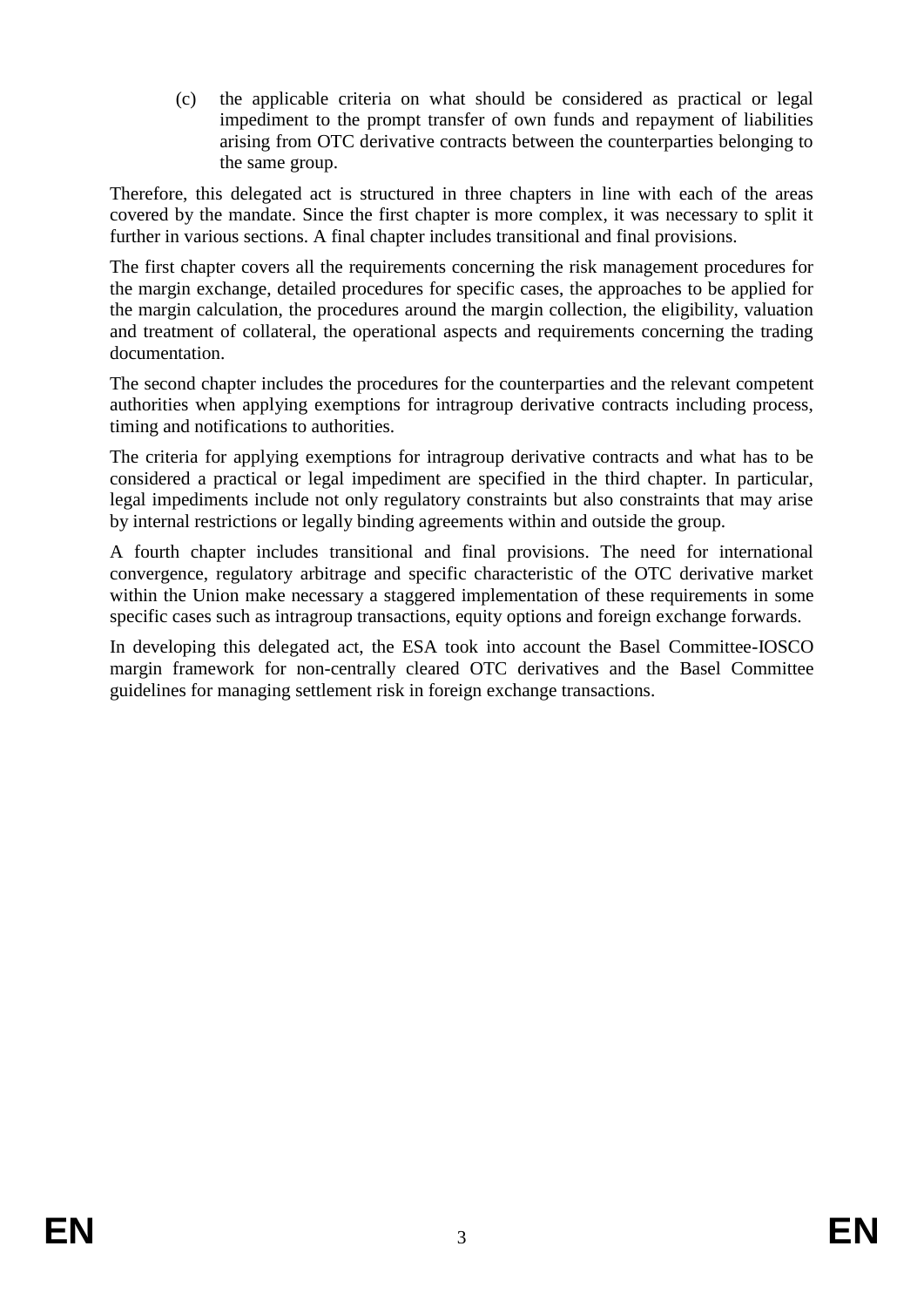## **COMMISSION DELEGATED REGULATION (EU) No …/..**

#### **of XXX**

#### **supplementing Regulation (EU) No 648/2012 on OTC derivatives, central counterparties and trade repositories of the European Parliament and of the Council with regard to regulatory technical standards for risk-mitigation techniques for OTC derivative contracts not cleared by a central counterparty**

#### (Text with EEA relevance)

#### THE EUROPEAN COMMISSION,

Having regard to the Treaty on the Functioning of the European Union,

Having regard to Regulation (EU) 648/2012 of 4 July 2012 of the European Parliament and of the Council on OTC derivatives, central counterparties and trade repositories<sup>1</sup>, and in particular the third subparagraph of Article 11(15) thereof,

Whereas:

- (1) Counterparties have an obligation to protect themselves against credit exposures to derivatives counterparties by collecting margins. This Regulation lays out the standards for the timely, accurate and appropriately segregated exchange of collateral. These standards apply on a mandatory basis only to the portion of collateral that counterparties are required by this Regulation to collect or post. However, counterparties which agree to collecting or posting collateral beyond the requirements of this Regulation should be able to choose to have such collateral to be covered by these standards or not.
- (2) Over-the-counter derivatives (OTC derivative contracts) entered into by clients or indirect clients cleared by a central counterparty (CCP) may be cleared through a clearing member intermediary or through an indirect clearing arrangement. Under the indirect clearing arrangement, the client or the indirect client posts the margins directly to the CCP, or to the party that is between the client or indirect client and the CCP. Indirectly cleared OTC derivative contracts are considered as centrally cleared and are therefore not subject to the risk management procedures set out in this Regulation.
- (3) Counterparties subject to the requirements of Article 11(3) of Regulation (EU) 648/2012 should take into account the different risk profiles of non-financial counterparties that are below the clearing threshold referred to in Article 10 of that Regulation when establishing their risk management procedures for OTC derivative contracts with such entities. It is therefore appropriate to allow counterparties to determine whether or not the level of counterparty credit risk posed by a non-financial counterparty that is below that clearing threshold needs to be mitigated through the exchange of collateral. When taking this decision, the counterparty credit risk resulting from the transactions with the non-financial counterparty should be taken into account together with the size and nature of the OTC derivative contracts. Given that nonfinancial entities established in a third country that would be below the clearing

OJ L 201, 27.7.2012, p.1.

 $\mathbf{1}$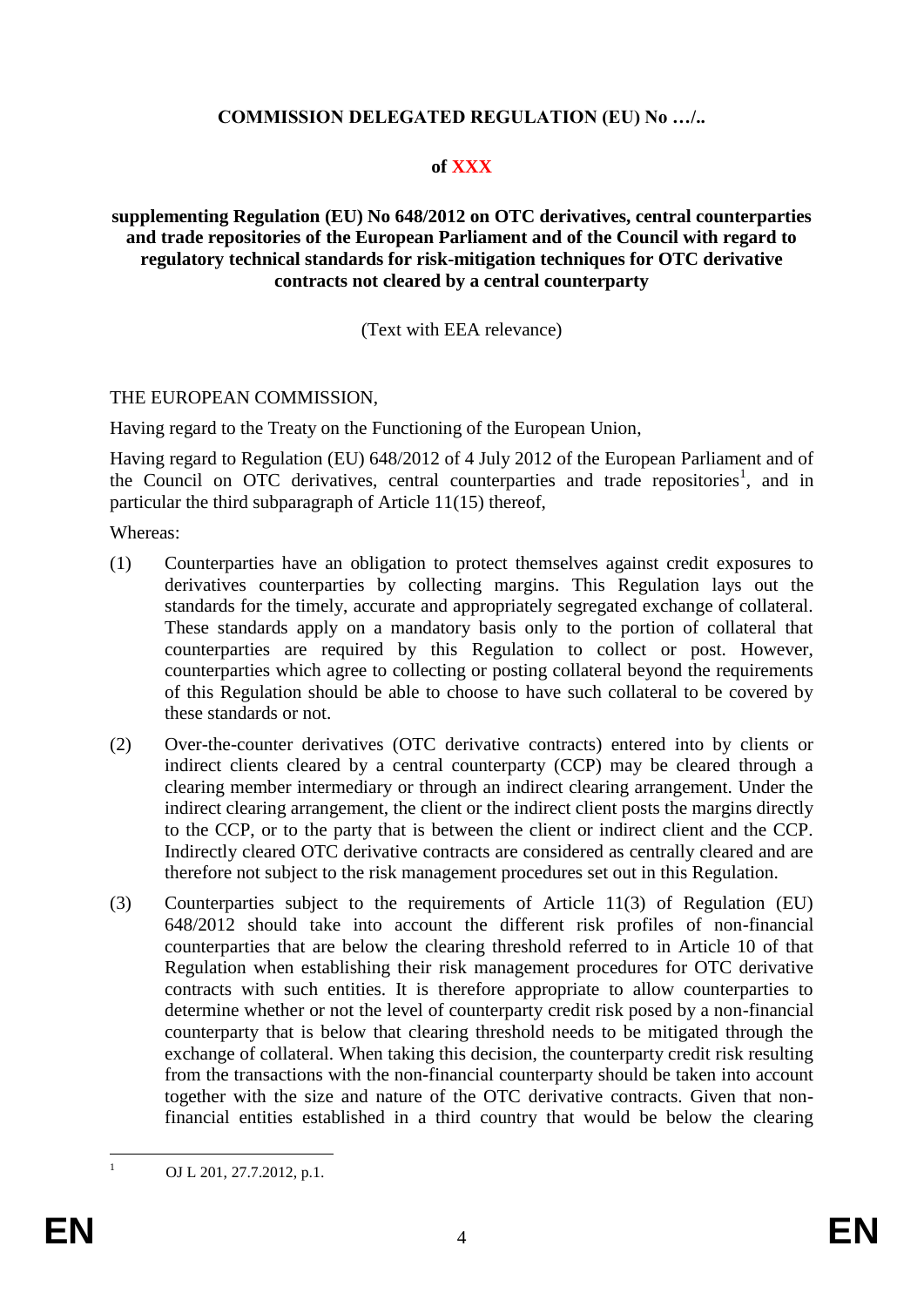threshold if established in the Union can be assumed to have the same risk profile as non-financial counterparties below the clearing threshold established in the Union, the same approach should be applied to both types of entities in order to prevent regulatory arbitrage.

- (4) A CCP may enter into non-centrally cleared OTC derivative contracts in the context of customer position management upon the insolvency of a clearing member. These trades are subject to requirements on the part of the CCP as referred to in point 2 of Annex II of Delegated Regulation (EU) No  $153/2013^2$  and are reviewed by the competent authorities. These non-centrally cleared OTC derivative contracts are an important component of a robust and efficient risk management processes for a CCP. The additional liquidity needs that those trades could trigger, were they covered by regulatory margin requirements, would fall under the responsibility of the CCP. As this would potentially increase systemic risk, instead of mitigating it, the risk management procedures set out in this Regulation should not apply to such trades.
- (5) Counterparties of OTC derivatives contracts need to be protected from the risk of a potential default of the other counterparty. Therefore, two types of collateral in the form of margins are necessary to properly manage the risks to which those counterparties are exposed. The first type is variation margin, which protects counterparties against exposures related to the current market value of their OTC derivative contracts. The second type is initial margin, which protects counterparties against expected losses which could stem from movements in the market value of the derivatives position occurring between the last exchange of variation margin before the default of a counterparty and the time that the OTC derivative contracts are replaced or the corresponding risk is hedged.
- (6) Initial margins cover current and potential future exposure due to the default of the other counterparty and variation margins reflect the daily mark-to-market of outstanding contracts. For OTC derivative contracts that imply the payment of a premium upfront to guarantee the performance of the contract, the counterparty receiving the payment of the premium ('option seller') is not exposed to current or potential future exposure if the counterparty paying the premium defaults. Also, the daily mark-to-market is already covered by the premium paid. Therefore, where the netting set consists solely of such option positions, the option seller should be able to choose not to collect additional initial or variation margins for these types of OTC derivatives, whereas the option buyer should collect both initial and variation margins as long as the option seller is not exposed to any credit risk.
- (7) While dispute resolution processes contained in bilateral agreements between counterparties are useful for minimising the length and frequency of disputes, counterparties should, at a first stage, collect at least the undisputed amount in case the amount of a margin call is disputed. This will mitigate the risk arising from the disputed transactions and therefore ensure that OTC derivative contracts are collateralised in accordance with this Regulation. However, both parties should make all necessary and appropriate efforts, including timely initiation of dispute resolution protocols, to resolve the dispute and exchange any required margin in a timely fashion.
- (8) In order to guarantee a level playing field across jurisdictions, where a counterparty established in the Union enters into a OTC derivative contract with a counterparty that

 $\overline{2}$ <sup>2</sup> Commission Delegated Regulation (EU) No 153/2013, of 19 December 2012, supplementing Regulation (EU) No 648/2012 of the European Parliament and of the Council with regard to regulatory technical standards on requirements for central counterparties (OJ L 52, 23.2.2013, p.41).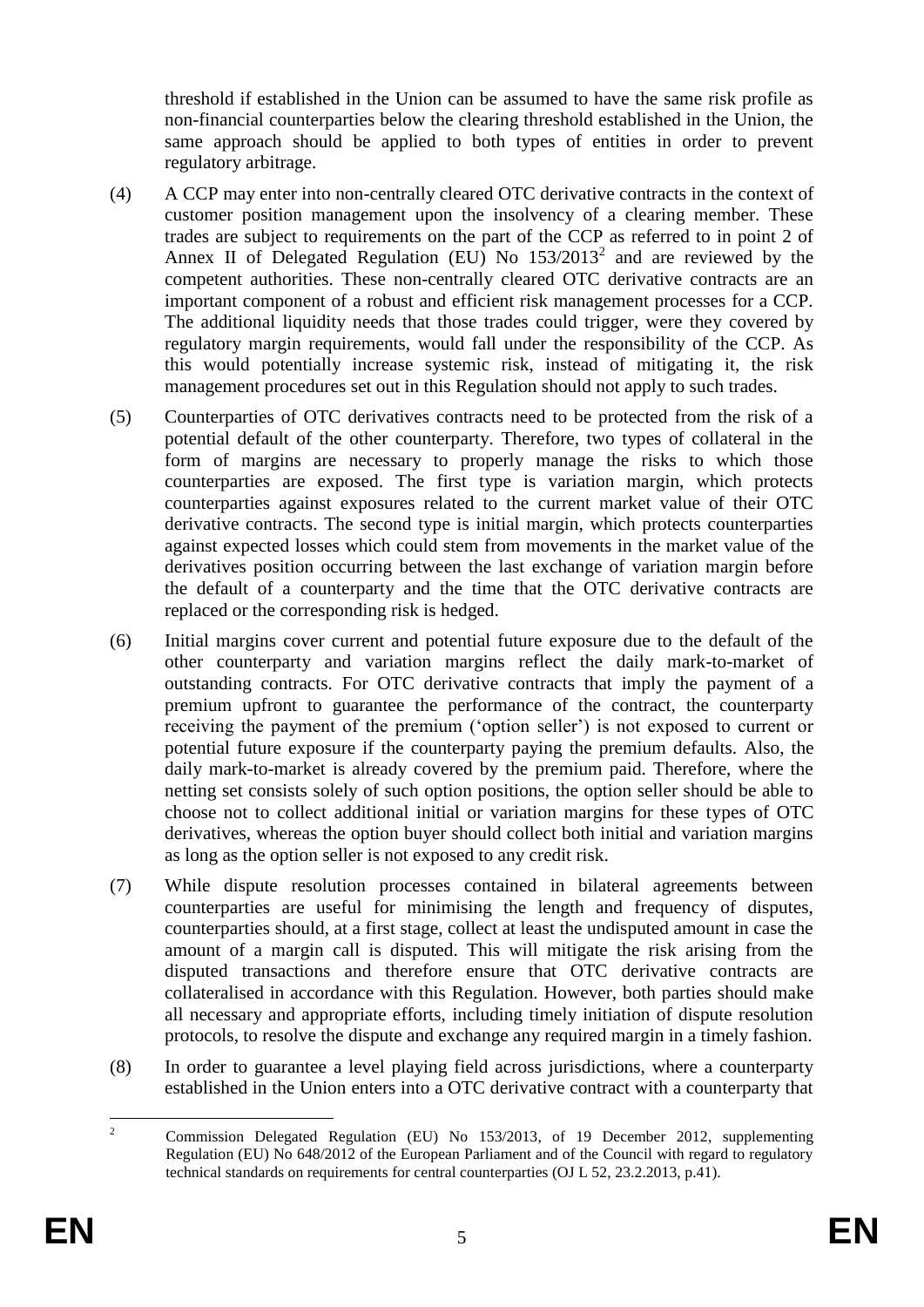is established in a third country and would be subject to the requirements of this Regulation if it was established in the Union, initial and variation margins should be exchanged in both directions. Counterparties should remain subject to the obligation of assessing the legal enforceability of the bilateral agreements and the effectiveness of the segregation agreements. When such assessments highlight that the agreements might not be in compliance with this Regulation, counterparties established in the Union should identify alternative processes to post collateral, such as relying on thirdparty banks or custodians domiciled in jurisdictions where the requirements in this Regulation can be guaranteed.

- (9) It is appropriate to allow counterparties to apply a minimum transfer amount when exchanging collateral in order to reduce the operational burden of exchanging limited sums when exposures move only slightly. However, it should be ensured that such minimum transfer amount is used as an operational tool and not with the view to serving as an uncollateralised credit line between counterparties. Therefore, a maximum level should be set out for that minimum transfer amount.
- (10) For operational reasons, it might in some cases be more appropriate to have separate minimum transfer amounts for the initial and the variation margin. In those cases it should be possible for counterparties to agree on separate minimum transfer amounts for variation and initial margin with respect to OTC derivative contracts subject to this Regulation. However, the sum of the two separate minimum transfer amounts should not exceed the maximum level of the minimum transfer amount set out in this Regulation. For practical reasons, it should be possible to define the minimum transfer amount in the currency in which margins are normally exchanged, which may not be the Euro. However, recalibration of the minimum transfer amount should be frequent enough to maintain its effectiveness.
- (11) The scope of products subject to the proposed margin requirements is not consistent across the Union and other major jurisdictions. Where this Regulation require that only OTC derivative contracts governed by Regulation (EU) No 648/2012 are included in the margin calculations for cross-border netting sets, the two counterparties would have to double the calculations to take into account different definitions or different scope of products of the margin requirements. Furthermore, this would likely increase the risk of disputes. Allowing the use of a broader set of products in cross-border netting sets that includes all the OTC derivative contracts that are subject to regulation in one or the other jurisdiction would facilitate the process of margin collection. This approach is consistent with the systemic risk-reduction goal of this Regulation, since all regulated products will be subject to the margin requirements.
- (12) Counterparties may choose to collect initial margins in cash, in which case the collateral should not be subject to any haircut. However, where initial margins are collected in cash in a currency different than the currency in which the contract is expressed, currency mismatch may generate foreign exchange risk. For this reason, a currency mismatch haircut should apply to initial margins collected in cash in another currency. For variation margins collected in cash no haircut is necessary in line with the BCBS-IOSCO framework, even where the payment is executed in a different currency than the currency of the contract.
- (13) When setting the level of initial margin requirements, the international standard setting bodies referred to in Recital 24 of Regulation (EU) No 648/2012 have explicitly considered two aspects in their framework. This framework is the Basel Committee on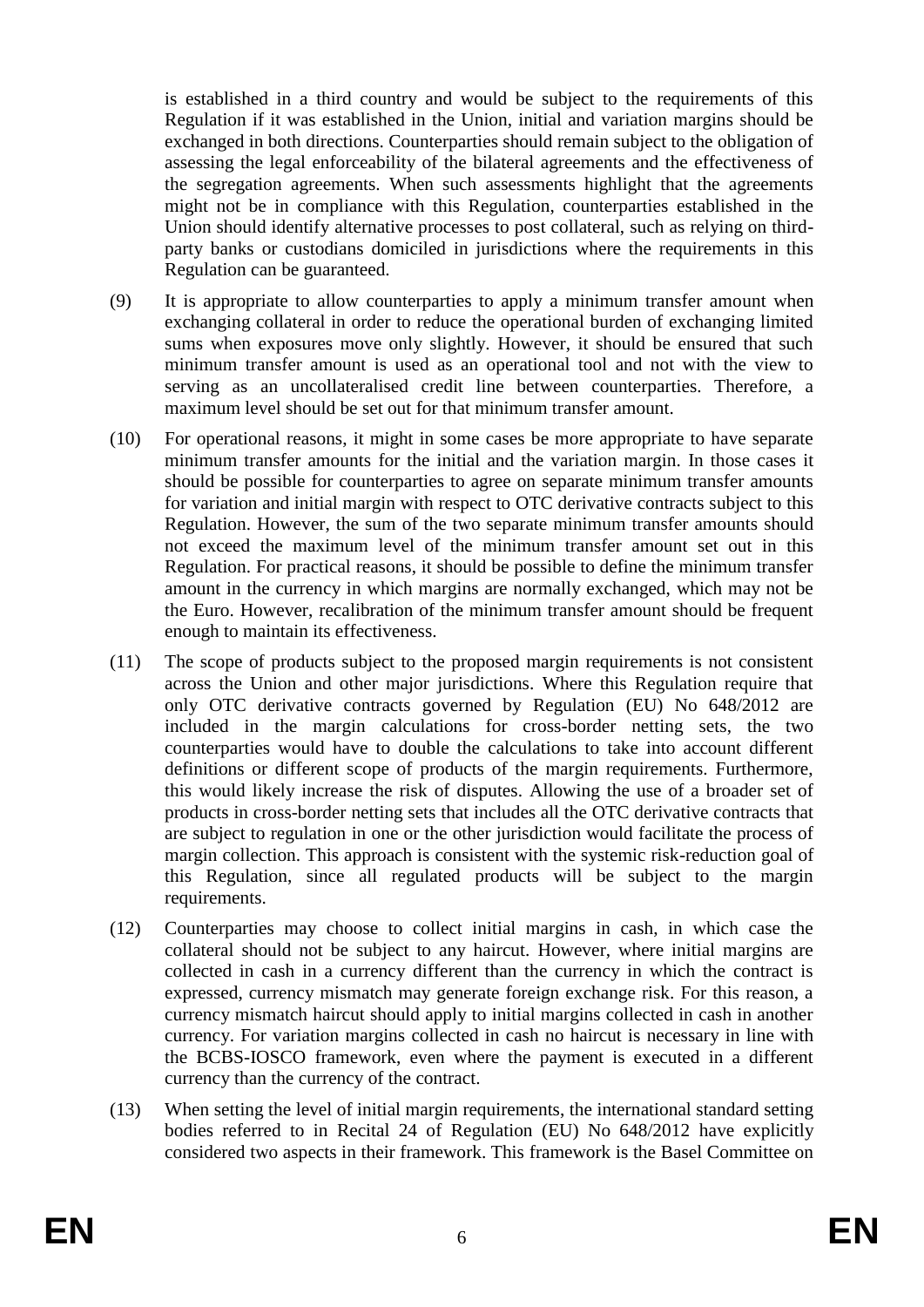Banking Supervision and Board of the International Organization of Securities Commissions Margin requirements for non-centrally cleared derivatives, March 2015 ('BCBS-IOSCO framework'). The first aspect is the availability of high credit quality and liquid assets covering the initial margin requirements. The second is the proportionality principle, as smaller financial and non-financial counterparties might be hit in a disproportionate manner from the initial margin requirements. In order to maintain a level playing field, this Regulation should introduce a threshold below which two counterparties are not required to exchange initial margin that is exactly the same as in the BCBS-IOSCO framework. This should substantially alleviate costs and operational burden for smaller participants and address the concern about the availability of high credit quality and liquid assets without undermining the general objectives of Regulation (EU) No 648/2012.

- (14) While the thresholds should always be calculated at group level, investment funds should be treated as a special case as they can be managed by a single investment manager and captured as a single group. Where the funds are distinct pools of assets and they are not collateralised, guaranteed or supported by other investment funds or the investment manager itself, they are relatively risk remote from the rest of the group. Such investment funds should therefore be treated as separate entities when calculating the thresholds. This approach is consistent with the BCBS-IOSCO framework.
- (15) With regard to initial margin, the requirements of this Regulation will likely have a measurable impact on market liquidity, as assets provided as collateral cannot be liquidated or otherwise reused for the duration of the OTC derivative contract. Such requirements will represent a significant change in market practice and will present certain operational and logistical challenges that will need to be managed as the new requirements come into effect. Taking into account that the variation margin already covers realised fluctuations in the value of OTC derivatives contracts up to the point of default, it is considered proportionate to apply a threshold of EUR 8 billion in gross notional amounts of outstanding OTC derivative contracts to the application of the initial margin requirements under this Regulation. This threshold applies at the group level or, where the counterparty is not part of a group, at the level of the single entity. Further, counterparties that are above this threshold and therefore subject, *prima facie*, to the initial margin requirements should have the option of not collecting initial margin for an amount of up to EUR 50 million, calculated at group level, and an amount of up to EUR 10 million, calculated at intragroup level. The aggregated gross notional amount of outstanding OTC derivative contracts should be used as the measure given that it is an appropriate benchmark, or at least an acceptable proxy, for measuring the size and complexity of a portfolio of non-centrally cleared OTC derivatives. It is also a benchmark that is easy to monitor and report. These thresholds are also in line with the BCBS-IOSCO framework for non-centrally cleared OTC derivatives.
- (16) Exposures arising from either OTC derivative contracts or to counterparties that are permanently or temporarily exempted or partially exempted from margins according to this Regulation, should also be included in the calculation of the aggregated gross notional amount. This is due to the fact that all the contracts contribute to the determination of the size and complexity of a counterparty's portfolio. Therefore, noncentrally cleared OTC derivatives such as physically-settled foreign exchange swaps and forwards, cross currency swaps, swaps associated to covered bonds for hedging purposes and derivatives entered into with exempted counterparties or with respect to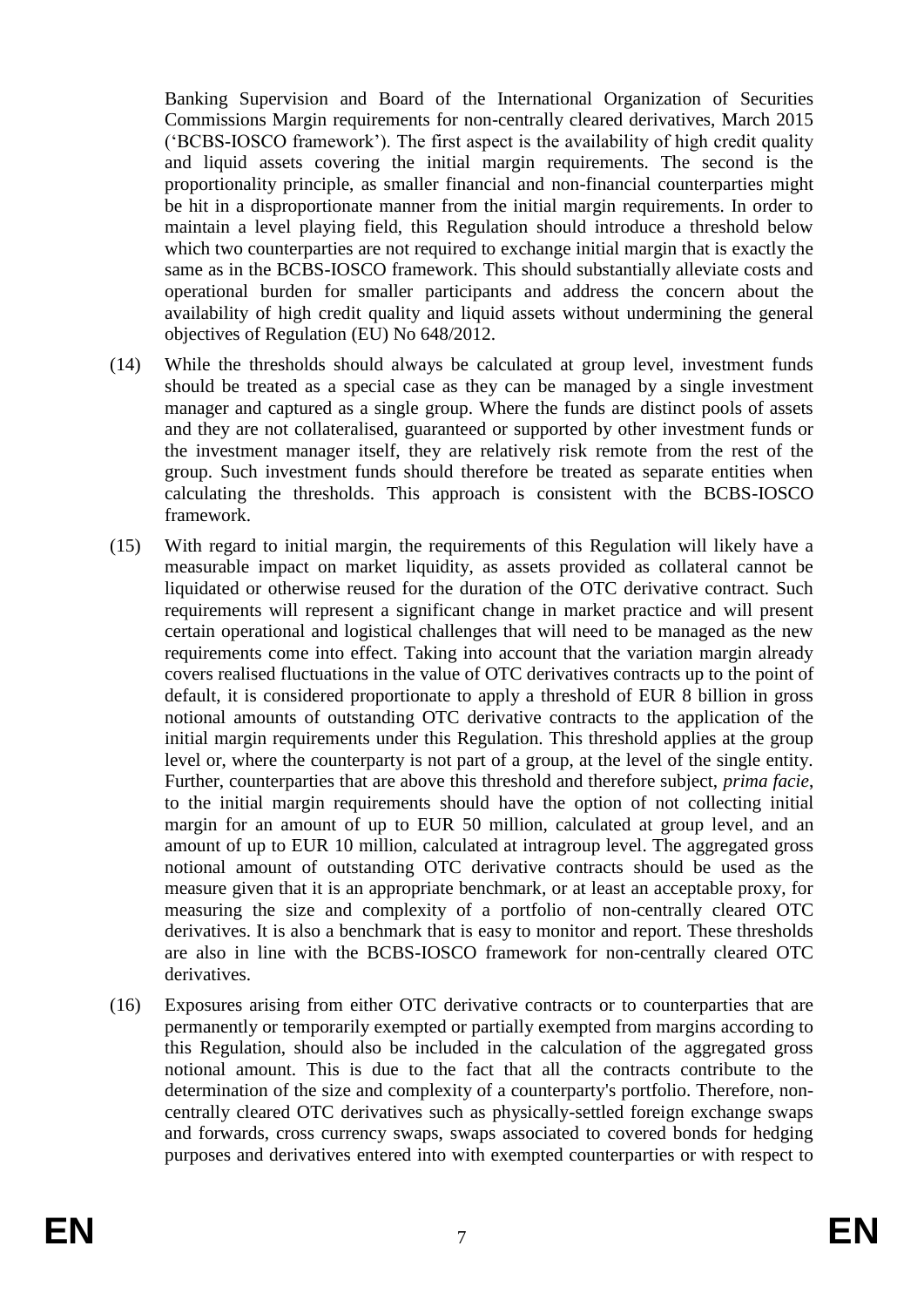exempted intragroup transactions are also relevant for determining the size, scale and complexity of the counterparty's portfolio and should therefore also be included in the calculation of the thresholds.

- (17) It is appropriate to set out in this Regulation special risk management procedures for certain types of products that show particular risk profiles. The exchange of variation margin without initial margin should, consistently with the BCBS-IOSCO framework, be considered an appropriate exchange of collateral for physically-settled foreign exchange products. Similarly, as cross-currency swaps can be decomposed in a sequence of foreign exchange forwards, only the interest rate component should be covered by initial margin.
- (18) The Commission Delegated Act referred to in Article 4(2) of Directive 2014/65/EU introduce a harmonised definition of physically-settled foreign exchange forwards within the Union. At this juncture, these products are defined in a non-homogenous way in the Union. Therefore, in order to avoid creating an un-level playing field within the Union, it is necessary that the corresponding risk mitigation techniques in this Regulation are aligned to the date of entry into force of that Delegated Act. A specific date on which the margin requirements for such products will enter into force even in absence of that Delegated Act is also laid down in this Regulation to avoid excess delays in the introduction of the risk mitigation techniques set out in this Regulation, with respect to the BCBS-IOSCO framework.
- (19) In order to ensure a level playing field for Union counterparties on a global level, in order to avoid market fragmentation, and acknowledging the fact that in some jurisdictions the exchange of variation and initial margin for single-stock options and equity index options is not subject to equivalent margin requirements, the treatment of those products should be aligned to international practices. This can be achieved by a delayed implementation of the requirements concerning the margin exchange given there is no international alignment on the margins for those types of options.
- (20) Recital 24 of Regulation (EU) No 648/2012 states that this Regulation should take into account the impediments faced by covered bonds issuers or cover pools in providing collateral. Under a specific set of conditions, covered bonds issuers or cover pools should therefore not be required to post collateral. This includes the case where the relevant OTC derivative contracts are only used for hedging purposes and where a regulatory overcollateralization is required. This should allow for some flexibility for covered bonds issuers or cover pools while ensuring that the risks for their counterparties are limited.
- (21) Covered bond issuers or cover pools may face legal impediments to posting and collecting non-cash collateral for initial or variation margin or posting variation margin in cash. However, there are no constraints on a covered bond issuer or cover pool to return cash previously collected as variation margin. Counterparties of covered bond issuers or cover pools should therefore be required to post variation margin in cash and should have the right to get back part or all of it, but the covered bond issuers or cover pools should only be required to post variation margin for the amount in cash that was previously received. The reason behind this is that a variation margin payment could be considered a claim that ranks senior to the bond holder claims, which could result in a legal impediment. Similarly, the possibility to substitute or withdraw initial margin could be considered a claim that ranks senior to the bond holder claims facing the same type of constraints.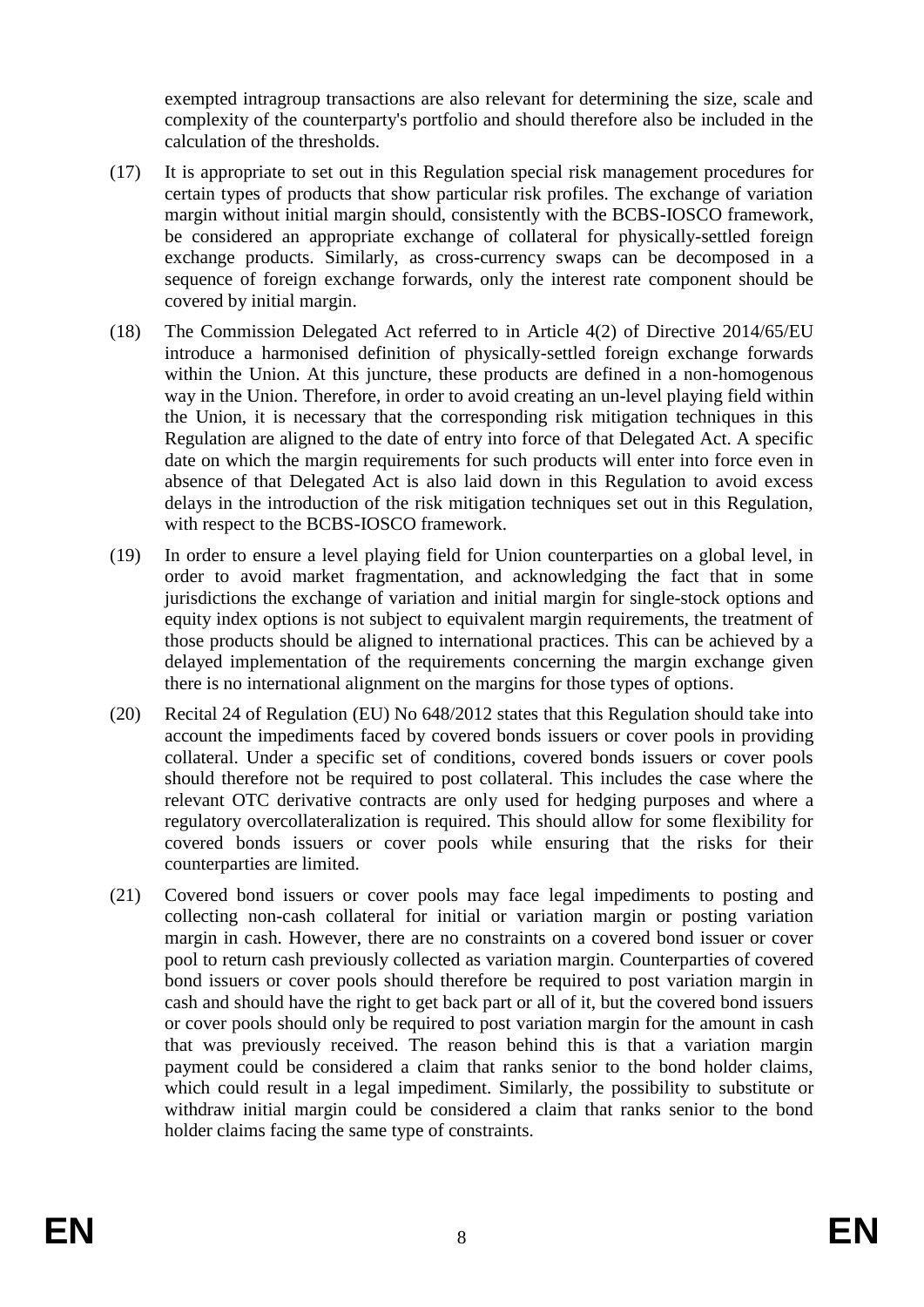- (22) Counterparties should always assess the legal enforceability of their netting and segregation agreements. Where, because of the legal framework of a third country, these assessments turn out to be negative ('non-netting jurisdictions'), it can happen that counterparties have to rely on arrangements different from the two-way exchange of margins. With a view to ensuring consistency with international standards, to avoid that it becomes impossible for Union counterparties to trade with counterparties in those jurisdictions and to ensure a level playing field for Union counterparties it is appropriate to set out a minimum threshold below which counterparties can trade with those non-netting jurisdictions without exchanging initial or variation margins. Where the counterparties have the possibility to collect margins and it is ensured that for the collected collateral, as opposed to the posted collateral, the provisions of this Regulation can be met, Union counterparties should always be required to collect collateral. Exposures from those contracts that are not covered by any exchange of margin because of the legal impediments in non-netting jurisdictions should be constrained by setting a limit, as capital is not considered equivalent to margin exchange in relation to the exposures arising from OTC derivative contracts. The limit should be set in such a way that it is simple to calculate and verify. To avoid the buildup of systemic risk and to avoid that such specific treatment would create the possibility to circumvent the provisions of this Regulation, the limit should be set at a very low level. These treatments would be considered sufficiently prudent, because there are also other risk mitigation techniques as an alternative to margins. For example, credit institutions usually have to hold capital for cross border OTC derivative contracts with counterparties in non-netting jurisdictions on a gross basis because the netting arrangements are not legally enforceable and therefore not recognised for regulatory purposes.
- (23) In case that collateral cannot be liquidated immediately after default, it is necessary to take into account the time period from the most recent exchange of collateral covering a netting set of OTC derivative contracts with a defaulting counterparty until the OTC derivative contracts are closed out and the resulting market risk is re-hedged, which is known as 'margin period of risk' ('MPOR') and is the same tool as that used in Article 272(9) of Regulation (EU) No 575/2013 of the European Parliament and of the Council<sup>3</sup>. Nevertheless, as the objectives of the two Regulations differ, and Regulation (EU) No 575/2013 sets out rules for calculating the MPOR for the purpose of own funds requirements only, this Regulation should include specific rules on the MPOR that are required in the context of the risk management procedures for non-centrally cleared OTC derivatives. The MPOR should take into account the processes required by this Regulation for the exchange of margins. Normally, both initial and variation margin are exchanged no later than the end of the following business day. An extension of the time for the exchange of variation margin could be compensated by an adequate rescaling of the MPOR. Therefore, taking into account possible operational issues, it should be allowed to extend the time for the exchange of variation margin where such an extension is included in the rescaling of the MPOR. Alternatively, where no initial margin requirements apply an extension is allowed if an appropriate amount of additional variation margin has been collected.
- (24) When developing initial margin models and when estimating the appropriate MPOR, counterparties should take into account the need to have models that capture the

 $\overline{3}$ <sup>3</sup> Regulation (EU) No 575/2013 of the European Parliament and of the Council of 26 June 2013 on prudential requirements for credit institutions and investment firms and amending Regulation (EU) No 648/2012 (OJ L 176, 27.6.2013, p. 1).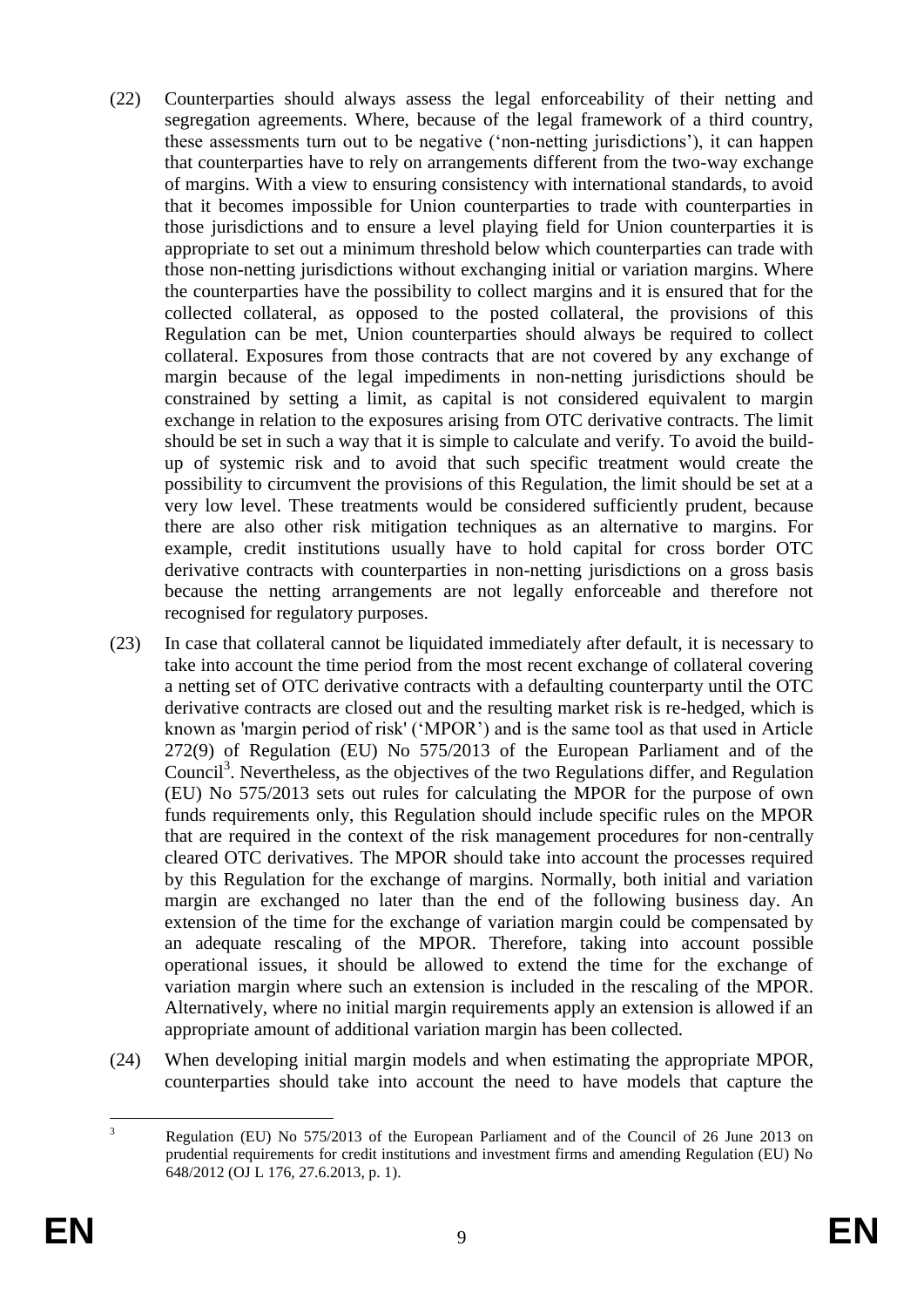liquidity of the market, the number of participants in that market and the volume of the relevant OTC derivative contracts. At the same time there is the need to develop a model that both parties can understand, reproduce and on which they can rely to solve disputes. Therefore counterparties should be allowed to calibrate the model and estimate MPOR dependent only on market conditions, without the need to adjust their estimates to the characteristics of specific counterparties. This in turn implies that counterparties may choose to adopt different models to calculate the initial margin, and that the initial margin requirements are not symmetrical.

- (25) While there is a need for recalibrating an initial margin model with sufficient frequency, a new calibration might lead to unexpected levels of margin requirements. For this reason, an appropriate time period should be established, during which margins may still be exchanged based on the previous calibration. This should allow counterparties to have enough time to comply with margin calls resulting from the recalibration.
- (26) Collateral should be considered as being freely transferable in the case of a default of the collateral provider if there are no regulatory or legal constraints or third party claims, including those of the third party custodian. However, certain claims, such as costs and expenses incurred for the transfer of the collateral, in the form of liens routinely imposed on all securities' transfer should not be considered an impediment. Otherwise it would lead to a situation where an impediment would always be identified.
- (27) The collecting counterparty should have the operational capability to appropriate and, where necessary, to liquidate the collateral in the case of a default of the collateral provider. The collecting counterparty should also be able to use the cash proceeds of liquidation to enter into an equivalent contract with another counterparty or to hedge the resulting risk. Having access to the market should be a pre-requisite for the collateral taker to enable it to either sell the collateral or repo it within a reasonable amount of time. This capability should be independent of the collateral provider and should therefore include having broker arrangements and repo arrangements with other counterparties or comparable measures.
- (28) Collateral collected must be of sufficiently high liquidity and credit quality to allow the collecting counterparty to liquidate the positions without significant price changes in case the other counterparty defaults. The credit quality of the collateral should be assessed relying on recognised methodologies such as the ratings of external credit assessment institutions. In order to mitigate the risk of mechanistic reliance on external ratings, however, this Regulation should introduce a number of additional safeguards. These should include the possibility to use an approved Internal Rating Based ('IRB') model and the possibility to delay the replacement of collateral that becomes ineligible due to a rating downgrade, with the view to efficiently mitigating potential cliff effects that may arise from excessive reliance on external credit assessments.
- (29) While haircuts mitigate the risk that collected collateral is not sufficient to cover margin needs in a time of financial stress, other risk mitigants are also needed when accepting non-cash collateral. In particular, counterparties should ensure that the collateral collected is reasonably diversified in terms of individual issuers, issuer types and asset classes.
- (30) The impact on financial stability of collateral liquidation by non-systemically important counterparties may be expected to be limited. Further, concentration limits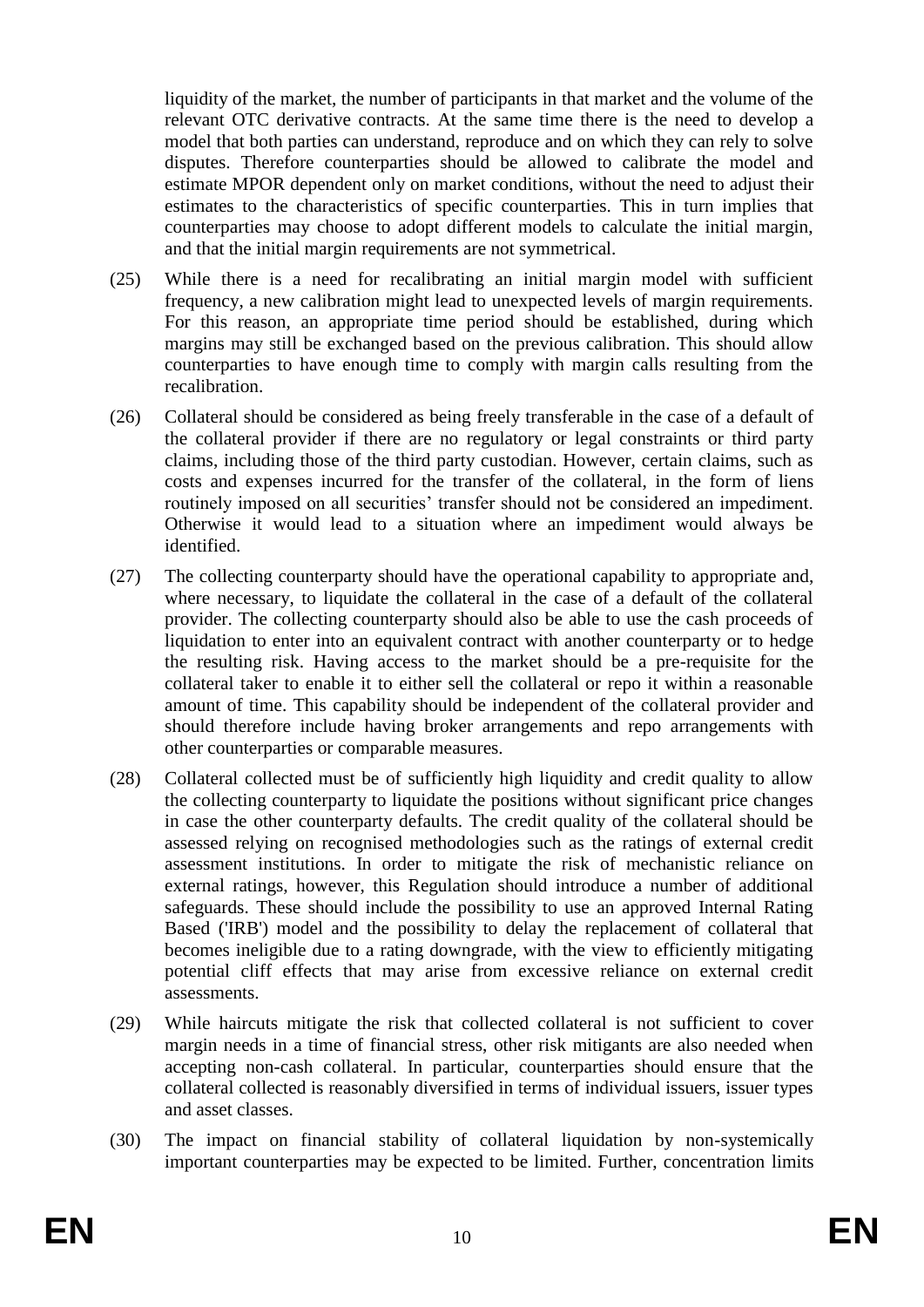on initial margin might be burdensome for counterparties with small OTC derivative portfolios as they might have only a limited range of eligible collateral. Therefore, even though collateral diversification is a valid risk mitigant, non-systemically important counterparties should not be required to diversify collateral. On the other hand, systemically important financial institutions and other counterparties with large OTC derivative portfolios trading with each other should apply the concentration limits at least to initial margin and that should include Member States' sovereign debt securities. Those counterparties are sophisticated enough to either transform collateral or to access multiple markets and issuers to sufficiently diversify the collateral posted. Article 131 of Directive  $2013/36/EU<sup>4</sup>$  provides for the identification of institutions as systemically important under Union law. However, given the broad scope of Regulation (EU) No 648/2012, a quantitative threshold should be introduced so that the requirements for concentration limits apply also to counterparties that might not fall under the existing classifications of systemically important institutions but which should nonetheless be subject to concentration limits because of the size of their OTC derivative portfolio. Recital (26) of the EMIR suggests that counterparties such as pension scheme arrangement should be subject to the bilateral collateralisation requirements; the same recital, however, recognises the need to avoid excessive burden from such requirements on the retirement income of future pensioners. Therefore it would be disproportionate to require those counterparties to apply the requirements to monitor the concentration limits in the same manner as for other counterparties. Consequently, it is appropriate to provide that the monitoring of such exposures is carried out on a less frequent basis than for other counterparties, provided that the exposures of such counterparties remain significantly below the level where the concentration limits start applying. For the same reasons, where this condition is only temporarily not met it is appropriate to provide the possibility for those counterparties to return to the monitoring of such exposures on a less frequent basis.

- (31) In order to limit the effects of the interconnectedness between financial institutions that may arise from non-centrally cleared derivative contracts, different concentration limits should apply to the different classes of debt securities issued by the financial sector. Therefore, stricter diversification requirements should be set out for debt securities issued by institutions and used as collateral for initial margin purposes. On the one hand, the difficulties in segregating cash collateral should be acknowledged by allowing participants to post a limited amount of initial margin in the form of cash and by allowing custodians to reinvest this cash collateral in accordance with the relevant rules on custody services. On the other hand, cash held by a custodian is a liability that the custodian has towards the posting counterparty, which generates a credit risk for the posting counterparty. Therefore, in order to address the general objective of Regulation (EU) No 648/2012 to reduce systemic risk, the use of cash as initial margin should be subject to diversification requirements at least for systemically important institutions. Systemically important institutions should be required to either limit the amount of cash initial margin collected for the purpose of this Regulation or to diversify the exposures relying in more than one custodian.
- (32) The value of collateral should not exhibit a significant correlation with the creditworthiness of the collateral provider or the value of the underlying non-centrally

 $\overline{4}$ Directive 2013/36/EU of the European Parliament and of the Council of 26 June 2013 on access to the activity of credit institutions and the prudential supervision of credit institutions and investment firms, amending Directive 2002/87/EC and repealing Directives 2006/48/EC and 2006/49/EC (OJ L 176, 27.6.2013, p. 338).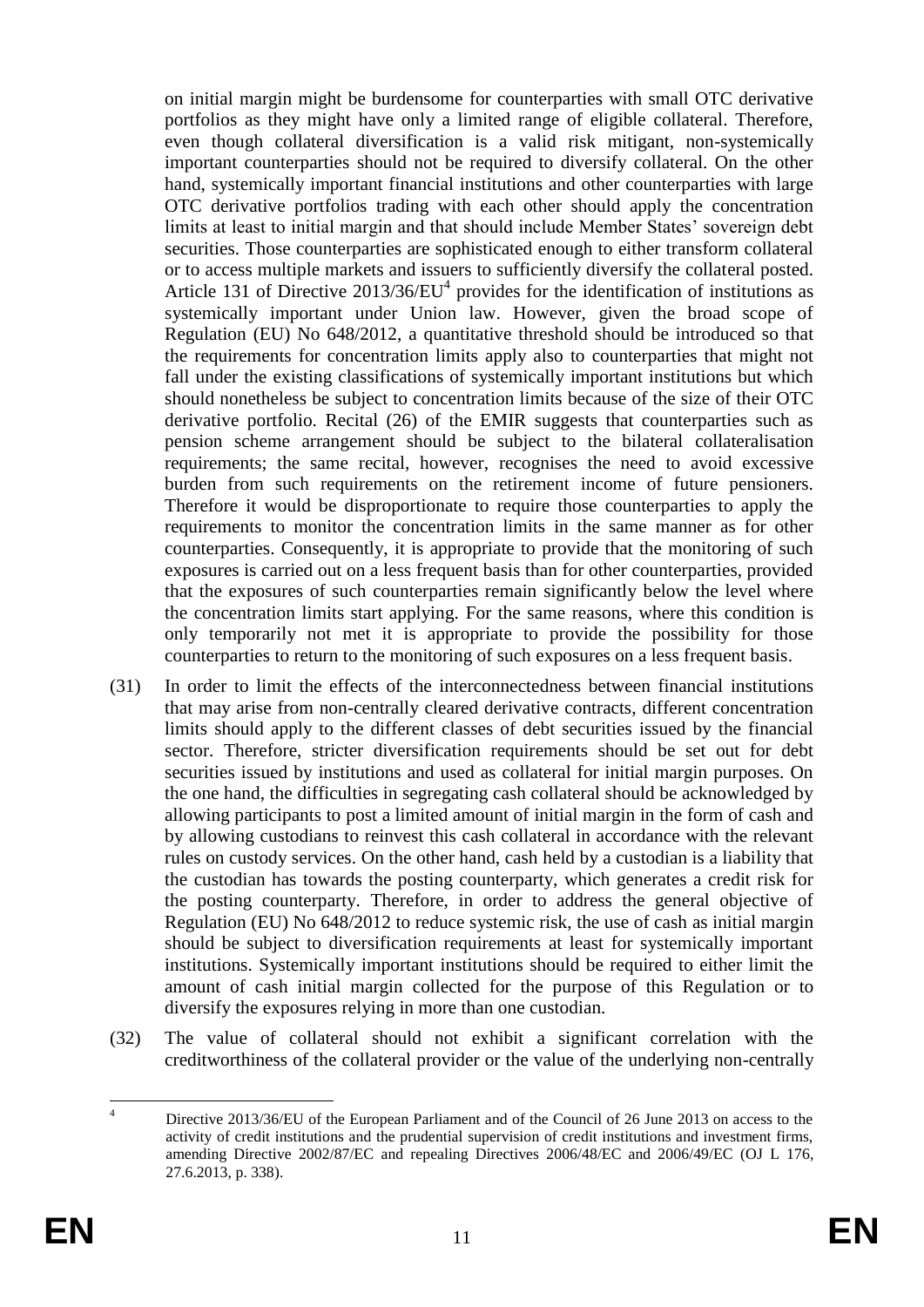cleared derivatives portfolio, since this would undermine the effectiveness of the protection offered by the collateral collected. Accordingly, securities issued by the collateral provider or its related entities should not be accepted as collateral. Counterparties should be required to monitor that collateral collected is not subject to more general forms of wrong way risk.

- (33) It should be possible to liquidate assets collected as collateral for initial or variation margin in a sufficiently short time in order to protect collecting counterparties from losses on non-centrally cleared OTC derivatives contracts in the event of a counterparty default. These assets should therefore be highly liquid and should not be exposed to excessive credit, market or foreign exchange risk. To the extent that the value of the collateral is exposed to these risks, appropriately risk-sensitive haircuts should be applied.
- (34) In order to ensure timely transfer of collateral, counterparties should have efficient operational processes in place. This requires that the processes for the bilateral exchange of collateral are sufficiently detailed, transparent and robust. A failure by counterparties to agree upon and provide an operational framework for efficient calculation, notification and finalisation of margin calls can lead to disputes and fails that result in uncollateralised exposures under OTC derivative contracts. As a result, it is essential that counterparties set clear internal policies and standards in respect of collateral transfers. Any deviation from those standards should be rigorously reviewed by all relevant internal stakeholders that are required to authorise those deviations. Furthermore, all applicable terms in respect of operational exchange of collateral should be accurately recorded in detail in a robust, prompt and systematic way.
- (35) Trading relationship documentation should be produced by counterparties entering into multiple OTC derivative contracts in order to provide legal certainty. As a result, the trading relationship documentation should include all material rights and obligations of the counterparties applicable to non-centrally cleared OTC derivative contracts. Where parties enter into a single, one-off OTC derivative contract, the trading relationship documentation could take the form of a trade confirmation that includes all material rights and obligations of the counterparties.
- (36) Collateral protects the collecting counterparty in the event of the default of the posting counterparty. However, both counterparties are also responsible for ensuring that the collateral collected does not increase the risk for the posting counterparty in case the collecting counterparty defaults. For this reason, the bilateral agreement between the counterparties should allow both counterparties to access the collateral in a timely manner when they have the right to do so, hence the need for rules on segregation and for rules providing for an assessment of the effectiveness of the agreement in this respect, taking into account the legal constraints and the market practices of each jurisdiction.
- (37) The re-hypothecation, re-pledge or re-use of collateral collected as initial margins would create new risks due to claims of third parties over the assets in the event of a default. Legal and operational complications could delay the return of the collateral in the event of a default of the initial collateral taker or the third party or even make it impossible. In order to preserve the efficiency of the framework and ensure a proper mitigation of counterparty credit risks, the re-hypothecation, re-pledge or re-use of collateral collected as initial margin should therefore not be permitted.
- (38) Given the difficulties in segregating cash, the current practices on the exchange of cash collateral in certain jurisdictions and the need of relying on cash instead of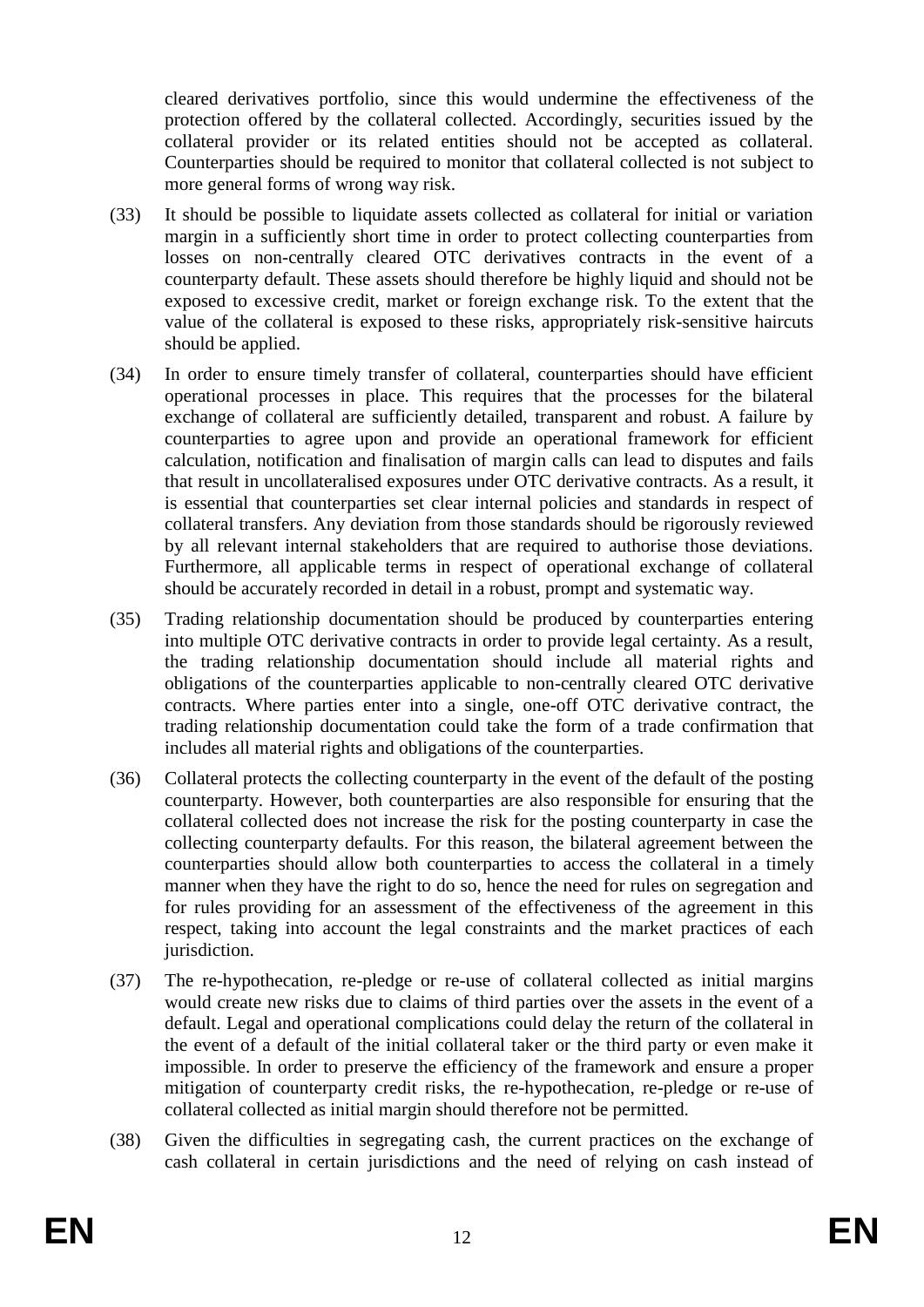securities in certain circumstances where transferring securities may be impeded by operational constraints, cash collateral collected as initial margin should always be held by a central bank or third party credit institution, since this ensures the separation from the two counterparties in the OTC derivative contract. To ensure such separation, the third party credit institution should not belong to the same group as either of the counterparties. Credit institutions that are not able to segregate cash collateral should be allowed to reinvest cash deposited as initial margin.

- (39) When a counterparty notifies the relevant competent authority regarding the exemption of intragroup transactions, in order for the competent authority to decide whether the conditions for the exemption are met, the counterparty should provide a complete file including all relevant information.
- (40) For a group to be deemed to have adequately sound and robust risk management procedures, a number of conditions have to be met. The group should ensure a regular monitoring of the intragroup exposures. The timely settlement of the obligations resulting from the intragroup OTC derivative contracts should be guaranteed based on the monitoring and liquidity tools at group level, which are consistent with the complexity of the intragroup transactions.
- (41) In order to for the exemption for intragroup transactions to be applicable, it must be certain that no legislative, regulatory, administrative or other mandatory provisions of applicable law could legally prevent the intragroup counterparties from meeting their obligations to transfer monies or repay liabilities or securities under the terms of the intragroup transactions. Similarly, there should be no operational or business practices of the intragroup counterparties or the group that could result in funds not being available to meet payment obligations as they fall due on a day-to-day basis, or in prompt electronic transfer of funds not being possible.
- (42) This Regulation includes a number of detailed requirements to be met for a group to obtain the exemption from posting margin for intragroup transactions. In addition to those requirements, where one of the two counterparties in the group is domiciled in a third-country for which an equivalence determination under Article 13(2) of Regulation (EU) No 648/2012 has not yet been provided, the group has to exchange, and where appropriate segregate, variation and initial margins for all the intragroup transactions with the subsidiaries in those third-countries. In order to avoid a disproportionate application of the margin requirements and taking into account similar requirements for clearing obligations, this Regulation should provide for a delayed implementation of that particular requirement. This would allow enough time for completing the process to produce the equivalence determination, while not requiring an inefficient allocation of resources to the groups with subsidiaries domiciled in third-countries.
- (43) Taking into account the principle of proportionality, counterparties that have smaller portfolios and therefore generally smaller operations should be allowed more time to adapt their internal systems and processes in order to comply with the requirements of this Regulation. In order to achieve a proper balance between mitigating the risks of OTC derivatives and the proportionate application of this Regulation, as well as achieve international consistency and minimise possibilities of regulatory arbitrage with the view to avoiding economic disruptions, a phase-in period of the requirements is necessary. The phase-in period for the requirements introduced in this Regulation are consistent with the schedule agreed in the BCBS-IOSCO framework.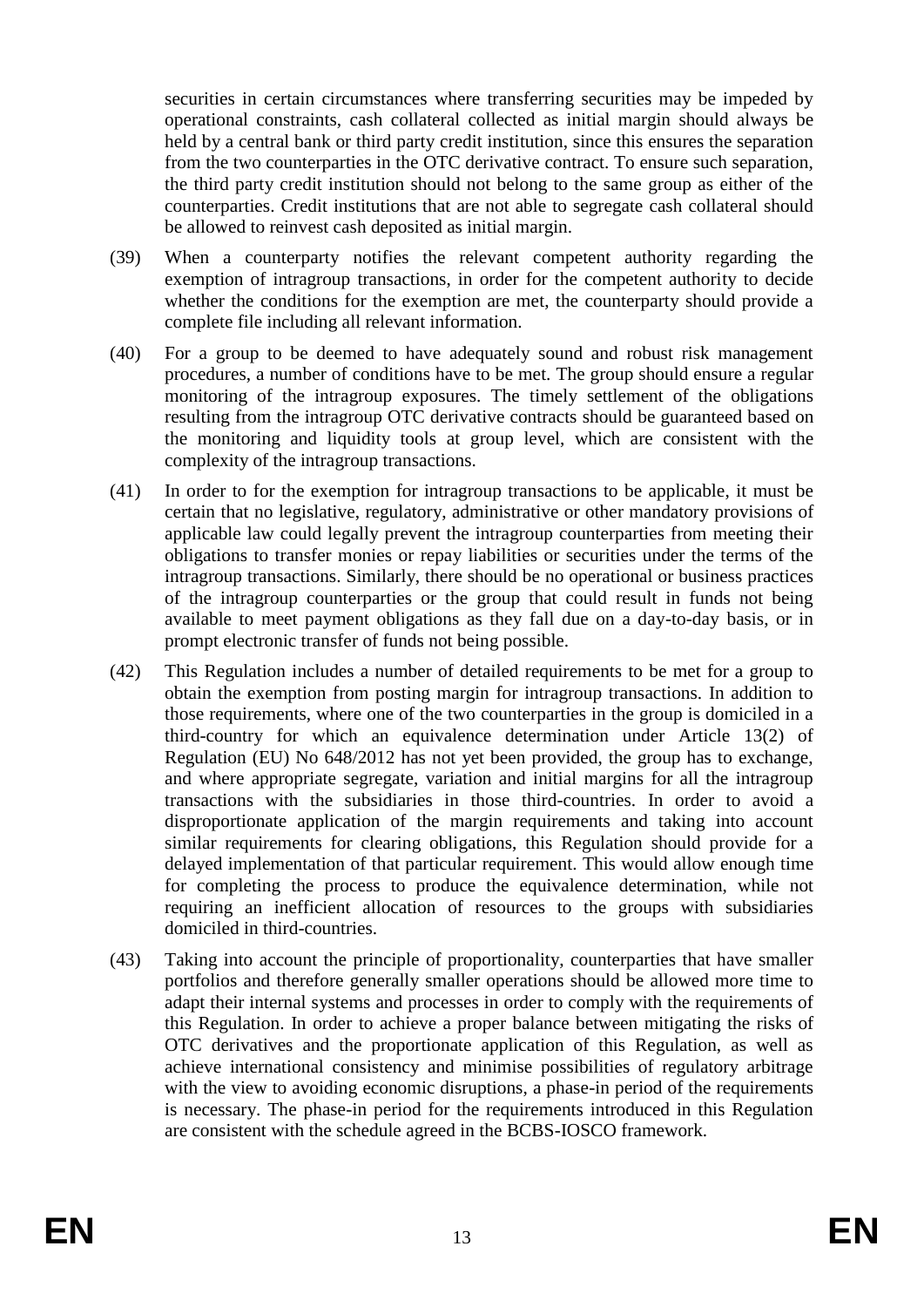- (44) In order to avoid any retroactive effect of this Regulation, the requirements hereunder should apply only to new contracts entered into after the relevant phase-in dates. Exchanges of variation margin and initial margin on contracts entered into before these dates should not be subject to the regulatory obligation to modify the existing bilateral agreements as this would impact their market value.
- (45) This Regulation is based on the draft regulatory technical standards submitted by the European Banking Authority, the European Insurance and Occupational Pensions Authority and the European Securities and Markets Authority to the Commission.
- (46) The European Banking Authority, the European Insurance and Occupational Pensions Authority and the European Securities and Markets Authority have conducted open public consultations on the draft regulatory technical standards on which this Regulation is based, analysed the potential related costs and benefits and requested the opinion of the Banking Stakeholder Group established in accordance with Article 37 of Regulation (EU) No  $1093/2010^5$ , the opinion of the Insurance and Reinsurance Stakeholder Group and the Occupational Pensions Stakeholder Group established in accordance with Article 37 of Regulation (EU) No 1094/2010<sup>6</sup>, and the Securities and Markets Stakeholder Group established in accordance with Article 37 of Regulation (EU) No  $1095/2010^7$ ,

HAS ADOPTED THIS REGULATION:

## **Chapter I**

# **Counterparties' Risk Management Procedures required for compliance with paragraph 3 of Article 11 of Regulation (EU) No 648/2012**

## **SECTION 1**

## **RISK MANAGEMENT PROCEDURES**

## *Article 1*

## *General requirements*

- 1. The risk management procedures required for compliance with Article 11(3) of Regulation (EU) No 648/2012 (the 'risk management procedures') shall apply to financial counterparties within the meaning of Article 2(8) of Regulation (EU) No 648/2012 and non-financial counterparties referred to in Article 10 of Regulation (EU) No 648/2012 (the 'counterparties').
- 2. The risk management procedures required for compliance with Article 11(3) of Regulation (EU) No 648/2012 shall apply throughout the life of all over-the-counter

 $\overline{\mathbf{5}}$ <sup>5</sup> Regulation (EU) No 1093/2010 of the European Parliament and of the Council of 24 November 2010 establishing a European Supervisory Authority (European Banking Authority), amending Decision No 716/2009/EC and repealing Commission Decision 2009/78/EC (OJ L 331, 15.12.2010, p. 12).

<sup>6</sup> Regulation (EU) No 1094/2010 of the European Parliament and of the Council of 24 November 2010 establishing a European Supervisory Authority (European Insurance and Occupational Pensions Authority), amending Decision No 716/2009/EC and repealing Commission Decision 2009/79/EC (OJ L 331, 15.12.2010, p. 48).

<sup>&</sup>lt;sup>7</sup> Regulation (EU) No 1095/2010 of the European Parliament and of the Council of 24 November 2010 establishing a European Supervisory Authority (European Securities and Markets Authority), amending Decision No 716/2009/EC and repealing Commission Decision 2009/77/EC (OJ L 331, 15.12.2010, p. 84).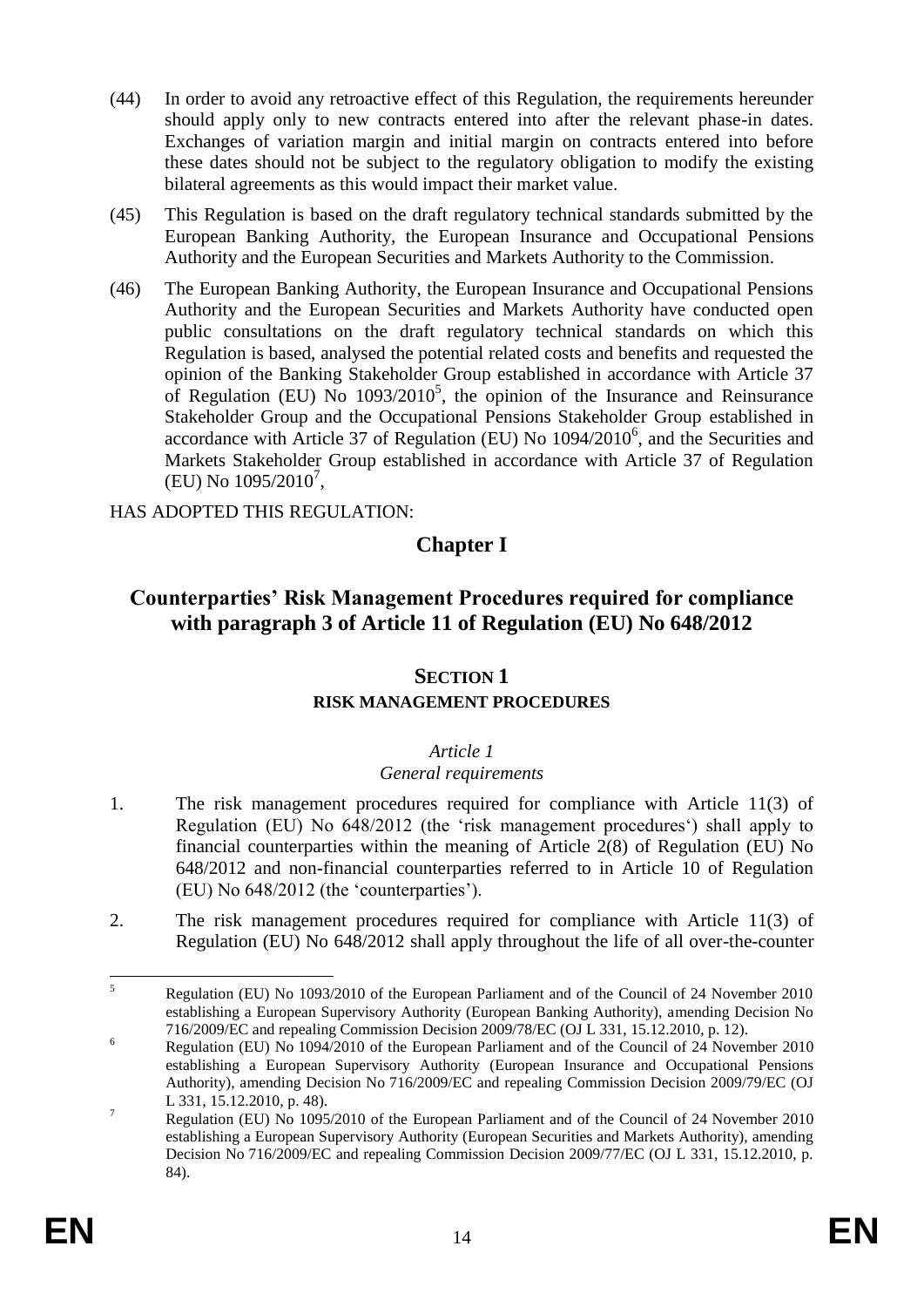('OTC') derivative contracts that were subject to the requirements of this Regulation at the contract's inception date.

- 3. The risk management procedures shall provide for all of the following, unless otherwise provided in Articles 2, 3 and 4:
	- (a) the collection of collateral as initial margin, in accordance with Article 14, without the possibility of offsetting the initial margin amounts between the two counterparties;
	- (b) the collection of collateral as variation margin in accordance with Article 13;
	- (c) the *ex-ante* agreement between the counterparties on a list of eligible collateral fulfilling the requirements of Article 22.
- 4. For the purposes of this Regulation, initial margin means the collateral collected by a counterparty to cover its current and potential future exposure in the interval between the last margin exchange and the liquidation of positions following a default of the other counterparty or hedging the risk.
- 5. For the purposes of this Regulation, variation margin means the collateral collected to reflect the results of the daily marking-to-market of outstanding contracts referred to in Article 11(2) of Regulation (EU) No 648/2012.
- 6. The collateral referred to in points (a) and (b) of paragraph 3 shall meet the eligibility criteria referred to in Section 5, and shall be adjusted according to the modalities referred to in Articles 28 and 29 of that Section.

## **SECTION 2**

## **RISK MANAGEMENT PROCEDURES FOR SPECIFIC CASES ARTICLE 2**

#### Subsection 1

## Potential exemptions from the requirement to collect collateral

## *Article 2*

## *Non-financial counterparties*

The risk management procedures may provide that no collateral is exchanged in relation to transactions with non-financial counterparties other than those referred to in Article 10 of Regulation (EU) No 648/2012, or with non-financial entities established in a third country that would be considered non-financial counterparties other than those referred to in Article 10 of Regulation (EU) No 648/2012 if they were established in the Union.

#### *Article 3*

#### *Transactions with third country counterparties*

Where a counterparty established in the Union enters into an OTC derivative contract with a counterparty that is established in a third country and would be subject to this Regulation if it was established in the Union, the risk management procedures shall provide that initial and variation margin are exchanged between the counterparties and that the collateral is maintained and protected, in accordance with this Regulation.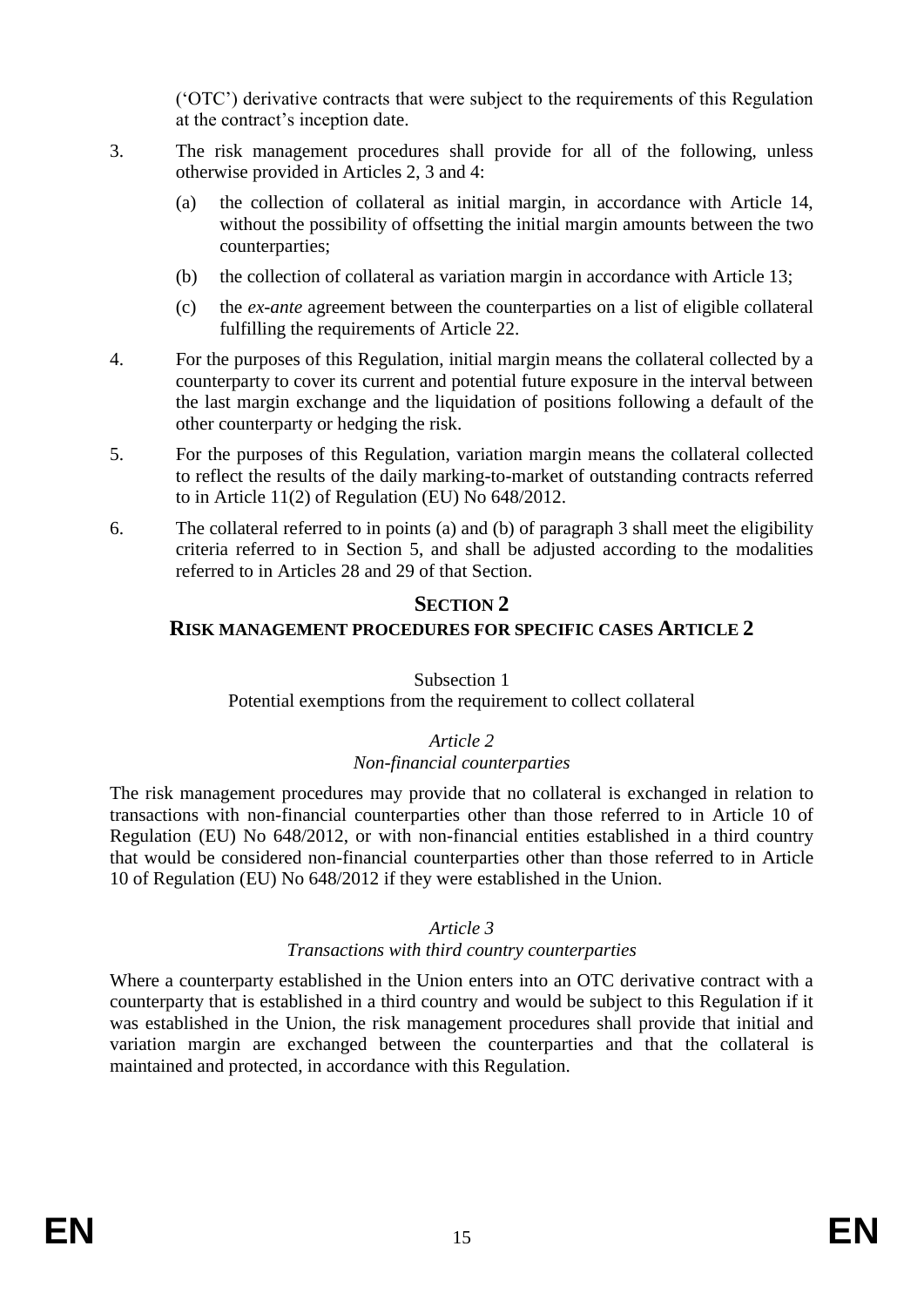# *Article 4*

#### *Minimum transfer amount*

- 1. The risk management procedures may provide that no collateral is collected from a single counterparty where the amount due from the last collection of collateral is equal to or lower than a certain amount to be agreed by the counterparties ('minimum transfer amount') and which cannot be greater than EUR 500 000 or the equivalent amount in another currency.
- 2. Where counterparties agree on a minimum transfer amount, the amount due shall be calculated as the sum of:
	- (a) the variation margin due from its last collection calculated in accordance with Article 13;
	- (b) the initial margin due from its last collection calculated in accordance with Article 14;
	- (c) any excess collateral that may have been provided to or returned by both counterparties.
- 3. Counterparties may agree on separate minimum transfer amounts for initial and variation margins, provided that the sum of those two minimum transfer amounts is equal to or lower than the amount set out in paragraph 1.
- 4. Where the amount of collateral due to the collecting counterparty exceeds the minimum transfer amount agreed by the counterparties, the collecting counterparty shall collect the full amount of collateral due without deduction of the minimum transfer amount. Counterparties that agree to separate the minimum transfer amount in accordance with paragraph 3 shall collect the full amount of initial or variation margin due, without any deduction where it exceeds the minimum transfer amount for initial or variation margin, respectively.

## *Article 5*

## *Margin calculation with third country counterparties*

- 1. Where a counterparty is domiciled in a third country using a definition of OTC derivative contracts that is different from that of Regulation (EU) No 648/2012, counterparties shall calculate margins for all contracts that meet either definition of an OTC derivative contract, provided that the counterparty domiciled in the third country is subject to margin requirements for those contracts which are considered as OTC derivative contracts under the third country regulatory regime.
- 2. For the purposes of calculation of the margins, where a netting agreement is in place between two counterparties, one of which is domiciled in a third country, that agreement has to meet the same conditions as if both counterparties were domiciled in the EU.

## *Article 6*

## *Treatment of OTC derivative contracts in the context of a CCP's position management upon the insolvency of a clearing member*

Where a central counterparty (CCP) is an authorised credit institution and therefore qualifies as a financial counterparty in accordance with Article 2(8) of Regulation (EU) No 648/2012, the risk management procedures may provide that no initial margin or variation margin is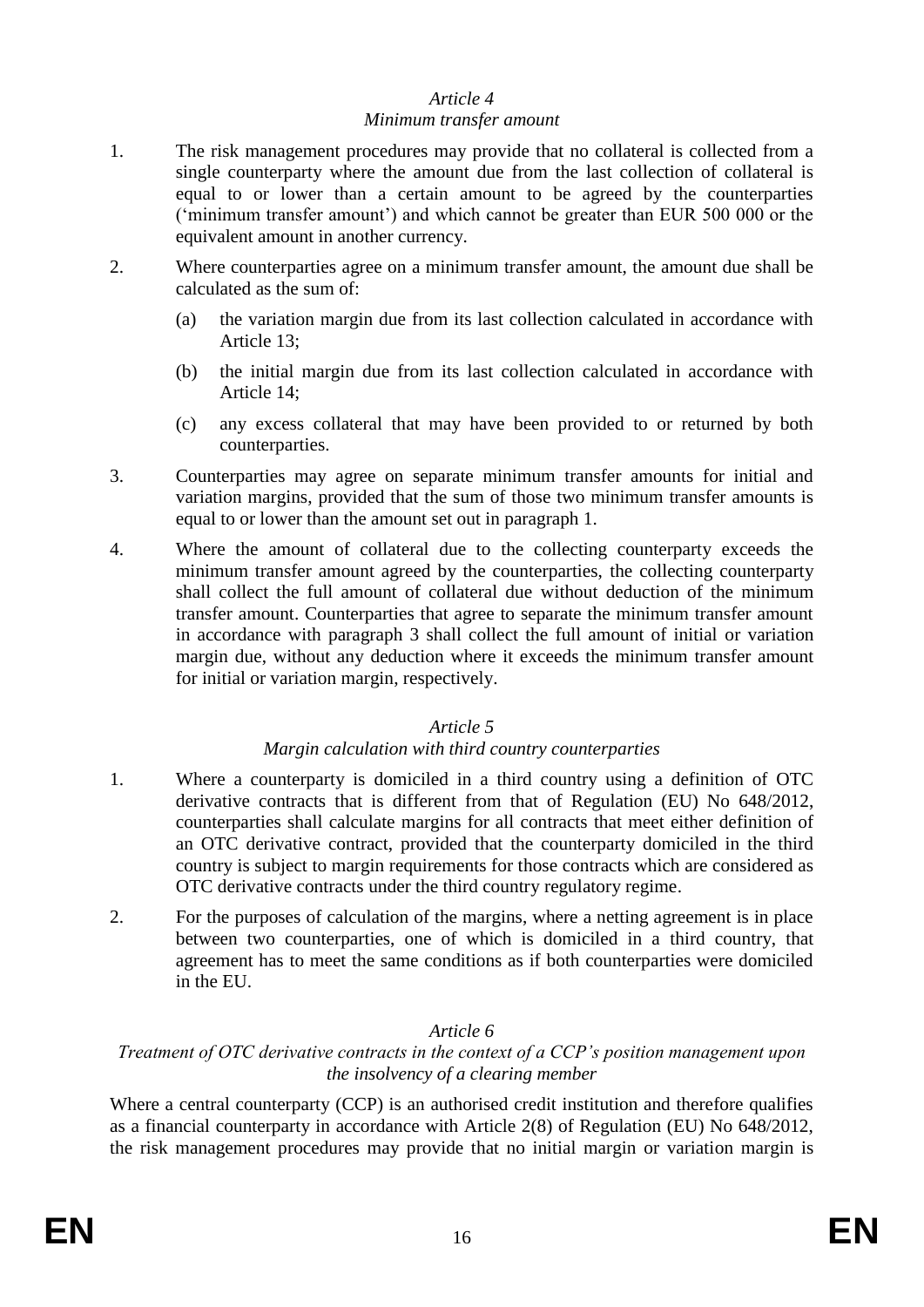collected in relation to the OTC derivative contracts referred to in Annex II, paragraph 2 of Commission Delegated Regulation (EU) No 153/2013.

#### Subsection 2 Potential exemptions in calculating levels of initial margin

## *Article 7*

#### *Foreign exchange contracts*

- 1. The risk management procedures may provide that initial margins are not collected with respect to:
	- (a) physically settled OTC derivative contracts that solely involve the exchange of two different currencies on a specific future date at a fixed rate agreed at the inception of the contract covering the exchange ('foreign exchange forwards');
	- (b) physically settled OTC derivative contracts that solely involve an exchange of two different currencies on a specific date at a fixed rate that is agreed at the inception of the contract covering the exchange, and a reverse exchange of the two currencies at a later date and at a fixed rate that is also agreed at the inception of the contract covering the exchange ('foreign exchange swaps');
	- (c) the exchange of principal of an OTC derivative contract by which the two counterparties solely exchange the principal and any interest payments in one currency, for the principal and any interest payments in another currency, at specified points in time according to a specified formula ('currency swap').

## *Article 8*

## *Threshold based on notional amount*

- 1. The risk management procedures may provide that initial margins are not collected for all new contracts from January of each calendar year where one of the two counterparties has at entity level an aggregate month-end average notional amount or belongs to a group which has an aggregate month-end average notional amount of non-centrally cleared derivatives for the months March, April and May of the preceding year below EUR 8 billion.
- 2. Both of the following shall be included in the calculation of the group aggregate month-end average notional amount:
	- (a) all non-centrally cleared OTC derivative contracts of the group;
	- (b) all intragroup non-centrally cleared OTC derivative contracts of the group, taken into account only once.
- 3. Investment funds may be considered distinct entities and treated separately when applying the thresholds referred to in paragraph 1, only where the funds are distinct segregated pools of assets for the purposes of the fund's insolvency or bankruptcy that are not collateralised, guaranteed or supported by other investment funds or the investment managers.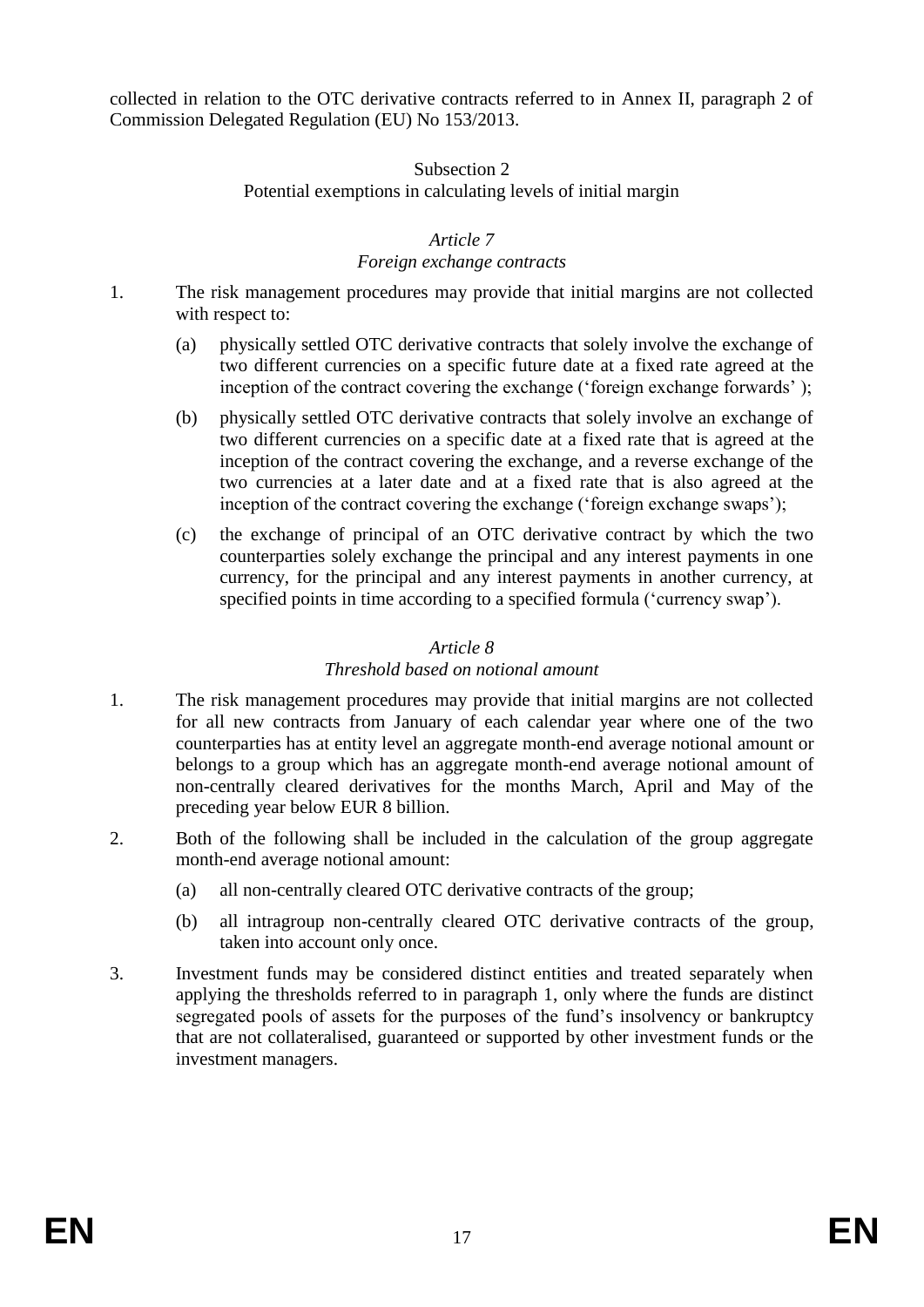#### *Article 9*

#### *Threshold based on initial margin amount*

- 1. The risk management procedures may provide that a counterparty is not required to collect initial margins where:
	- (a) neither counterparty belongs to any group and the sum of all initial margins required to be collected by that counterparty is equal to or lower than EUR 50 million;
	- (b) the counterparties are part of different groups and the sum of all initial margins to be collected from all counterparties belonging to the posting group by all counterparties belonging to the collecting group is equal to or lower than EUR 50 million;
	- (c) both counterparties belong to the same group and the sum of all initial margins required to be collected by that counterparty is equal to or lower than EUR 10 million.
- 2. Where a counterparty applies one of the thresholds referred to in paragraph 1, all of the following shall apply:
	- (a) the counterparty applying the threshold referred to in paragraph 1 may reduce the amount of initial margin collected by the value of the threshold;
	- (b) the risk management procedures of the group applying the threshold referred to in paragraph 1(b) shall determine how to allocate the received initial margin amongst the relevant entities within the group;
	- (c) the risk management procedures of the group applying the threshold referred to in paragraph 1(b) shall include provisions on monitoring, at group level, whether the threshold is exceeded and provisions on the maintenance of appropriate records of the group's exposures to each single counterparty in the same group.
- 3. Investment funds may be considered distinct entities and treated separately when applying the thresholds referred to in paragraph 1, only where the funds are distinct pools of assets for the purposes of the fund's insolvency or bankruptcy that are not collateralised, guaranteed or supported by other investment funds or the investment managers.

#### Subsection 3

Potential exemptions from the requirement to post or collect initial or variation margin

#### *Article 10*

#### *Treatment of derivatives associated to covered bonds for hedging purposes*

- 1. Subject to the conditions set out in paragraph 3, the risk management procedures relating to derivatives associated to covered bonds may specify the following:
	- (a) that variation margin is not posted by the covered bond issuer or cover pool;
	- (b) that initial margin is not posted or not collected or neither.
- 2. The covered bond issuer or cover pool shall collect variation margin, in cash and shall return the collected amount where it is no longer due.
- 3. Paragraph 1 applies where all of the following conditions are met: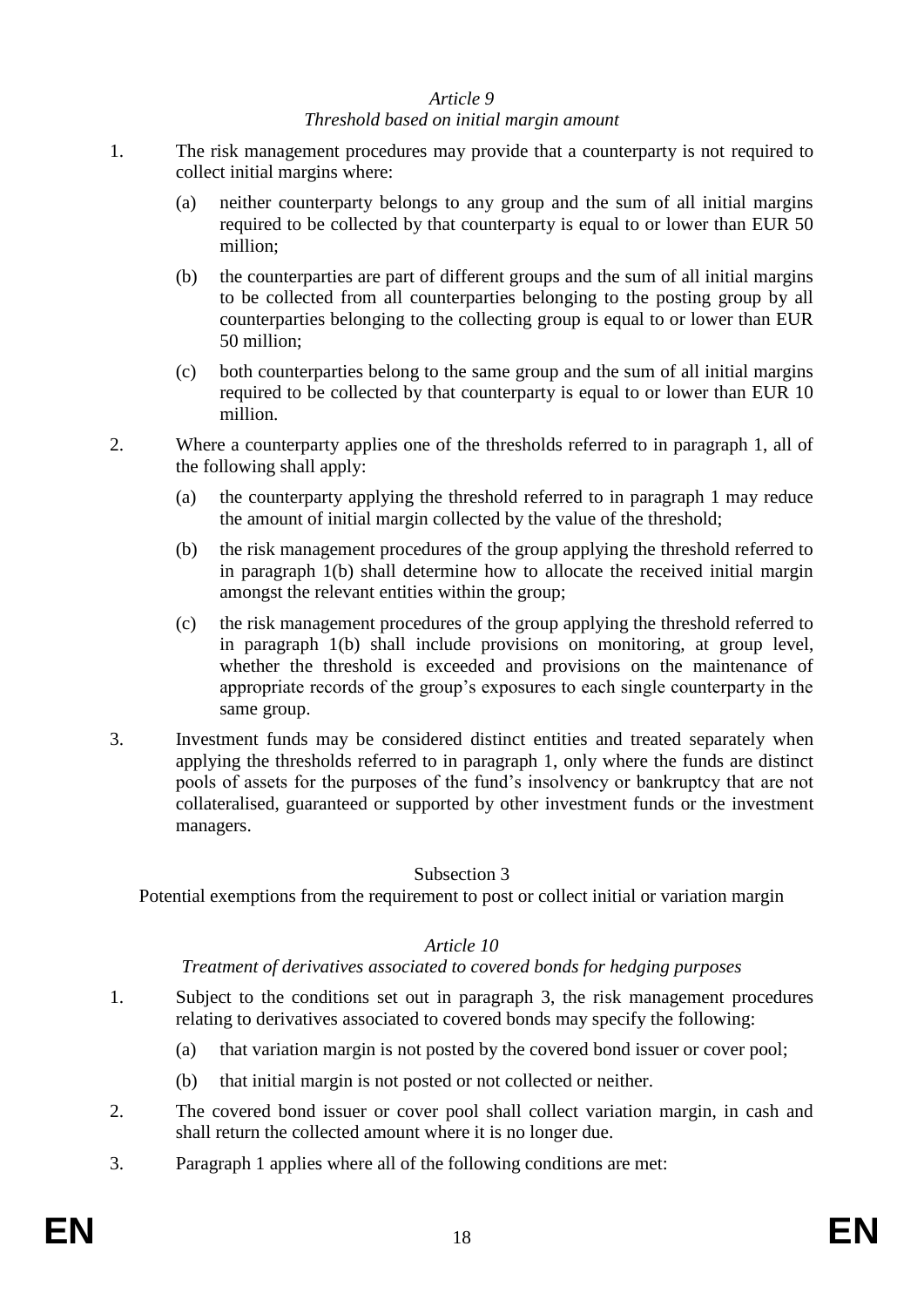- (a) the OTC derivative contract is not terminated in case of resolution or insolvency of the covered bond issuer or cover pool;
- (b) the counterparty to the OTC derivative contract ranks at least *pari passu* with the covered bond holders. A more junior ranking of the counterparty to the OTC derivative contract concluded with covered bond issuers or with cover pools for covered bonds is permitted only where the counterparty is the defaulting or the affected party;
- (c) the OTC derivative contract is registered or recorded in the cover pool of the covered bond in accordance with national covered bond legislation;
- (d) the OTC derivative contract is used only to hedge the interest rate or currency mismatches of the cover pool in relation to the covered bond;
- (e) the netting set as defined in Article 272(4) of Regulation (EU) 575/2013 ('netting set') does not include OTC derivative contracts unrelated to the cover pool of the covered bond;
- (f) the covered bond to which the derivatives are associated meets the requirements of paragraphs (1), (2) and (3) of Article 129 of Regulation (EU) No 575/2013;
- (g) the cover pool of the covered bond to which the OTC derivative contract is associated is subject to a regulatory collateralisation requirement of at least 102 %.

## *Article 11*

#### *Treatment of derivatives with counterparties in jurisdictions where legal enforceability of netting agreements or collateral protection may not be ensured*

- 1. Where a counterparty concludes OTC derivative contracts with counterparties domiciled in the third-country jurisdictions meeting the conditions of paragraph 4, that counterparty does not need to post any variation or initial margin for those contracts.
- 2. Where a counterparty concludes OTC derivative contracts with counterparties domiciled in a third-country jurisdiction, that counterparty does not need to either collect or post variation or initial margin for those contracts, where all of the following conditions are met:
	- (a) the OTC derivative contracts are entered into with a counterparty domiciled in a third-country jurisdiction meeting the conditions of paragraph 4;
	- (b) the legal reviews referred to in paragraph 4 conclude that collecting collateral in accordance with this Regulation is not possible;
	- (c) the ratio calculated in accordance with paragraph 3 is lower than 2.5%.
- 3. A counterparty shall calculate the ratio referred to in paragraph 2(c) as follows:
	- (a) it shall add the notional outstanding amounts of the OTC derivative contracts of the group to which it belongs, for which no margin is collected for all the counterparties in all the jurisdictions meeting the conditions of paragraph 4;
	- (b) it shall calculate the notional outstanding amount for all the OTC derivative contracts of the group to which it belongs, excluding intragroup transactions;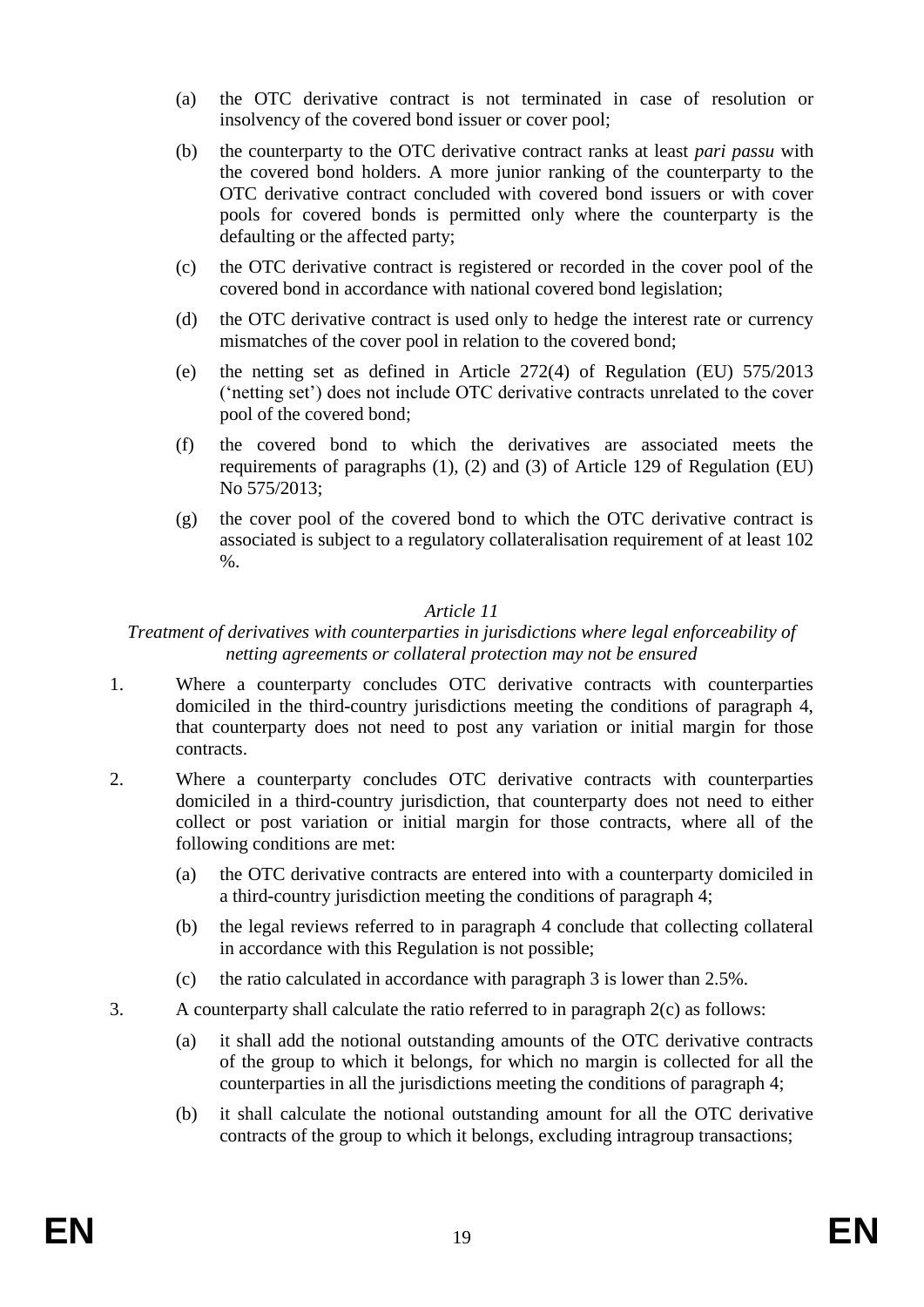- (c) it shall divide the amount resulting from point (a) with that resulting from point (b).
- 4. In order to apply the treatment laid down in paragraphs 1, 2 and 3, either of the following conditions shall be met:
	- (a) the legal review referred to in Article 32(2) does not confirm that the bilateral netting arrangements in the jurisdiction concerned can be legally enforced with certainty at all times;
	- (b) the legal review referred to in Article 33(5) confirms that no segregation arrangement with a counterparty domiciled in the jurisdiction concerned can meet the requirements referred to in paragraphs 1 to 3 of Article 33.

#### **SECTION 3**

## **CALCULATION AND COLLECTION OF MARGINS**

## *Article 12*

## *Calculation date*

- 1. Counterparties shall calculate variation margin at least on a daily basis and initial margin at least as prescribed in Article 14(3).
- 2. For the purpose of setting the dates for the margin calculation, the following shall apply:
	- (a) where two counterparties are located in the same time-zone the calculation shall refer to the netting set of the previous business day;
	- (b) where two counterparties are not located in the same time-zone, the calculation shall refer to the transactions in the netting set entered into before 16:00 hours of the previous business day of the time-zone where it is first 16:00 hours.

## *Article 13*

## *Calculation of variation margin*

- 1. The amount of variation margin to be collected by a counterparty shall be the outstanding balance between the aggregated value of all contracts in the netting set calculated in accordance with Article 11(2) of Regulation (EU) No 648/2012, and the value of all variation margin previously posted, collected or settled.
- 2. Variation margins shall be collected in one of the following ways:
	- (a) by collecting in cash in accordance with point (a) of Article 22(2);
	- (b) by collecting in non-cash collateral in accordance with points (b) to (r) of Article 22(2), subject to the requirements referred to in Section 5 and the haircut requirements referred to in Section 6.
- 3. Variation margins shall be collected within one of the following:
	- (a) within the business day of the calculation;
	- (b) where the conditions in paragraph 4 are met, within two business days after the calculation date.
- 4. The collection of variation margin in accordance with paragraph 3(b) may be applied only to netting sets that meet either of the following conditions: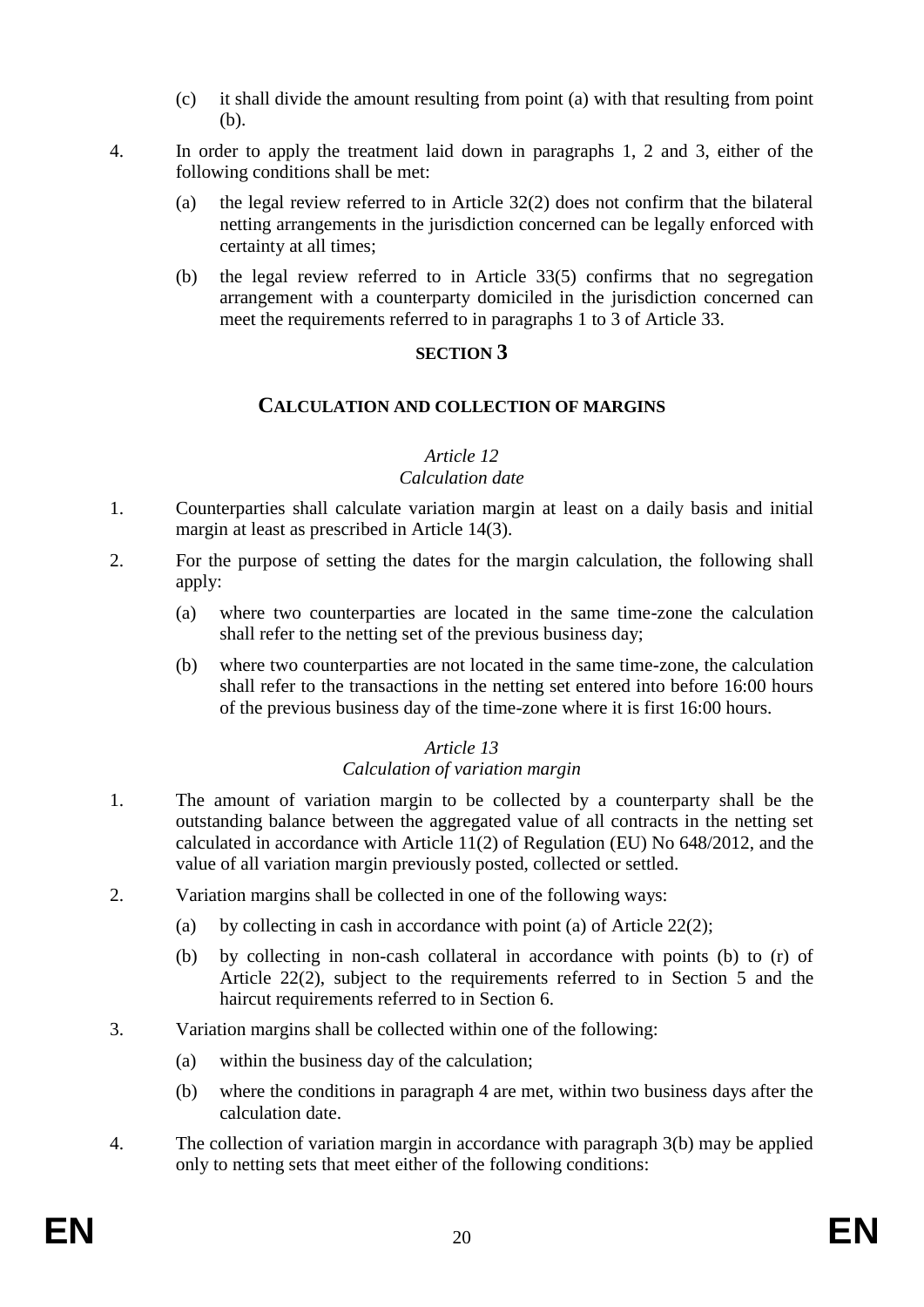- (a) for all the derivative contracts not subject to initial margin requirements by virtue of Regulation (EU) No 648/2012 and this Regulation, where the collecting counterparty has collected, at or before the calculation date of the variation margin, an amount of variation margin calculated in the same manner as that applicable to initial margins in accordance with Article 17, adjusted by the number of days in between, and including, the calculation date and the collection date; in case no mechanism for segregation is in place between the two counterparties, these may offset the amounts to be collected.
- (b) for derivative contracts subject to initial margin requirements, where the initial margin has been rescaled in accordance with paragraph 5.
- 5. For the purpose of paragraph 4(b), initial margin may be adjusted in one of the following ways:
	- (a) by increasing the margin period of risk ('MPOR') referred to in Article 17(2) by the number of days in between, and including, the calculation date and the collection date;
	- (b) by increasing the initial margin calculated in accordance with Article 15 by the number of days in between, and including, the calculation date and the collection date adjusted using an appropriate methodology.
- 6. The part of the collateral related to variation margin referred to in paragraph 4(a) shall be collected in accordance with Article 22.
- 7. In the event of a dispute over the amount of variation margin due for collection, counterparties shall collect, in the same time frame as referred to in this Article, at least the part of the variation margin amount that is not being disputed.

#### *Article 14*

## *Calculation of initial margins*

- 1. A counterparty shall calculate the amount of initial margin to be collected using either the standardised approach laid down in Article 15 ('standardised approach') or the initial margin models referred to in Article 16 ('initial margin models') or both. Where both of these approaches are used, the total initial margin requirements for a netting set shall be the sum of the initial margins calculated according to the two approaches.
- 2. The counterparties shall agree on the method each counterparty uses to determine the initial margin it has to collect. Where one or both counterparties rely on an initial margin model they shall agree on the characteristics of the model and the data used for the calibration referred to in Article 18. Counterparties are not required to agree on a common methodology.
- 3. The total amount of initial margins shall be calculated no later than the business day following one of these events:
	- (a) where a new OTC derivative contract is executed or added to the netting set;
	- (b) where an existing OTC derivative contract expires or is removed from the netting set;
	- (c) where an existing OTC derivative contract triggers a payment or a delivery other than the posting and collecting of margins;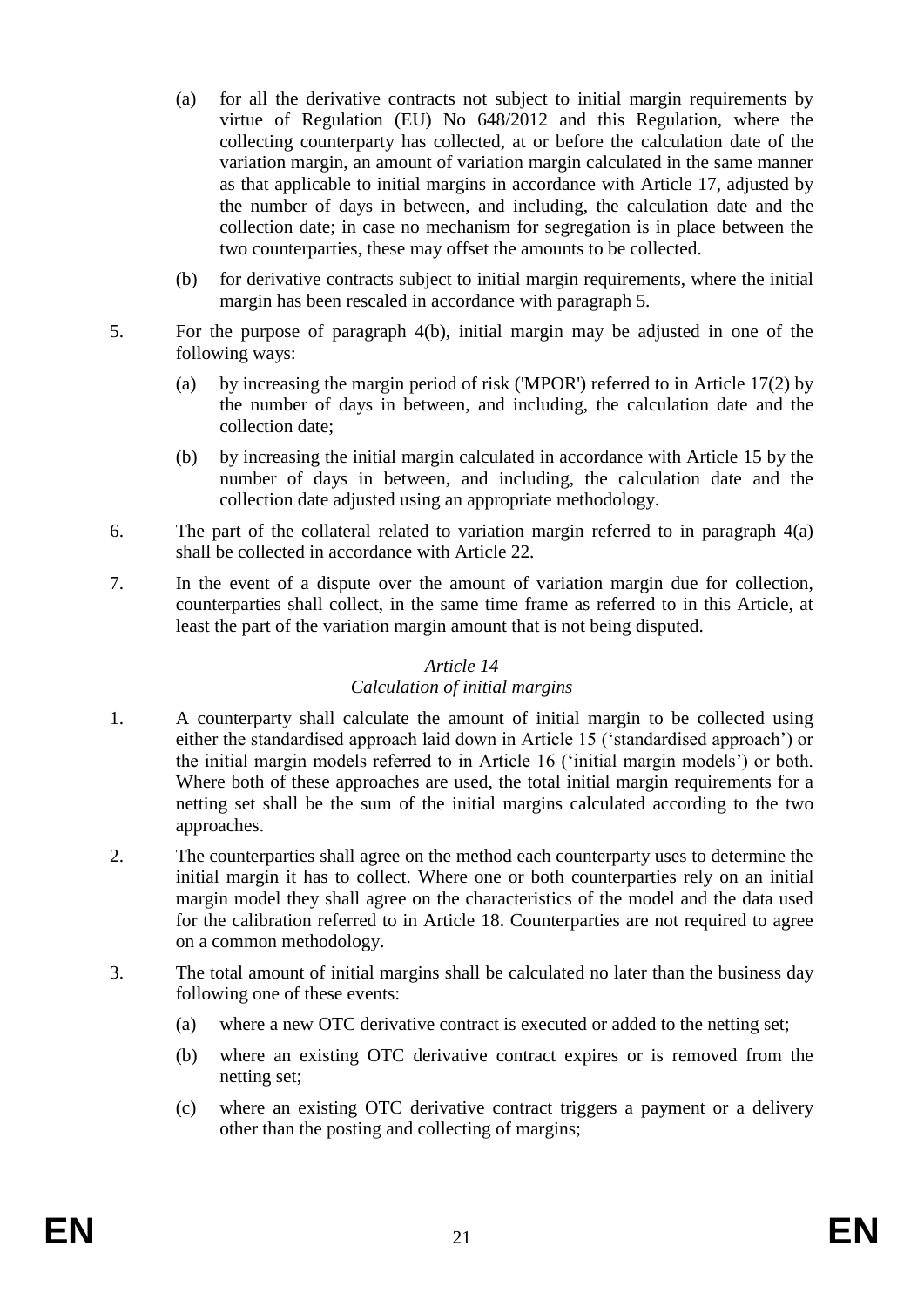- (d) where the initial margin is calculated in accordance with the standardised approach and an existing contract is reclassified in terms of the asset category referred to in paragraph 1 of Annex IV as a result of reduced time to maturity;
- (e) where no calculation has been performed in the preceding ten business days.
- 4. Initial margins shall be collected in one of the following ways:
	- (a) by collecting in cash, in accordance with point (a) of Article 22(2);
	- (b) by collecting non-cash collateral in accordance with points (b) to (r) of Article 22(2), subject to the requirements referred to in Section 5 and the haircut requirements referred to in Section 6.
- 5. Initial margin shall be collected within the business day of calculation.

In the event of a dispute over the amount of initial margin due for collection, counterparties shall collect, in the same time frame as referred to in this Article, at least the part of the initial margin amount that is not being disputed.

## **SECTION 4**

## **APPROACHES FOR CALCULATING INITIAL MARGIN**

## *Article 15*

#### *Standardised approaches*

Where a counterparty uses the standardised approach, the initial margin for each netting set shall be calculated in accordance with Annex IV.

# *Article 16*

## *Initial margin models*

- 1. Where a counterparty uses an initial margin model, that model may be developed by any of, or both, counterparties or by a third party agent.
- 2. Where a counterparty uses an initial margin model developed by a third party agent, the counterparty shall remain responsible for ensuring that that model complies with the requirements referred to in this Section.
- 3. At the request of one of the two counterparties the other counterparty shall provide all the information necessary to explain the determination of a given value of initial margin in a way that a knowledgeable third party would be able to verify the calculation.

## *Article 17*

## *Confidence interval and margin period of risk*

- 4. The assumed variations in the value of the contracts in the netting set for the calculation of initial margins using an initial margin model shall be based on a onetailed 99 percent confidence interval over a MPOR of at least 10 days.
- 5. The MPOR of a netting set for the calculation of initial margins using an initial margin model shall include:
	- (a) the period that may elapse from the last margin exchange of variation margin to the default of the counterparty;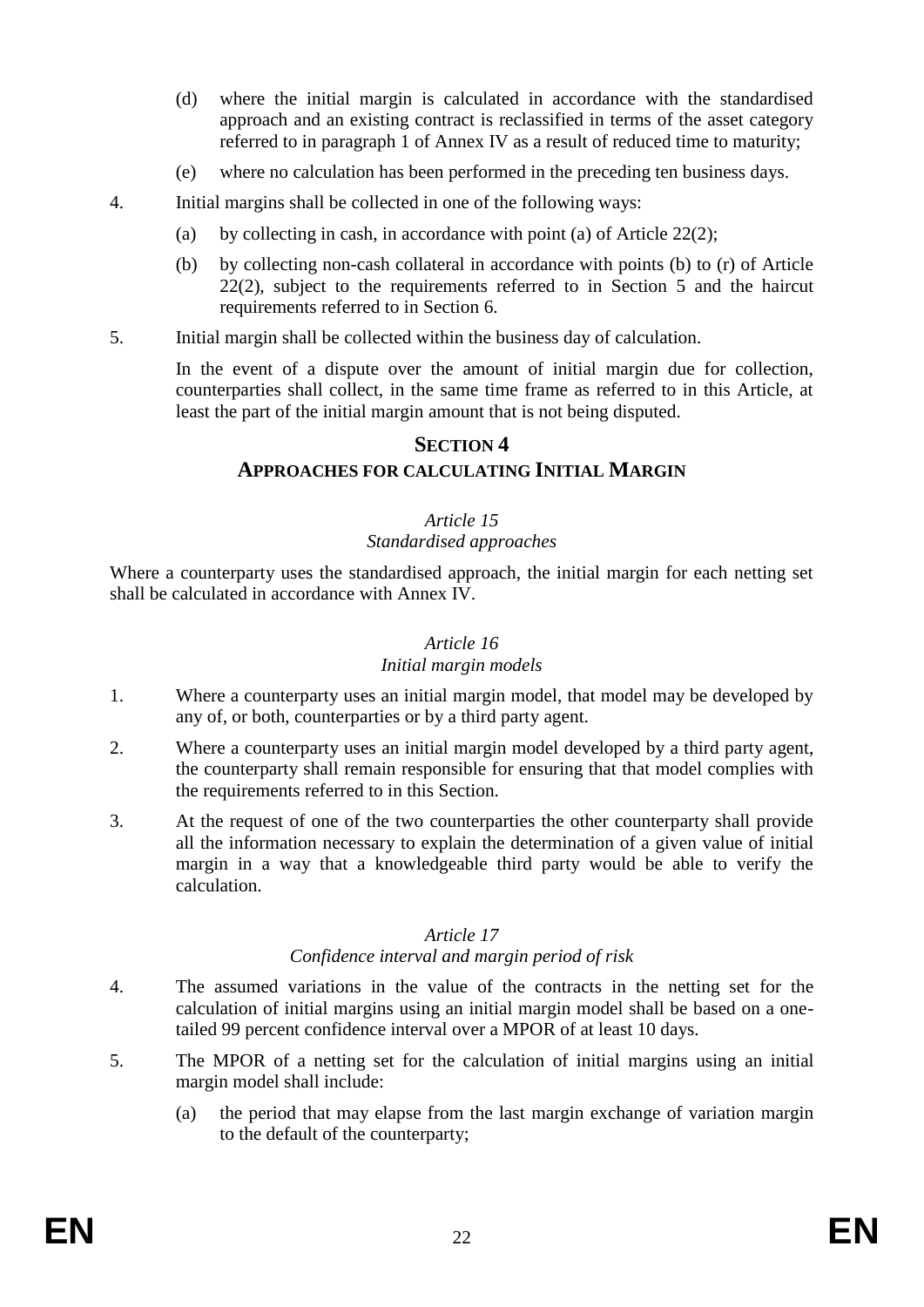(b) the estimated period needed to replace the OTC derivative contracts or hedge the risks taking into account the level of liquidity of the market where that type contracts or risks are traded, the total volume of the OTC derivative contracts in that market and the number of participants in that market.

## *Article 18*

## *Calibration of the model*

- 1. Initial margin models shall be calibrated based on historical data from a period of at least three years and not exceeding five years.
- 2. The data used in initial margin models shall include the most recent continuous period from the calibration date and shall contain at least 25% of data representative of a period of significant financial stress ('stressed data').
- 3. Where the most recent data period does not contain at least 25% of stressed data, the least recent data in the time series shall be replaced by data from a period of significant financial stress, until the overall proportion of stressed data is at least 25% of the overall data set.
- 4. The period of financial stress used for calibration shall be identified and applied separately at least for each of the asset classes referred to in Article 19(2).
- 5. The model shall be calibrated using equally weighted data.
- 6. The parameters may be calibrated for shorter periods than the MPOR and adjusted to the MPOR by an appropriate methodology.
- 7. The model shall be recalibrated at least every 12 months. Counterparties shall have written policies which set out the circumstances that would trigger an earlier recalibration.
- 8. Counterparties shall establish procedures for adjusting the margins to be collected in response to changing market conditions. These procedures may allow each counterparty to post the additional initial margin resulting from the recalibration of the model over a period that ranges between one and thirty business days.
- 9. The quality of the process relating to the data used in the model in accordance with paragraph 1, including the selection of appropriate data provider, the cleaning of the data and interpolation of the data, shall be ensured.
- 10. Proxies shall be used only where both of the following conditions are met:
	- (a) where available data is insufficient or is not reflective of the true volatility of an OTC derivative contract or portfolio of OTC derivative contracts;
	- (b) where the proxies lead to a conservative level of margins.

## *Article 19*

## *Diversification, hedging and risk offsets across underlying classes*

1. Initial margin models shall include only non-centrally cleared OTC derivative contracts within the same netting set. Initial margin models may account for diversification, hedging and risk offsets arising from the risks of OTC derivative contracts that are in the same netting set, provided that the diversification, hedging or risk offset is carried out within the same underlying asset class referred to in paragraph 2 and not across such classes.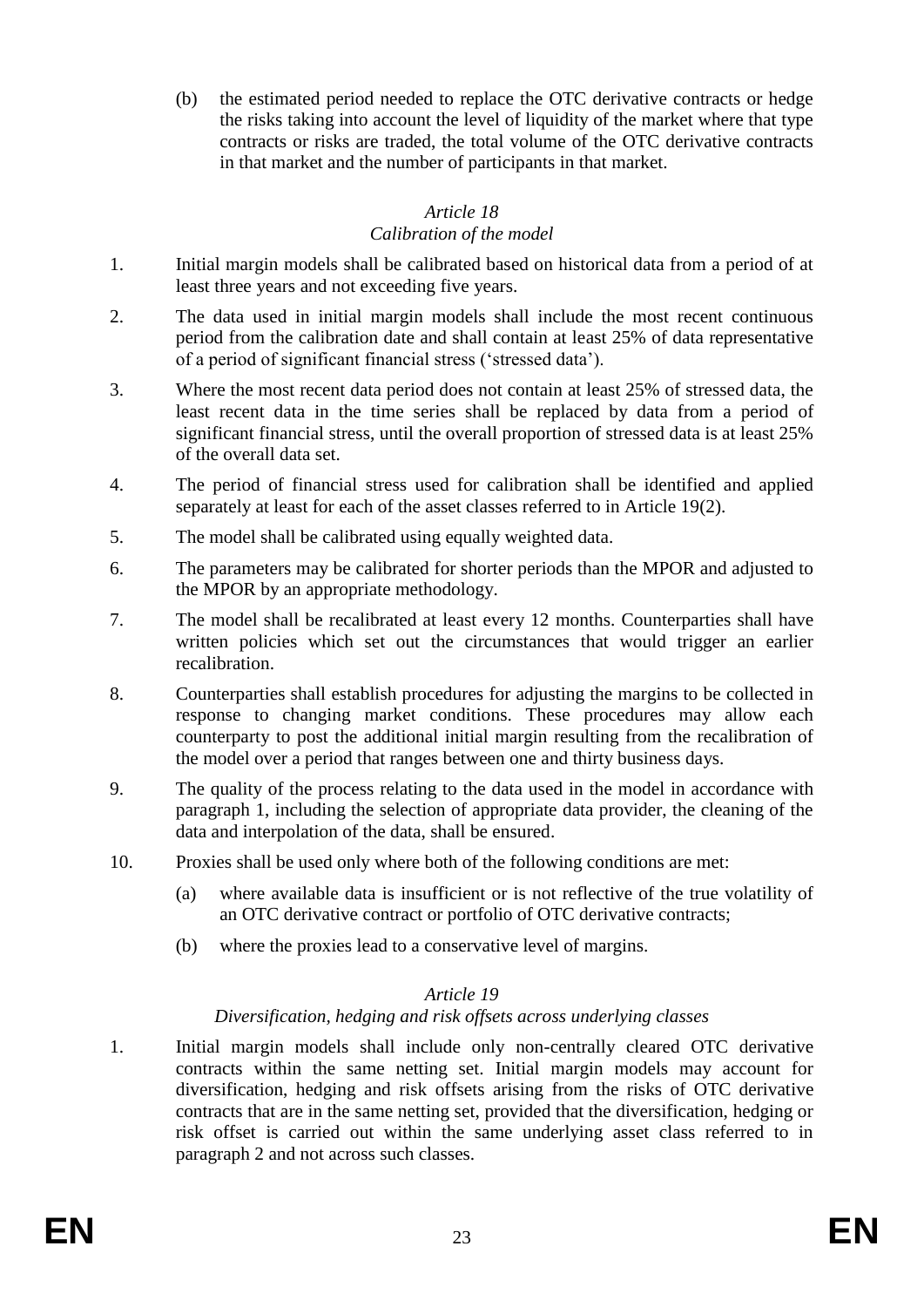- 2. For the purpose of accounting for diversification, hedging and risk offsets referred to in paragraph 1, the following underlying asset classes shall be considered:
	- (a) interest rates, currency and inflation;
	- (b) equity;
	- (c) credit;
	- (d) commodities and gold;
	- (e) other.

#### *Article 20 Integrity of the modelling approach*

- 1. Initial margin models shall be conceptually and practically sound and shall capture all the material risks arising from entering into the OTC derivative contracts included in the netting set.
- 2. Counterp Counterparties shall calculate the initial margin to be collected without taking into account any correlations between the unsecured exposure and the collateral.
- 3. Initial margin models shall meet the following requirements:
	- (a) the model shall incorporate risk factors corresponding to the individual currencies in which the OTC derivative contracts in the netting sets are denominated;
	- (b) the model shall incorporate interest rate risk factors corresponding to the individual currencies in which the OTC derivative contracts are denominated;
	- (c) for exposures to interest-rate risk in the major currencies and markets, the yield curve shall be divided into a minimum of six maturity buckets;
	- (d) the model shall capture the risk of movements between different yield curves and between different maturity buckets;
	- (e) the model shall use a separate risk factor at least for each equity or equity index that is significant for the OTC derivative contracts within the netting set;
	- (f) the model shall use a separate risk factor at least for each commodity or commodity index which is significant for the OTC derivative contracts within the netting set;
	- (g) the model shall account for, in a conservative manner, the risk arising from less liquid positions and positions with limited price transparency under realistic market scenarios;
	- (h) the model shall capture the idiosyncratic risk for credit underlyings;
	- (i) the model shall capture the risk of movements between similar, but not identical, underlying risk factors and the exposure to changes in values arising from maturity mismatches;
	- (j) the model shall capture main non-linear dependences.
- 4. A counterparty shall monitor the performance of the model on a continuous basis. The performance analysis shall include a comparison between the risk measures generated by the model and realized market value of the derivatives in the netting set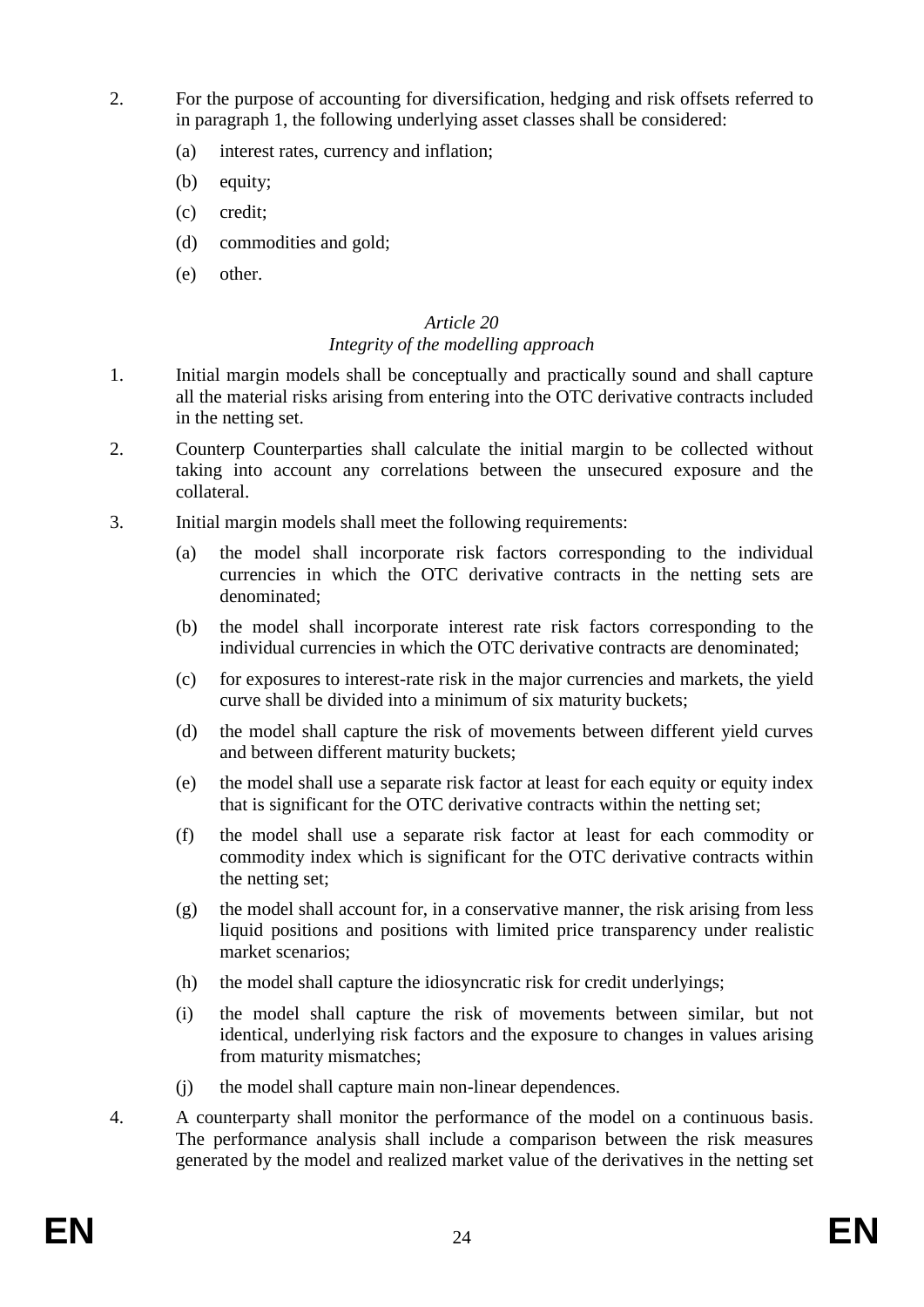('back-testing') every three months. The counterparties shall retain records of the results of that analysis.

- 5. The risk management procedures shall outline the methodologies used for undertaking back-testing, including statistical tests of performance.
- 6. The risk management procedures shall describe what results of the back-testing would lead to a model change, recalibration or other remediation action.
- 7. The modelling approach shall reflect the nature, scale and complexity of the risks inherent in the underlying OTC derivative contracts. The initial margin model shall reflect factors like parameter uncertainty, correlation, basis risk and data quality in a prudent manner.

# *Article 21*

#### *Qualitative requirements*

- 1. Initial margin models shall be subject to an internal governance process that continuously assesses the validity of the outcome produced by the initial margin model.
- 2. For the purposes of paragraph 1, a counterparty shall carry out all of the following:
	- (a) it shall ensure that suitably qualified parties, independent from the parties developing the model, carry out an initial validation;
	- (b) a follow up validation whenever a significant change is made to the initial margin model and at least once a year;
	- (c) a regular audit process to assess the integrity and reliability of the data sources and the management information system used to run the model, the accuracy and completeness of data used, the accuracy and appropriateness of volatility and correlation assumptions.
- 3. The documentation of the risk management procedures shall meet all of the following conditions:
	- (a) it shall be sufficient to ensure that any knowledgeable third-party would be able to understand the design and operational detail of the initial margin model;
	- (b) it shall contain the key assumptions and the limitations of the initial margin model;
	- (c) it shall define the circumstances under which the assumptions of the initial margin model should no longer be considered valid.
- 4. The counterparties shall maintain clear documentation showing all changes to the initial margin model and detailing the results of the validation carried out after those changes.

## **SECTION 5**

## **ELIGIBILITY AND TREATMENT OF COLLATERAL**

## *Article 22*

## *Eligible collateral for initial and variation margin*

1. For the purposes of Article 11(3) of Regulation (EU) No 648/2012, asset classes for which the counterparty has no access to the market or is unable to liquidate the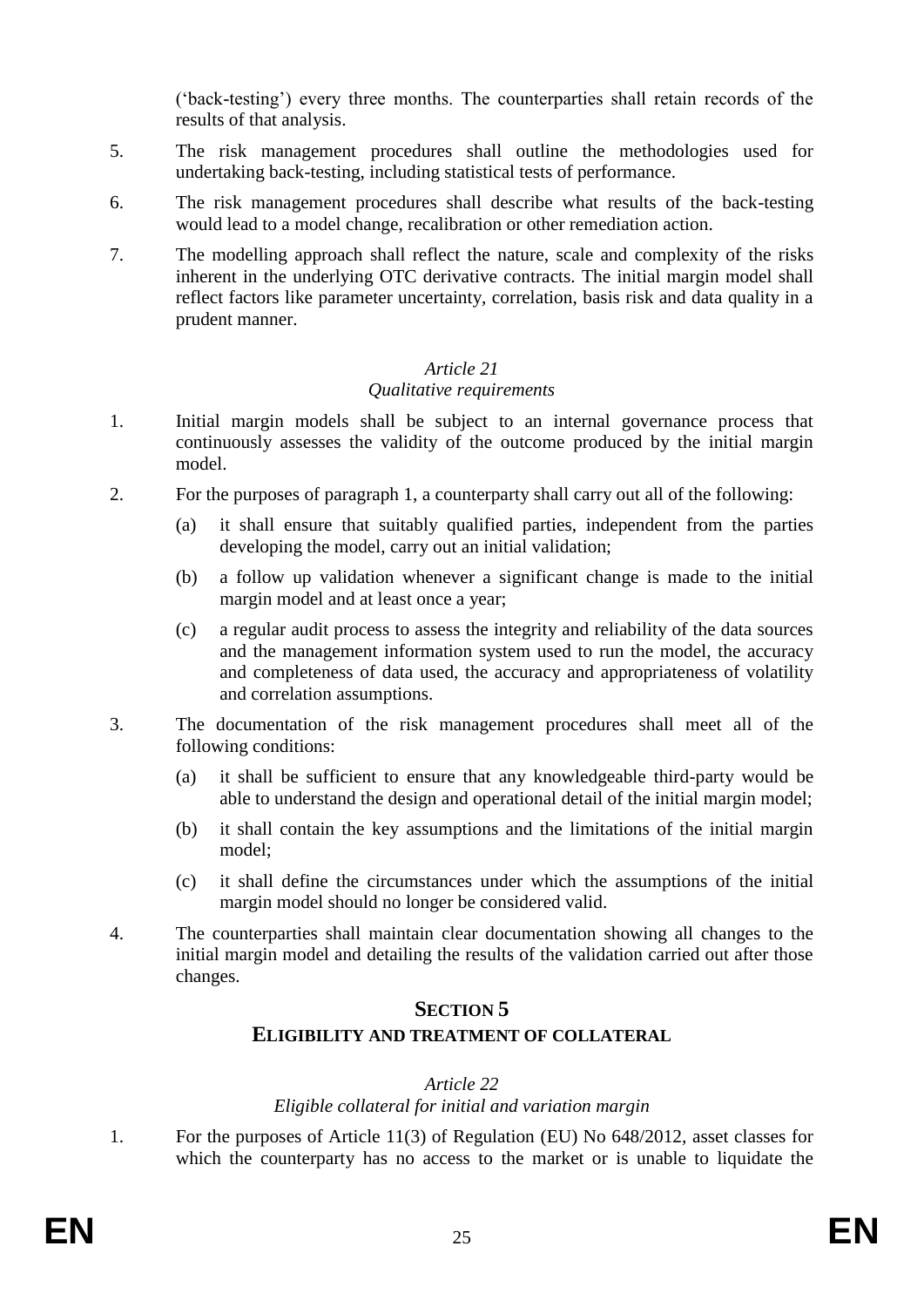collateral in a timely manner in case of default of the posting counterparty shall not be eligible for initial and variation margin.

- 2. A counterparty shall only collect collateral from the following asset classes:
	- (a) cash in the form of money credited to an account in any currency, or similar claims for the repayment of money, such as money market deposits accounts;
	- (b) gold in the form of allocated pure gold bullion of recognised good delivery;
	- (c) debt securities issued by Member States' central governments and central banks;
	- (d) debt securities issued by Member States' regional governments or local authorities according to Article 115(2) of Regulation (EU) No 575/2013;
	- (e) debt securities issued by Member States' public sector entities according to Article 116(4) of Regulation (EU) No 575/2013;
	- (f) debt securities issued by Member States' regional governments or local authorities not meeting the requirements of Article 115(2) of Regulation (EU) No 575/2013;
	- (g) debt securities issued by Member States' public sector entities not meeting the requirements of Article 116(4) of Regulation (EU) No 575/2013;
	- (h) debt securities issued by multilateral development banks listed in Article 117(2) of Regulation (EU) No 575/2013;
	- (i) debt securities issued by the international organisations listed in Article118 of Regulation (EU) No 575/2013;
	- (j) debt securities issued by third countries' governments and central banks;
	- (k) debt securities issued by third countries' regional governments or local authorities that meet the requirements of the first subparagraph of Article 115(2) of Regulation (EU) No 575/2013 and third countries' public sector entities that meet the requirements of Article 116 (4) of Regulation (EU) No 575/2013;
	- (l) debt securities issued by third countries' regional governments or local authorities not meeting the requirements of the first subparagraph of Article 115(2) of Regulation (EU) No 575/2013 or third countries' public sector entities not meeting the requirements of the first subparagraph of Article 116 (4) of Regulation (EU) No 575/2013;
	- (m) debt securities issued by credit institutions and investment firms including bonds referred to in Article 52(4) of Directive 2009/65/EC;
	- (n) corporate bonds;
	- (o) the most senior tranche of a securitisation, as defined in Article 4(62) of Regulation (EU) 575/2013, that is not a re-securitisation as defined in Article 4(64) of that Regulation;
	- (p) convertible bonds provided that they can be converted only into equities which are included in a main index as referred to in point (a) of Article 197 (8) of Regulation (EU) No 575/2013;
	- (q) equities included in a main index as referred to in point (a) of Article 197(8) of Regulation (EU) No 575/2013;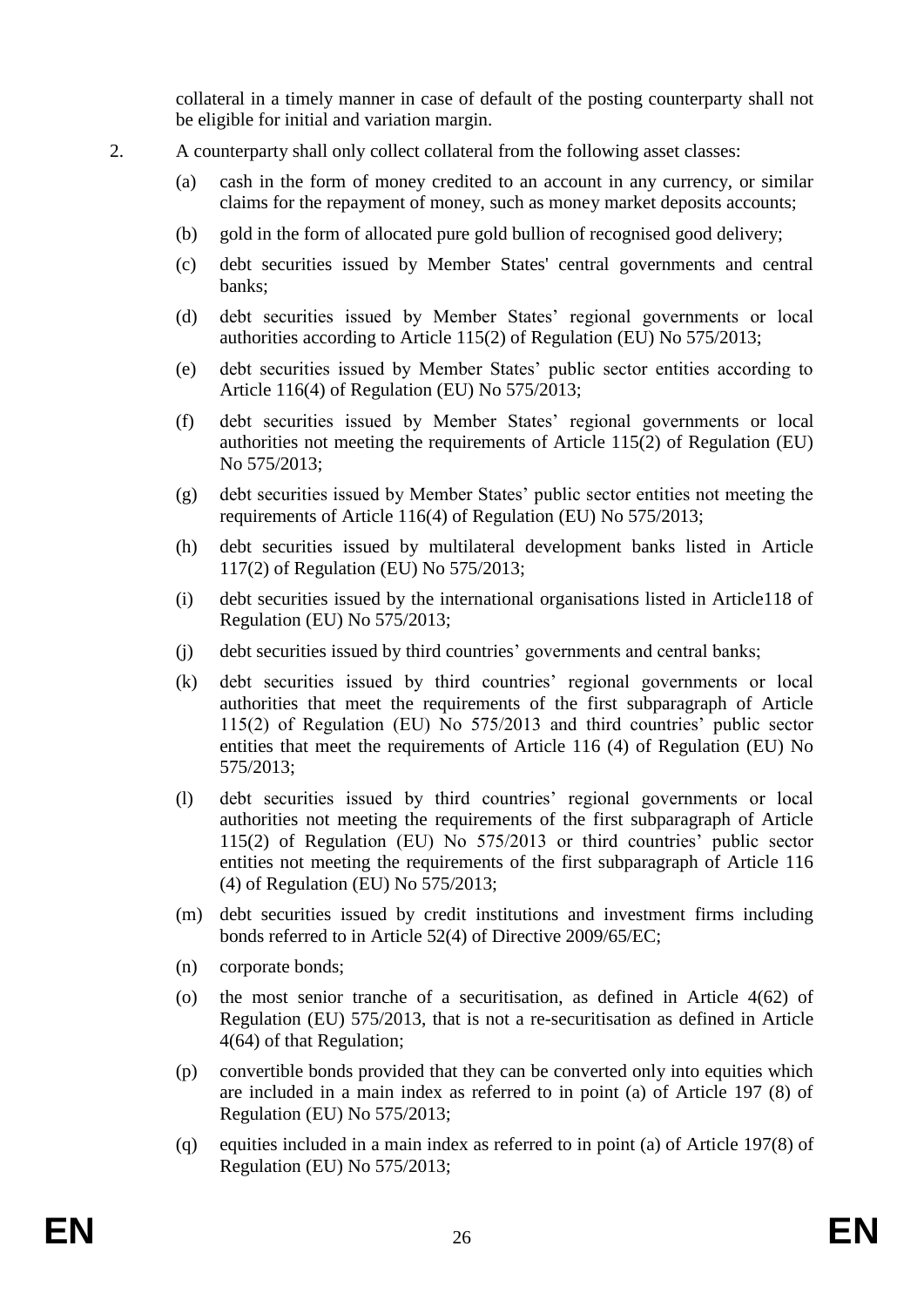(r) shares or units in undertakings for collective investments in transferable securities (UCITS), provided that the criteria in Article 26 are met.

## *Article 23*

#### *Collateral management*

The risk management procedures of the counterparty collecting collateral shall ensure that all of the following are in place:

- (a) a re-evaluation on a daily basis of the assets held as collateral;
- (b) legal arrangements and a collateral holding structure that allow access to the received collateral where it is held in third party custody;
- (c) where initial margin is maintained with the collateral provider, that the securities are maintained in insolvency-remote custody accounts;
- (d) that cash accounts for initial margin are maintained at central banks or credit institutions which fulfil both of the following conditions:
	- (i) they are authorised in accordance with Regulation (EU) No 575/2013;
	- (ii) they are neither the posting nor the collecting counterparties;
- (e) that the unused collateral can be made available to the liquidator or other insolvency official of the defaulting counterparty;
- (f) that, in the event of the default of the collecting counterparty, the initial margin is freely transferable back in a timely manner to the posting counterparty;
- (g) that the non-cash collateral is transferable without any regulatory or legal constraints or third party claims, including those of the liquidator of the collecting counterparty or third party custodian, other than liens for fees and expenses incurred in providing the custodial accounts and other than liens routinely imposed on all securities in a clearing system in which such collateral may be held;
- (h) that the collateral is returned in whole other than costs and expenses incurred for the process of appropriation of collateral.

## *Article 24*

## *Credit quality assessment*

- 1. The collecting counterparty shall assess the credit quality of assets belonging to the asset classes referred to in points (c), (d) and (e) of Article 22(2) that are not denominated or funded in the issuer's domestic currency and in points (f), (g), (j) to (n) and (p) of Article 22(2) using one of the following methodologies:
	- (a) an approved internal model as referred to in Article 25;
	- (b) the approved internal model referred to in Article 25 of its counterparty, where the counterparty is established in the Union, or third country counterparty, where the third country counterparty is subject to laws applying prudential supervisory and regulatory requirements equivalent to those applied in the Union in accordance with Article 127 of Directive 2013/36/EU;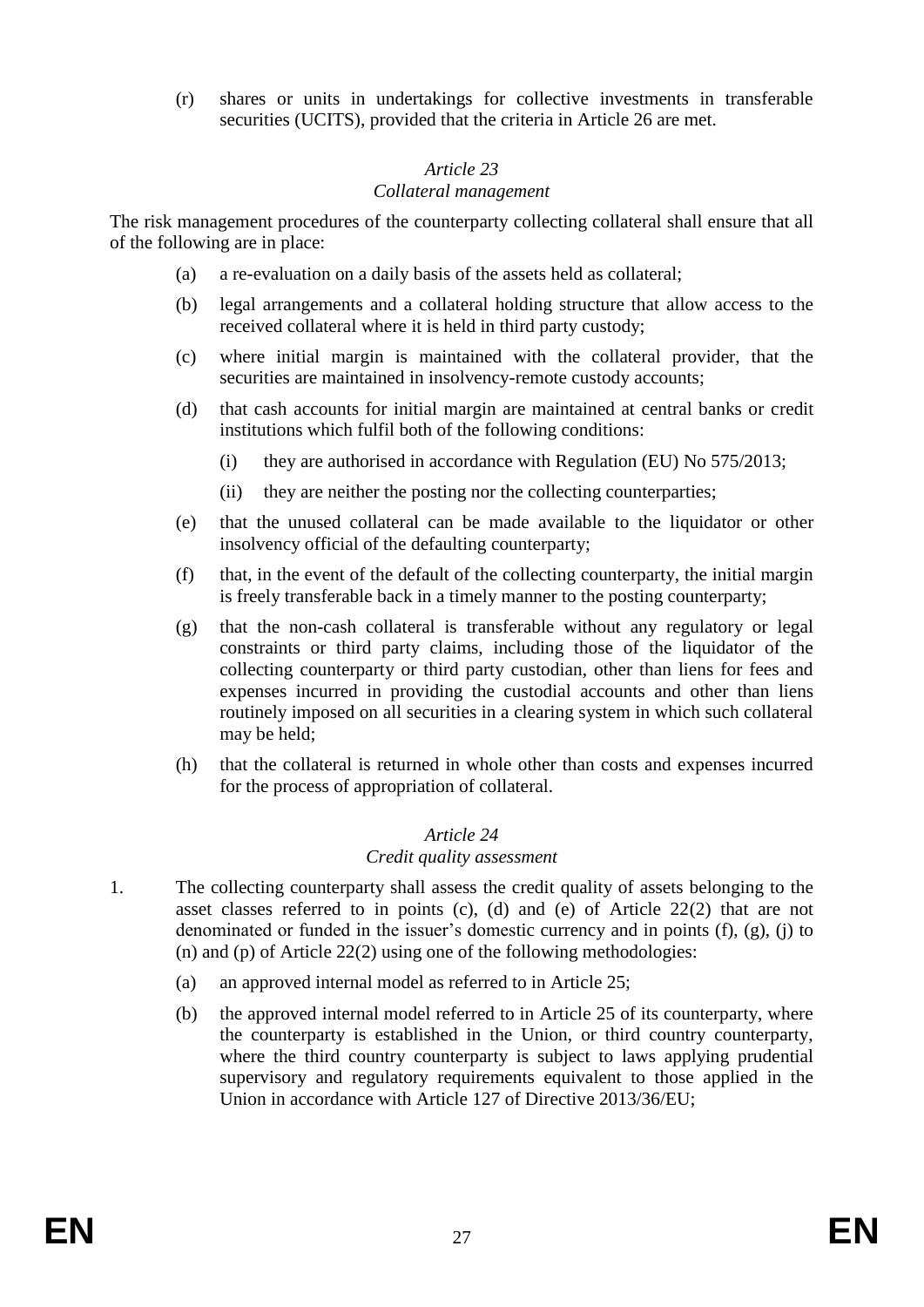- (c) a credit quality assessment issued by a recognised External Credit Assessment Institution (ECAI) according to Article 4(98) of Regulation (EU) No 575/2013 or export credit agency referred to in Article 137 of that Regulation.
- 2. The collecting counterparty shall assess the credit quality of assets belonging to the asset class referred to in point (o) of Article 22(2) using the methodology referred to in point (c) of paragraph 1.
- 3. The risk management procedures shall require that assets referred to in in points (f), (g), (j) to (p) of Article 22(2) are only eligible as collateral for the purposes of Article 11(3) of Regulation (EU) No 648/2012 where their credit quality has been assessed as credit quality step 3 or above.
- 4. The risk management procedures shall require that assets referred to in points (c), (d) and (e) of Article 22(2) that are not denominated or funded in the issuer's domestic currency are only eligible as collateral for the purposes of Article 11(3) of Regulation (EU) No 648/2012 where their credit quality has been assessed as credit quality step 4 or above.
- 5. For the purposes of paragraphs 3 and 4 the credit quality assessment shall be mapped to credit quality steps in accordance with Articles 136 and 270 of Regulation (EU) No 575/2013.
- 6. The counterparties shall have procedures in place for the case where the credit quality of the collateral assessed using the methodology referred to in paragraphs 1 and 2, falls below the limits set out in paragraphs 3 and 4. Such procedures shall meet all of the following requirements:
	- (a) they shall prohibit the counterparties from accepting additional collateral assets which no longer meet the level referred to in paragraphs 3 and 4;
	- (b) they shall define a schedule by which already accepted collateral is to be replaced over a period of time not exceeding two months;
	- (c) they shall set a credit quality step level that is below the levels set out in paragraphs 3 and 4, which, when exceeded, requires immediate replacement;
	- (d) they shall enable counterparties to increase the haircuts on the relevant collateral over the period set out in point (b).

## *Article 25*

*Credit risk assessment by the collateral taker using the Internal Rating Based Approach*

- 1. A counterparty authorised to use the Internal Rating Based (IRB) approach in accordance with Section 6 of Regulation (EU) No 575/2013 may use their internal ratings in order to assess the credit quality of the collateral collected for the purposes of this Regulation.
- 2. A counterparty using the IRB approach for the purpose of this Regulation in accordance with paragraph 1, shall determine the credit quality step of the collateral based on Table 1 CQS in Annex I as the highest credit quality step corresponding to a probability of default ('PD'), in the sense of point (54) of Article 4(1) of Regulation (EU) No 575/2013, equal or lower than the internal rating.
- 3. A counterparty using the IRB approach for the purpose of this Regulation in accordance with paragraph 1, shall communicate to the other counterparty the credit quality step associated to the securities that are eligible to be posted as collateral.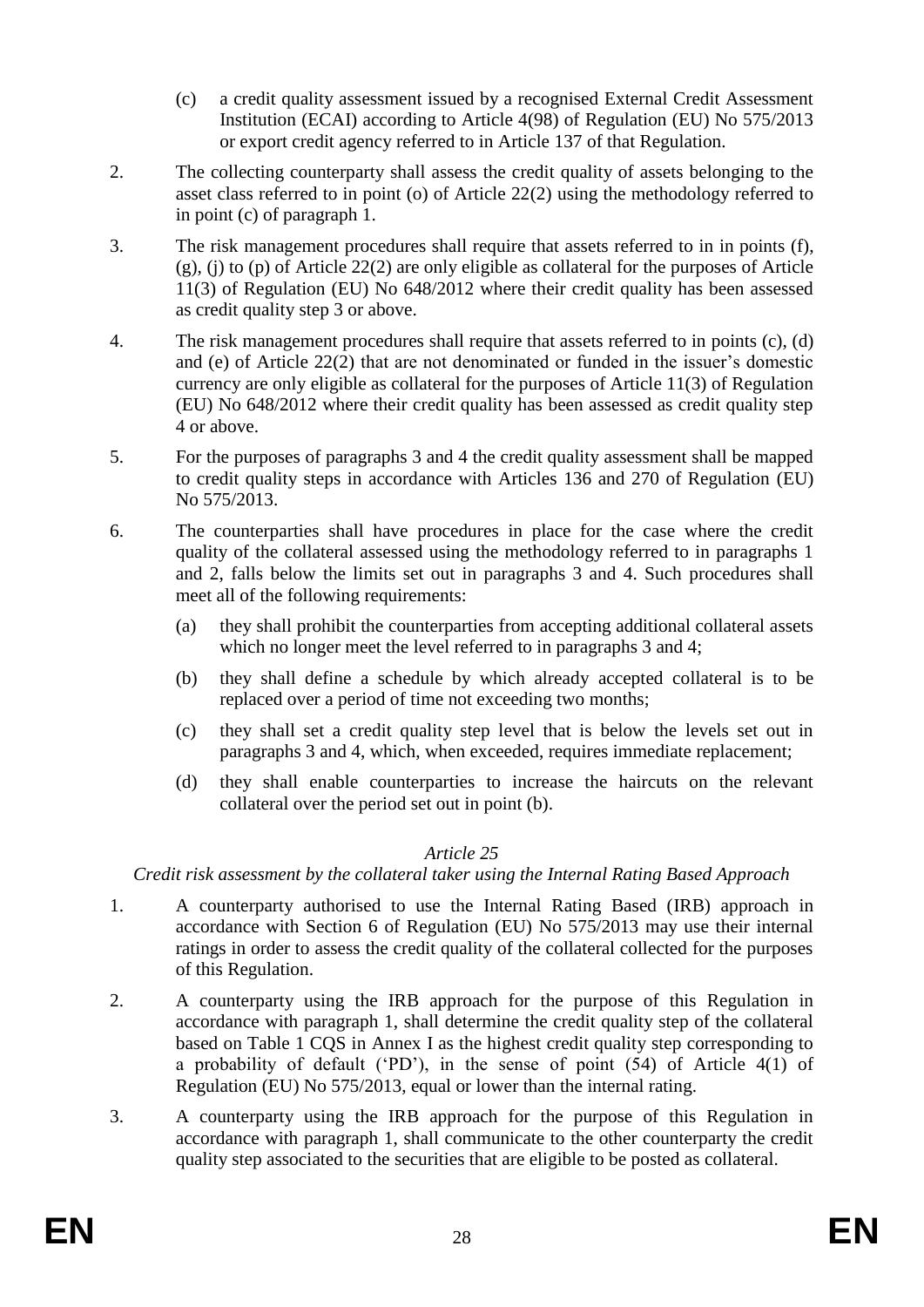#### *Article 26 Eligibility criteria for units or shares in UCITS*

- 1. For the purposes of Article 22, counterparties may use units or shares in UCITS as eligible collateral where all the following conditions are met:
	- (a) the units or shares have a daily public price quote;
	- (b) the UCITS are limited to investing in instruments that are eligible for recognition under Article 22;
	- (c) the UCITS meet the conditions laid down in Article 132(3) of Regulation (EU) 575/2013.

Where a UCITS invests in shares or units of another UCITS, the conditions laid down in paragraph 1 shall apply equally to any such underlying UCITS.

The use of derivative instruments to hedge permitted investments by a UCITS shall not prevent units or shares in that UCITS from being eligible as collateral.

2. For the purposes of paragraph 1, where a UCITS ('the original UCITS') or any of its underlying UCITS are not limited to investing in instruments that are eligible under Article 22, institutions may use units or shares in that UCITS as collateral to an amount equal to the value of the eligible assets held by that UCITS under the assumption that that UCITS or any of its underlying UCITS have invested in noneligible assets to the maximum extent allowed under their respective mandates.

Where any underlying UCITS has underlying UCITS of its own, institutions may use units or shares in the original UCITS as eligible collateral provided that they apply the methodology in the paragraph 1.

Where non-eligible assets of a UCITS can have a negative value due to liabilities or contingent liabilities resulting from ownership, counterparties shall apply the following steps:

- (a) calculate the total value of the non-eligible assets;
- (b) where the amount obtained from point (a) is negative, subtract the absolute value of that amount from the total value of the eligible assets.

#### *Article 27*

#### *Eligibility criteria to avoid wrong way risk*

- 1. The risk management procedures shall ensure that the asset classes referred to in points (f), (g) and (k) to (r) of Article 22(2) also fulfil all of the following criteria:
	- (a) they are not issued by the posting counterparty;
	- (b) they are not issued by entities which are part of the group to which the posting counterparty belongs;
	- (c) they are not otherwise subject to significant wrong way risk, as defined in paragraph 1 of Article 291 of Regulation (EU) 575/2013.
- 2. Points (a), (b) and (c) of paragraph 1 shall apply to the risk exposures arising from third party holders or custodians holding initial margin collected in cash.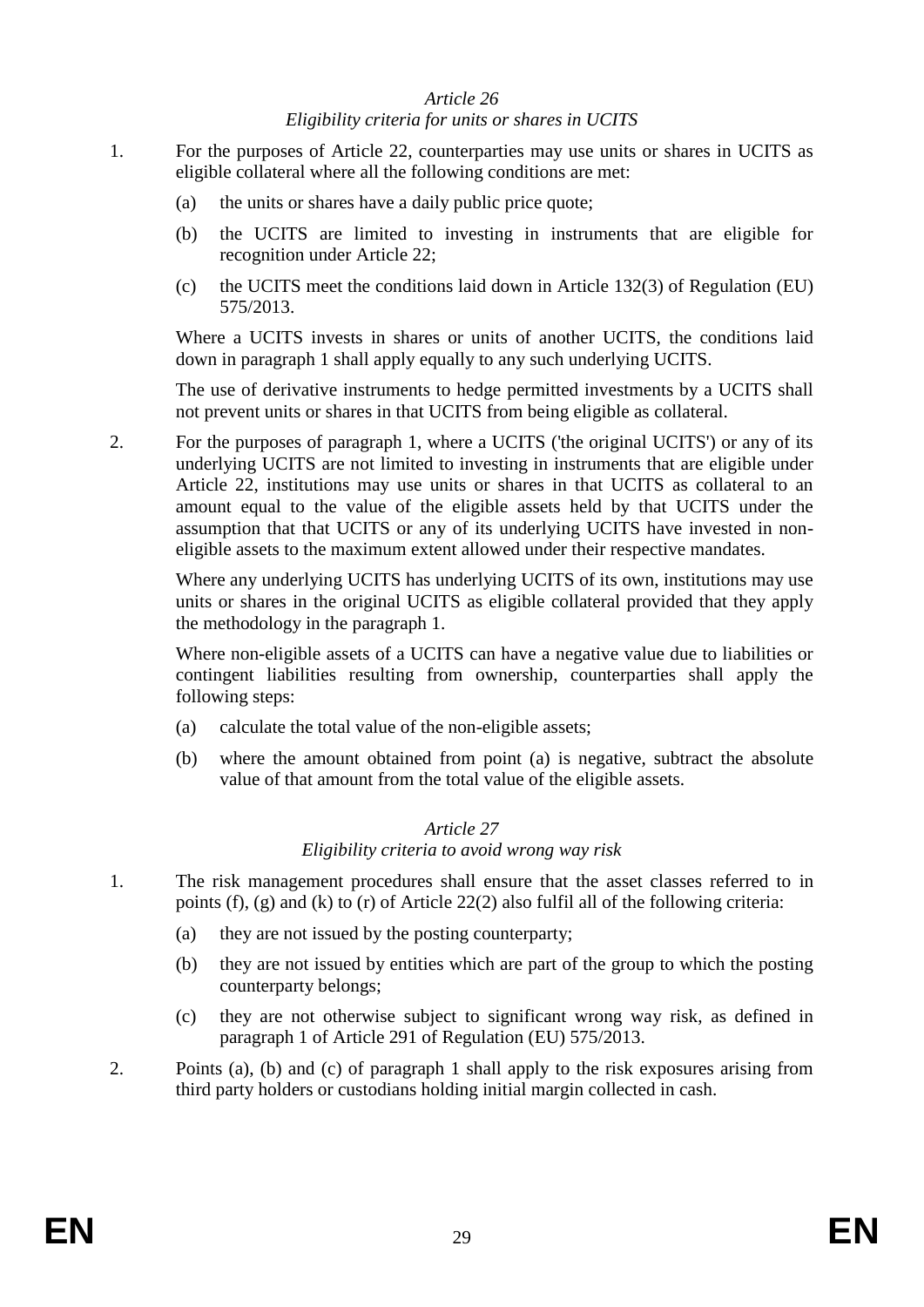#### *Article 28 Concentration limits for initial margin*

- 1. The risk management procedures shall provide that the collateral collected as initial margin in accordance with Article 14 from an individual counterparty meets all of the following conditions:
	- (d) the sum of the values of the collateral collected in the form of the asset classes referred to in points (b), (f), (g), (l) and (m) to (r) of Article 22(2) issued by a single issuer or by entities which are part of the same group does not exceed the greater of the following values:
		- (i) 15% of the collateral collected from that individual counterparty;
		- (ii) EUR 10 million or the equivalent in another currency;
	- (e) the sum of the values of the collateral collected in the form of the asset classes referred to in points (o), (p), (q), of Article  $22(2)$ , where the asset classes referred to in points (p) and (q) of that Article are issued by institutions as defined in Regulation (EU) No 575/2013 does not exceed the greater of the following values:
		- (i) 40% of the collateral collected from that individual counterparty;
		- (ii) EUR 10 million or the equivalent in another currency.

This limit shall also apply to shares in UCITS referred to in point (r) of Article 22(2) where the UCITS is primarily invested in the securities mentioned in this paragraph.

- 2. The risk management procedures shall provide that the collateral collected as initial margin in accordance with Article 14 from an individual counterparty in excess of EUR 1 billion meets the conditions set out in paragraph 4 where each of the counterparties belong to one of the categories listed in paragraph 3.
- 3. The categories referred to in paragraph 2 are:
	- (a) institutions identified as global systemically important institutions ('G-SIIs') in accordance with Article 131 of Directive 2013/36/EU;
	- (b) institutions identified as other systemically important institutions ('O-SIIs') in accordance with Article 131 of Directive 2013/36/EU;
	- (c) individual counterparties, for which the total amount of initial margin to be collected by the counterparty itself from an individual counterparty exceeds EUR 1 billion.
- 4. The conditions referred to in paragraph 2 are:
	- (a) the sum of the values of the collateral collected in the form of the asset classes (c), (d), (e), (f), (g), (h), (i), (j), (k) and (l) of Article 22(2) issued by a single issuer or by issuers domiciled in the same country shall not exceed 50% of the collateral collected from that individual counterparty.
	- (b) point (a) shall apply to the risk exposures arising from third party holders or custodians holding initial margin collected in cash.
- 5. Where G-SIIs or O-SIIs collect initial margin in cash from a single counterparty that is also a G-SII or O-SII, the collecting counterparty shall ensure that not more than 20% of that initial margin is held in cash by a single third party custodian.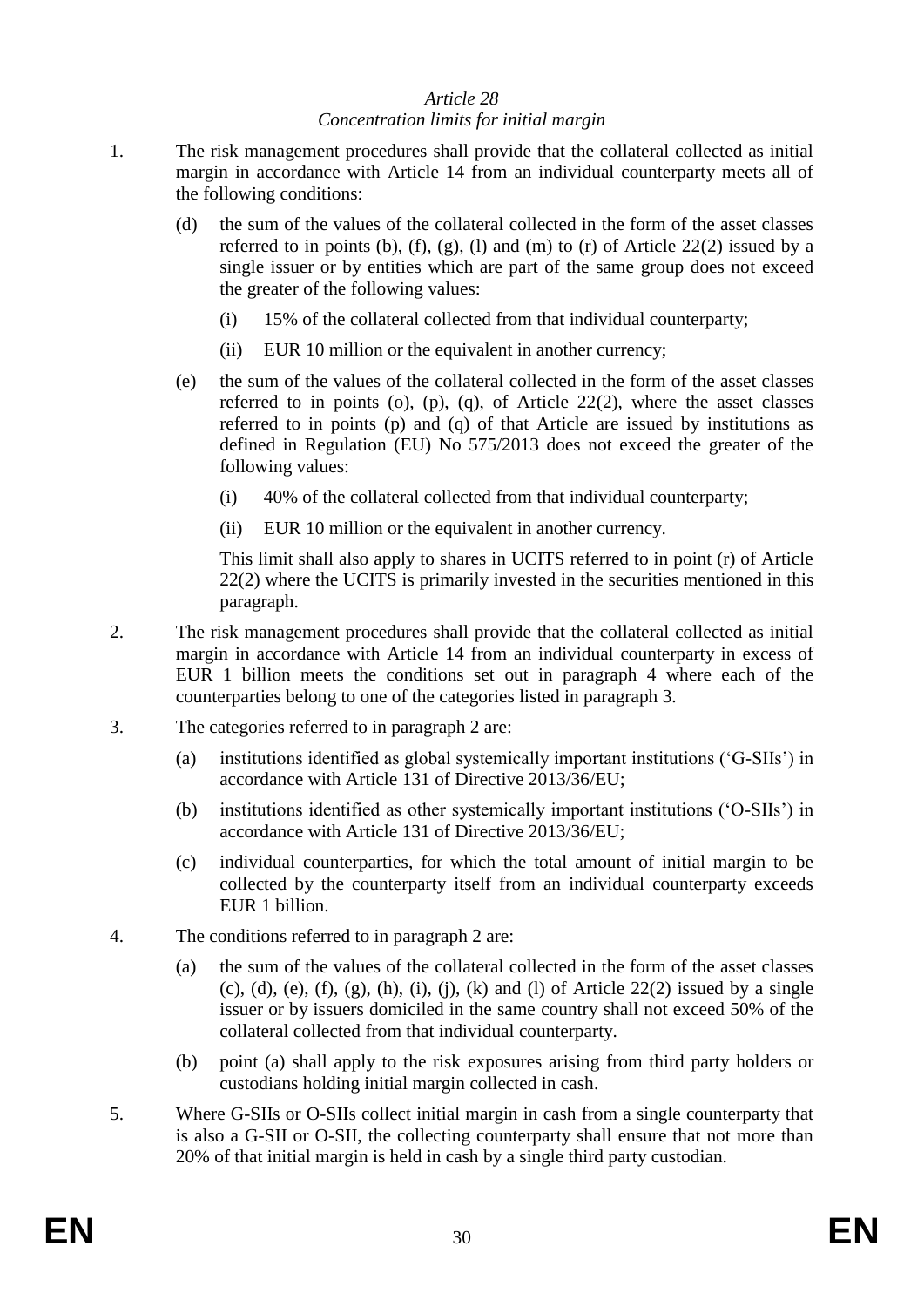- 6. Where the collateral is collected in the form of an asset class that is the same as the underlying asset class of the OTC derivative contract, the collecting counterparty may not apply the diversification requirements set out in paragraphs 1 to 4.
- 7. By way of derogation from the frequency set out in Article 14(3), a counterparty referred to in points (a), (b) and (c) of Article 2(10) of Regulation (EU) 648/2012 may assess compliance with the conditions laid down in paragraph 2 with a frequency of at least three months, provided that the amount of initial margin collected from each individual counterparty was at all times below EUR 800 million during the three months preceding the assessment.
- 8. Where the amount of initial margin collected from any individual counterparty was at least once equal to or exceeded EUR 800 million during the three months preceding a subsequent assessment, a counterparty making use of the derogation referred to in paragraph 7 has to apply the frequency set out in Article 14(3) from that point onwards with the possibility to revert to the lower frequency of paragraph 7 under the conditions set out therein.

## **SECTION 6**

## **COLLATERAL VALUATION**

#### *Article 29*

#### *Calculation of the adjusted value of collateral*

- 1. The risk management procedures shall include the application of haircuts to the market value of collected collateral using either the standard methodology referred to in Annex II or using own estimates as referred to in Article 30.
- 2. In calculating the requirements referred to in Article 30 and Annex II, counterparties may disregard positions in currencies which are subject to a legally binding intergovernmental agreement to limit their variation relative to other currencies covered by the same agreement.

#### *Article 30*

#### *Own estimates of the adjusted value of collateral*

- 1. Counterparties may use their own volatility estimates for calculating the haircuts to be applied to collateral where the requirements set out in this Article are met.
- 2. For debt securities that have a credit assessment from an ECAI, counterparties may use their own volatility estimate for each category of security.
- 3. In determining relevant categories of securities for the purposes of paragraph 2, counterparties shall take into account the type of issuer of the security, the external credit assessment of the securities, their residual maturity, and their modified duration. Volatility estimates shall be representative of the securities included in the category.
- 4. The calculation of the adjusted value of the collateral shall be subject to all the conditions set out in Annex III.
- 5. Counterparties shall update their data sets and calculate haircuts at least once every three months and whenever the level of market prices' volatility changes materially. Procedures shall determine in advance the levels of volatility that trigger a recalculation of the haircuts.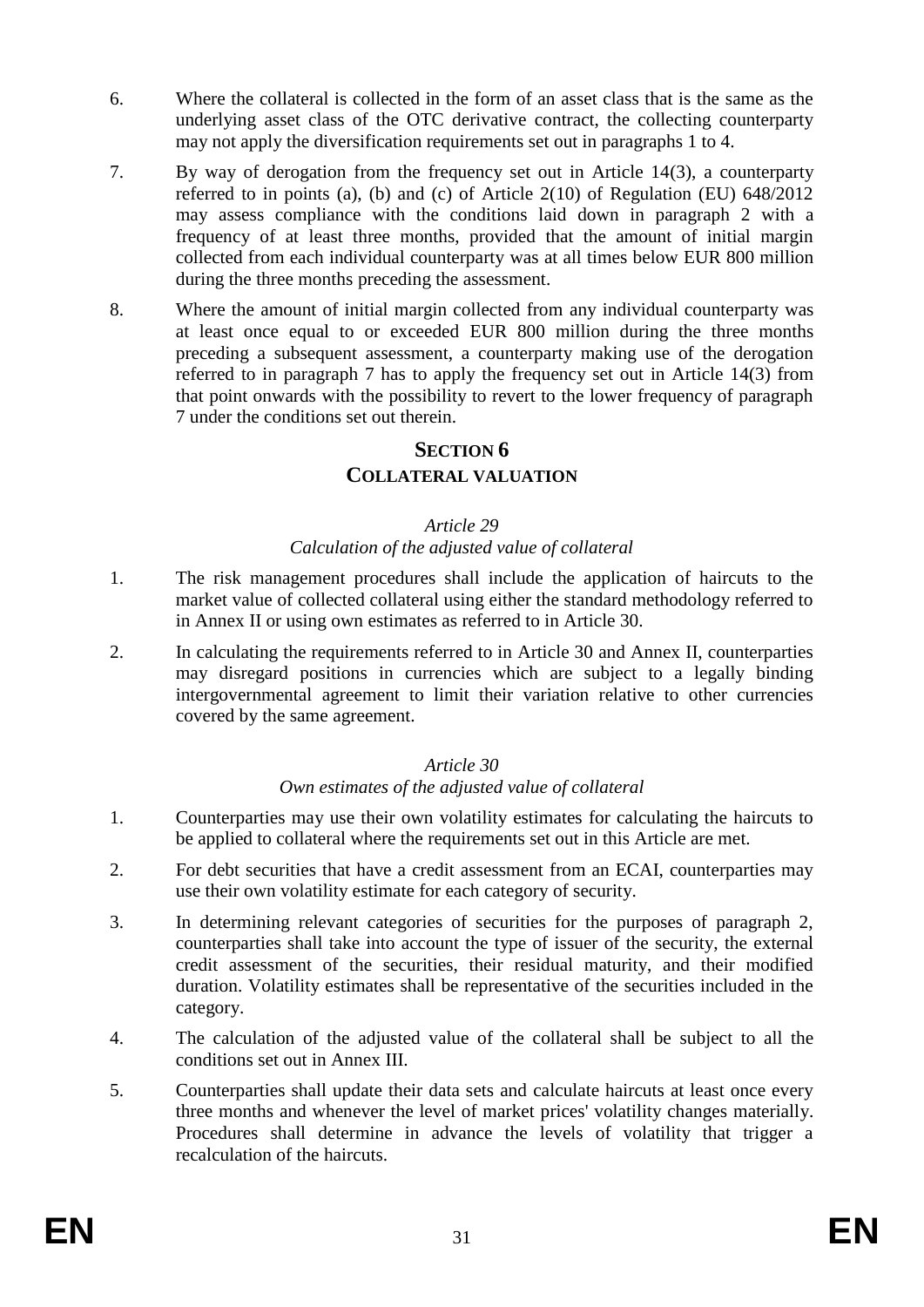- 6. The estimation of haircuts shall meet all of the following criteria:
	- (a) a counterparty shall use the volatility estimates in the day-to-day risk management process including in relation to its exposure limits;
	- (b) where the liquidation period used by a counterparty is longer than that referred to in point (b) of paragraph 1 of Annex III for the type of OTC derivative contract in question, that counterparty shall increase its haircuts in accordance with the square root of time formula referred to in paragraph 1 of Annex III;
	- (c) a counterparty shall have in place established procedures for monitoring and ensuring compliance with a documented set of policies, for controlling the operation of its system for the estimation of haircuts and for the integration of such estimates into its risk management process;
	- (d) the system for the estimation of haircuts shall be subject to an internal review that meets all of the requirements of paragraph 7.
- 7. The review referred to in paragraph 6(d) shall meet all of the following requirements:
	- (a) it shall be carried out regularly within the internal auditing process of the counterparty;
	- (b) the integration of the adjustments into the risk management process of the counterparty shall take place at least once a year;
	- (c) the review shall cover at least the following aspects of the system:
		- (i) the integration of estimated haircuts into daily risk management;
		- (ii) the validation of any significant change in the process for the estimation of haircuts;
		- (iii) the verification of the consistency, timeliness and reliability of data sources used to run the system for the estimation of haircuts, including the reliability of such data sources;
		- (iv) the accuracy and appropriateness of the volatility assumptions.

## **SECTION 7**

## **OPERATIONAL PROCEDURES AND DOCUMENTATION**

## *Article 31*

*Operational process for the exchange of collateral*

- 1. Robust risk management procedures shall be in place in order to ensure the timely exchange of collateral for non-centrally cleared OTC derivative contracts. Those risk management procedures shall include:
	- (a) a detailed documentation of policy and procedures with regards to the exchange of collateral for non-centrally cleared OTC derivative contracts and any related limitation or constraint, covering collateral levels, types and eligibility to be reviewed and updated as necessary and at least annually;
	- (b) documented, consistent and robust processes for escalation with counterparties' organisations, authorisation and recording of any exceptions to the existing policy and procedures referred to in point (a);
	- (c) reporting of material exceptions to senior management;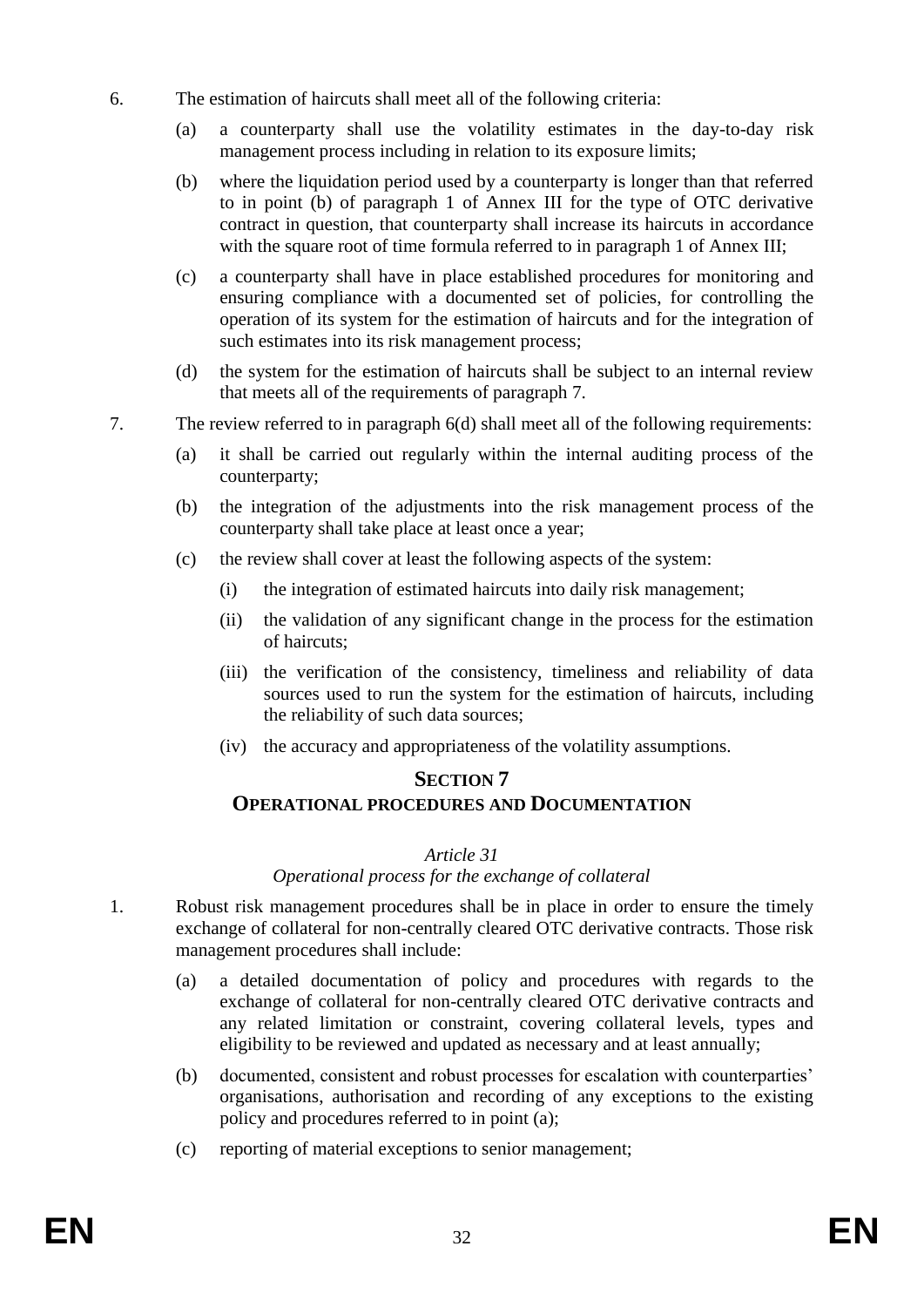- (d) agreement of terms with all counterparties in accordance with this Regulation in respect of the operational process for the exchange of collateral, including:
	- (i) the levels and type of collateral required and any segregation arrangements;
	- (ii) the OTC derivative contracts to be included in the calculation of margin;
	- (iii) the procedures for notification, confirmation and adjustment of margin calls and settlement of margin calls;
	- (iv) the procedures for settlement of margin calls in respect of all relevant types of collateral;
	- (v) the methods, timings and responsibilities for calculating margin and valuing collateral.
- (e) processes for setting collateral levels;
- (f) procedures to periodically verify the liquidity of the eligible collateral;
- (g) procedures for timely re-appropriation by the posting counterparty of the collateral in the event of default of the counterparty collecting the collateral.
- 2. A counterparty using an initial margin model shall be prepared to supply relevant trading documentation referred to in Article 32 to its competent authority at any time.
- 3. The risk management procedures referred to in paragraph 1 shall be tested on a periodic basis and at least once a year.
- 4. For any collateral already posted to the collecting counterparty as initial or variation margin may be substituted by other collateral ('alternative collateral'), provided that all of the following conditions are met:
	- (a) the substitution is made in accordance with the terms of the agreement between the counterparties;
	- (b) the alternative collateral is eligible according to Section 5;
	- (c) the value of the alternative collateral after applying any relevant haircut is sufficient to meet all margin requirements.

## *Article 32*

#### *Trading documentation*

- 1. Where counterparties enter into one or multiple OTC derivative contracts, the risk management procedures shall ensure that written trading relationship documentation is executed between them prior to or contemporaneously with entering into noncentrally cleared OTC derivatives transactions. Such documentation shall comprise all material terms governing the trading relationship between the counterparties, including the following:
	- (a) any payment obligations;
	- (b) netting of payments;
	- (c) events of default or other termination events;
	- (d) calculation methods;
	- (e) any netting of obligations upon termination, transfer of rights and obligations;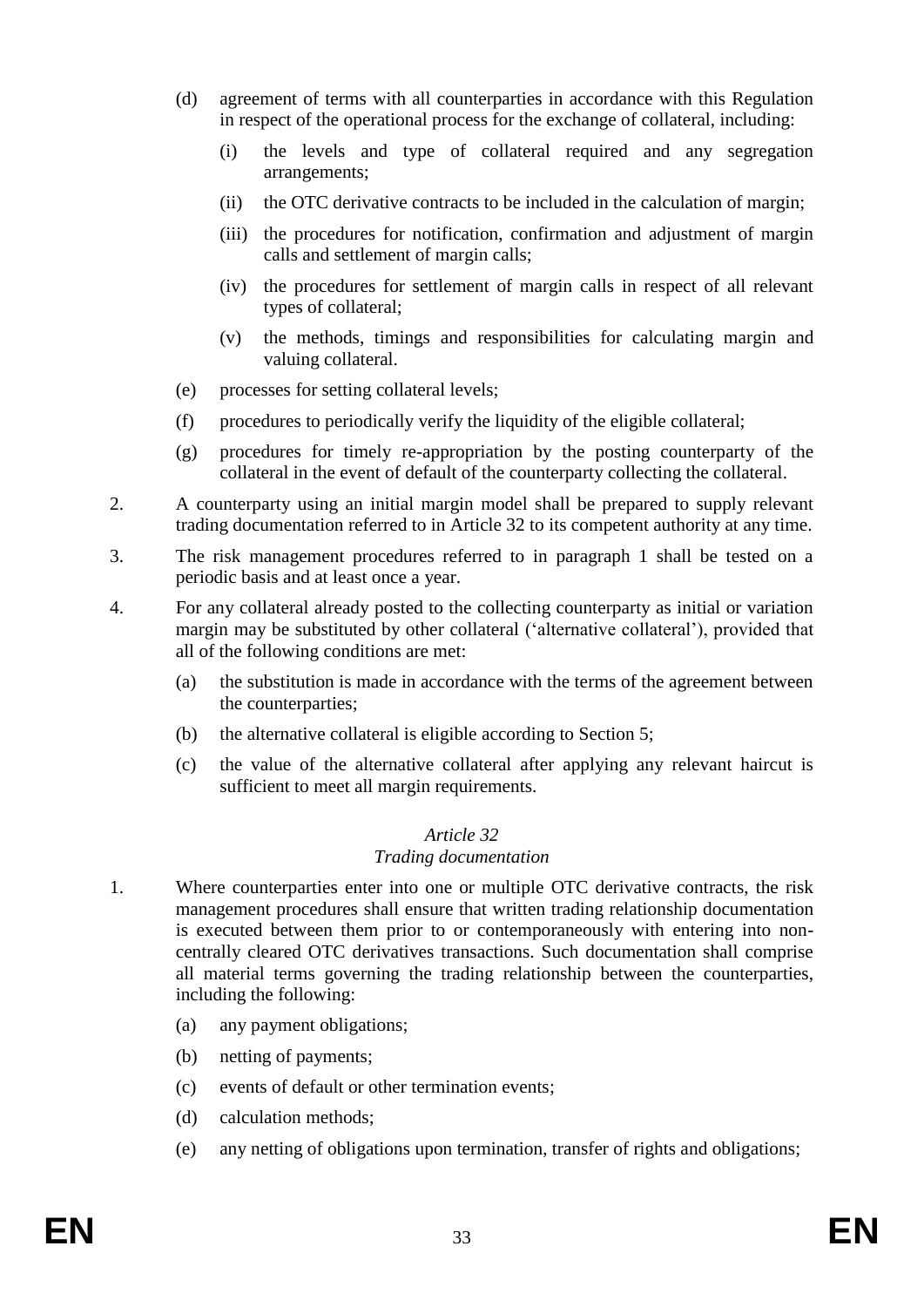- (f) the governing law of the transactions.
- 2. A counterparty shall perform an independent legal review of the legal enforceability of the bilateral netting arrangements and of compliance with the arrangements in each jurisdiction and set up policies ensuring the continuous assessment of compliance. Such legal review may be conducted by an internal independent unit, or by an external independent third party.
- 3. The independent legal review referred to in paragraph 2 shall be considered to have been performed for netting agreements that have been recognised in accordance with Article 296 of Regulation (EU) No 575/2013.

## *Article 33 Segregation of initial margins*

- 1. Collateral collected as initial margin shall be segregated in either or both of the following ways:
	- (a) on the books and records of a third party holder or custodian;
	- (b) via other legally binding arrangements;

so that the initial margin is protected from the default or insolvency of the collecting counterparty.

- 2. Collateral collected as initial margin shall meet all the following requirements:
	- (a) where collateral is a proprietary asset of the collecting counterparty, it shall be segregated from the other proprietary assets of the collecting counterparty;
	- (b) where collateral is not proprietary asset of the collecting counterparty, it shall be segregated from the proprietary assets of the posting counterparty;
	- (c) it shall be segregated from the proprietary assets of the third-party holder or custodian.
- 3. Where the collateral is held by the collecting party or by a third party holder or custodian on behalf of the collecting party, the collecting counterparty shall always provide the posting counterparty with the option to segregate its collateral from the assets of other posting counterparties.
- 4. The segregation arrangements shall ensure that collateral posted as initial margins are available to the posting counterparty in a timely manner in case the collecting counterparty defaults.
- 5. A counterparty shall perform an independent legal review in order to verify that the segregation arrangements meet the requirements referred to in paragraphs 1 to 4. A counterparty shall provide documentation to its competent authority supporting the compliance of the arrangements in each jurisdiction and set up policies ensuring the continuous assessment of compliance upon request. Such legal review may be conducted by an internal independent unit, or by an external independent third party.
- 6. By way of derogation from paragraphs 1 and 2, where cash is collected as initial margin, the counterparties shall deposit it with a third party holder or custodian that is not part of the same group as either of the counterparties or with a central bank. The collecting counterparty shall take into account the credit quality of the third party custodian by using a methodology that does not solely or mechanistically rely on external credit quality assessments.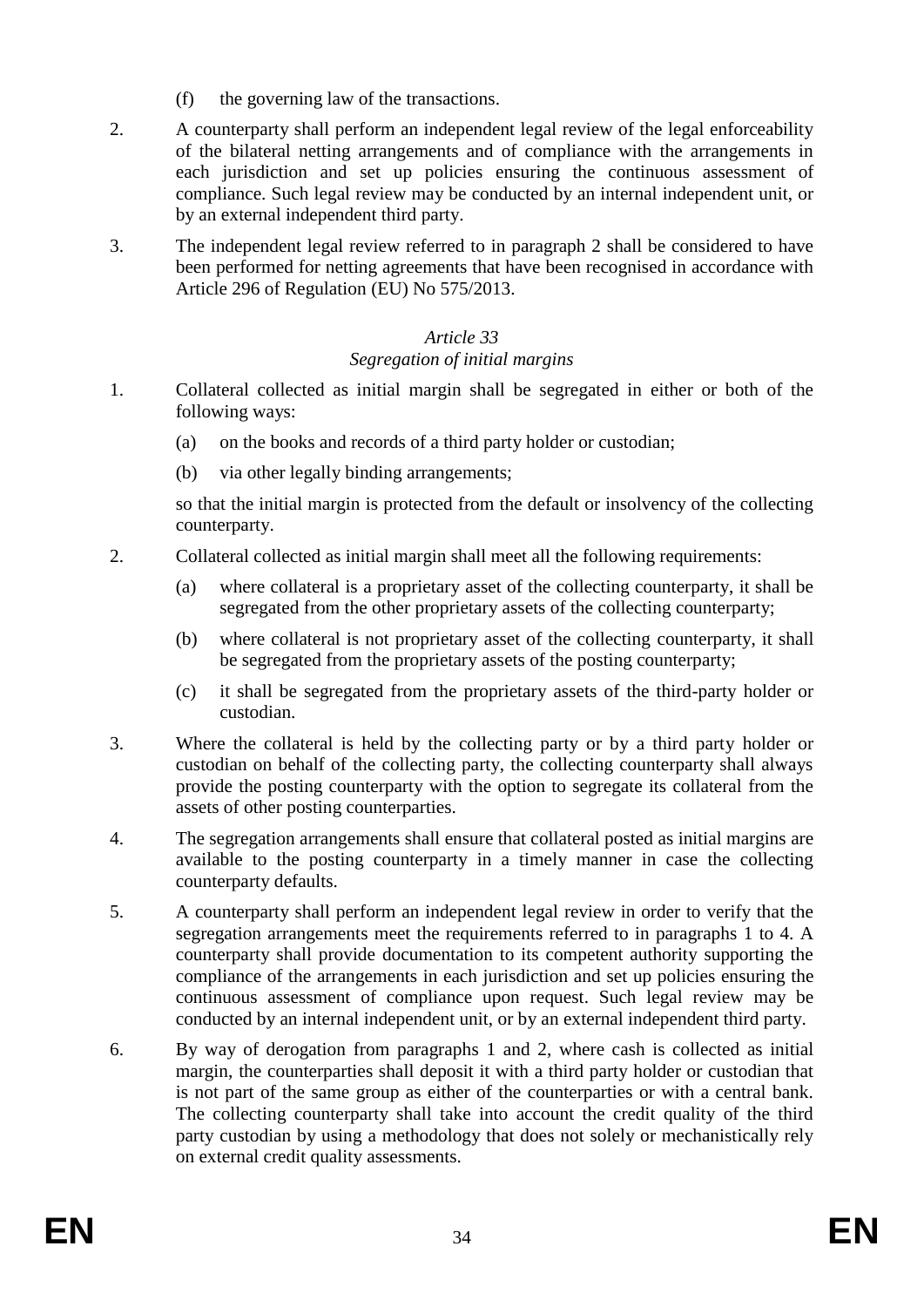#### *Article 34 Treatment of collected initial margins*

- 1. The collecting counterparty shall not rehypothecate, repledge nor otherwise reuse the collateral collected as initial margin.
- 2. The requirement laid down in paragraph 1 shall be deemed to be met where a third party holder or custodian reinvests the initial margin received in cash.

# **CHAPTER II**

# **Procedures for the counterparties and the relevant competent authorities when applying exemptions for intragroup derivative contracts**

## *Article 35*

*Procedures for the counterparties and the relevant competent authorities*

- 1. The application or notification from a counterparty to the competent authority pursuant to points (6) to (10) of Article 11 of Regulation (EU) No 648/2012 shall be deemed to have been received at the time of receipt by the competent authority of all of the following information:
	- (a) all the information necessary to assess whether the conditions specified in Article 3 and in points (6) to (10) of Article 11 of Regulation (EU) No 648/2012, as applicable, have been fulfilled;
	- (b) the information and documents referred to in Article 18 of Commission Delegated Regulation (EU) No 149/2013.
- 2. Where a competent authority determines that further information is required in order to assess whether the conditions referred to in point (a) of paragraph 1 are fulfilled, it shall submit a written request for information to the counterparty.
- 3. A decision by a competent authority under Article 11(6) of Regulation (EU) No 648/2012 shall be communicated to the counterparty within three months of receipt of the complete application.
- 4. Where a competent authority takes a positive decision under Articles 11(6), 11(8) or 11(10) of Regulation (EU) No 648/2012, it shall communicate that positive decision to the counterparty in writing including all of the following information:
	- (a) whether the exemption is a full exemption or a partial exemption;
	- (b) in the case of a partial exemption, a clear identification of the limitations of the exemption;
	- (c) any additional relevant information.
- 5. Where a competent authority takes a negative decision under Articles 11(6), 11(8) or 11(10) of Regulation (EU) No 648/2012 or objects to a notification under Articles 11(7) or 11(9) of that Regulation, it shall communicate its negative decision or objection to the counterparty in writing and shall include all of the following information:
	- (a) the identification of the conditions of Articles 3 and 11 (6) to (10) of Regulation (EU) No 648/2012 that are not fulfilled;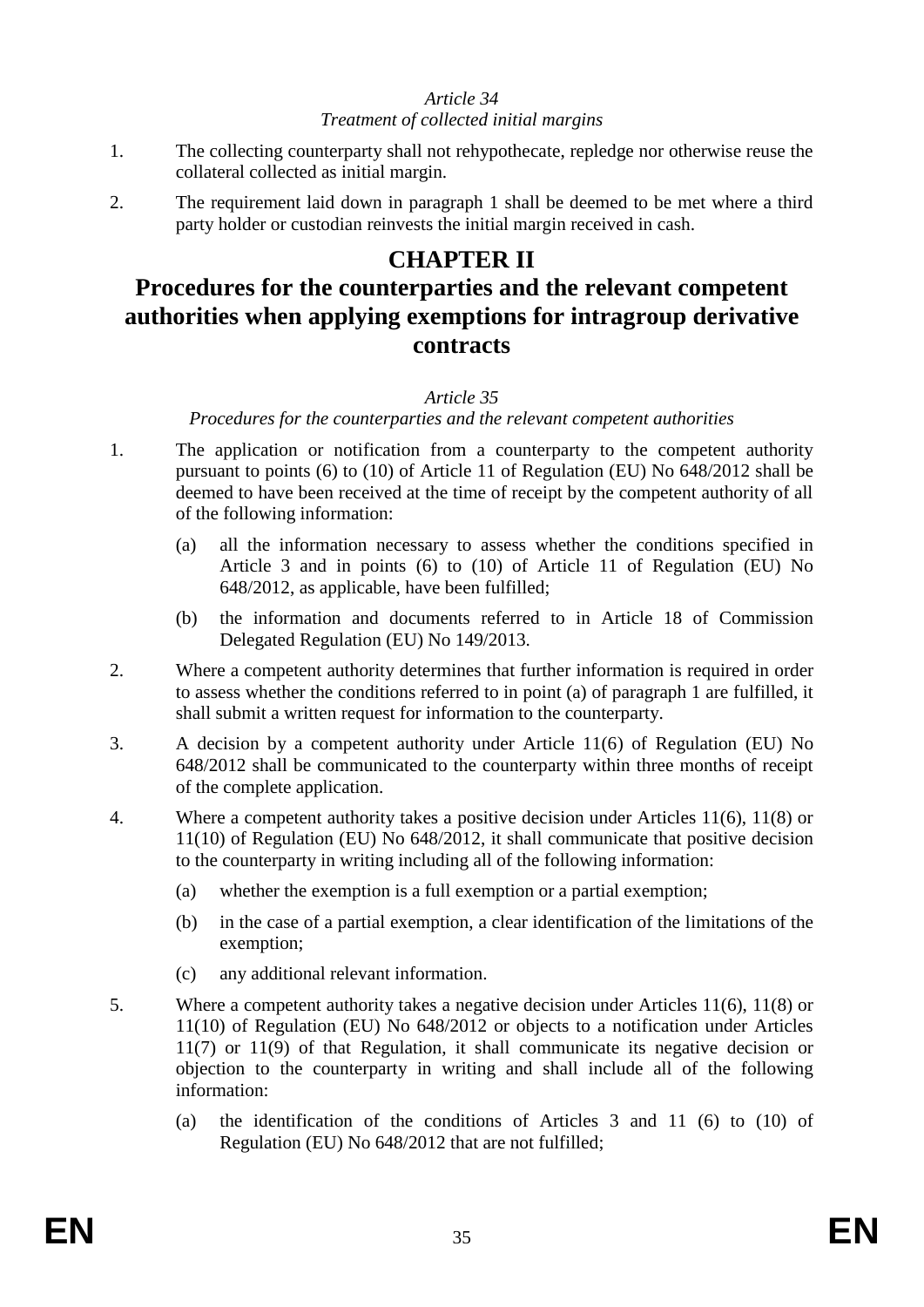(b) a summary of the reasons for considering that such conditions are not fulfilled.

Where one of the competent authorities notified under Article 11(7) of Regulation (EU) No 648/2012 considers that the conditions referred to in point (a) or (b) of the first subparagraph of Article 11(7) of that Regulation are not fulfilled, it shall notify the other competent authority within two months of receipt of the notification by the relevant counterparty.

- 6. The competent authorities shall notify the non-financial counterparties of the objection within three months of receipt of the notification referred to in paragraph 5.
- 7. A decision by a competent authority under Article 11(8) of Regulation (EU) No 648/2012 shall be communicated to the counterparty established in the Union within three months of receipt of the complete application.
- 8. A decision by the competent authority of a financial counterparty among those referred to in Article 11(10) of Regulation (EU) No 648/2012 shall be communicated to the competent authority of the non-financial counterparty within two months from the receipt of the complete application for exemption and to the counterparties within three months of receipt of the complete application for exemption.
- 9. Counterparties that have submitted a notification or received a positive decision according to points (6) to (10) of Article 11 of Regulation (EU) No 648/2012 shall immediately notify the relevant competent authority of any change in circumstance that could affect the fulfilment of the conditions of Article 3 and points (6) to (10) of Article 11 of that Regulation, as applicable. The competent authority may decide to object to the application for the exemption or to withdraw its decision following any change in circumstance that could affect the fulfilment of those conditions.
- 10. Where a negative decision or objection is communicated by a competent authority, the relevant counterparty shall submit any other application or notification only if there has been a material change in the circumstances that formed the basis of the competent authority's decision or objection.
- 11. The application or notifications referred to in paragraph 1 shall be submitted on the following date, whichever is latest:
	- (a) the date of entry into force of this Regulation;
	- (b) six months before the date of application of the variation margin requirements for the relevant counterparty, as referred to in Article 39(5).

## *Article 36*

## *Prompt transfer of own funds and repayment of liabilities between the counterparties in intragroup derivatives*

The risk management procedures shall ensure the regular monitoring of the exposures arising under intragroup transactions and the timely settlement of the obligations resulting from the intragroup OTC derivative contracts.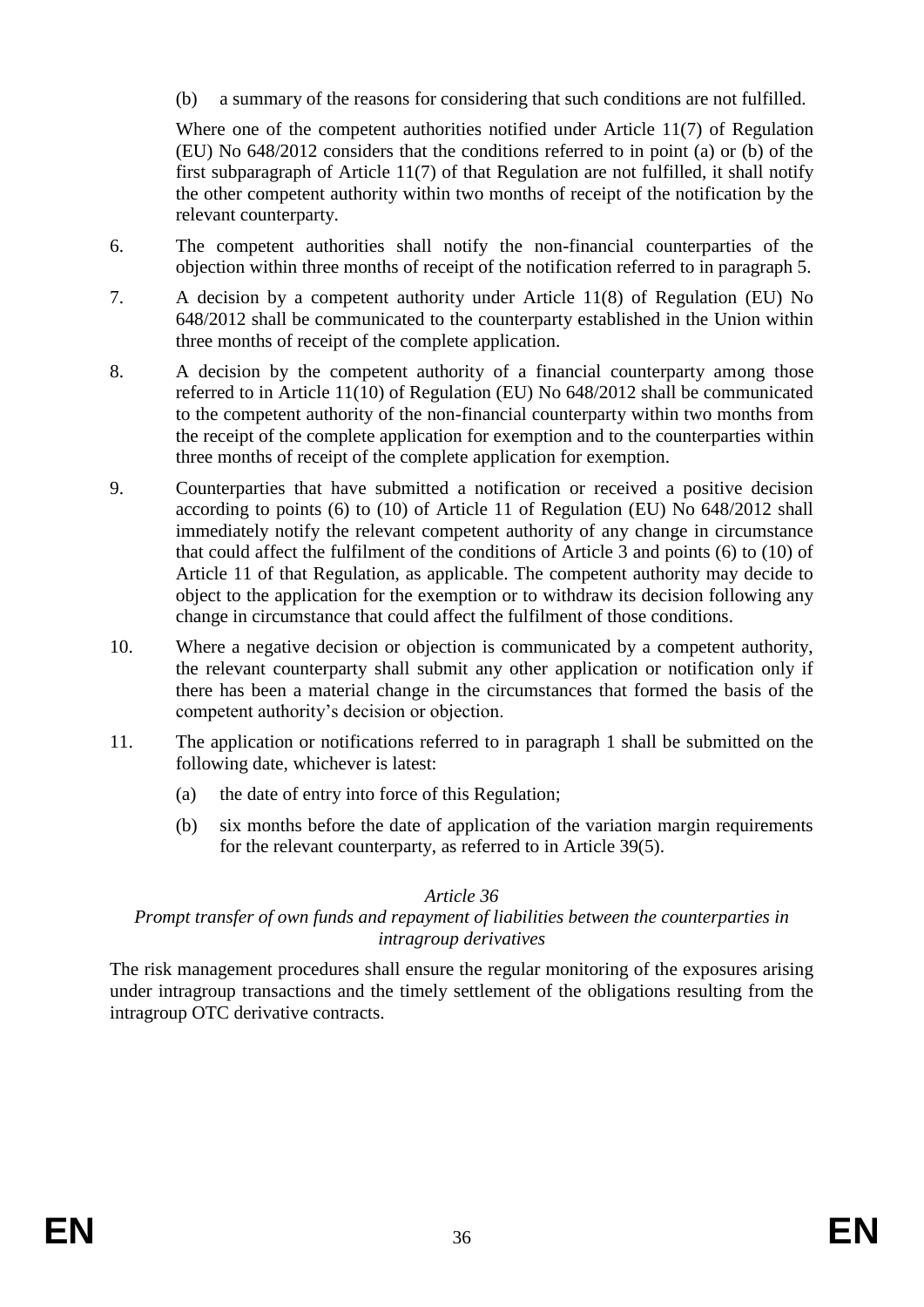## **CHAPTER III**

# **Applicable criteria for applying exemptions for intragroup derivative contracts**

#### *Article 37*

#### *Applicable criteria on the legal impediment to the prompt transfer of own funds and repayment of liabilities*

A legal impediment to the prompt transfer of own funds or repayment of liabilities between the counterparties as referred to in paragraphs 5 to 10 of Article 11 of Regulation (EU) No 648/2012 shall be deemed to exist where there are current or foreseen restrictions of a legal nature including any of the following:

- (a) currency and exchange controls;
- (b) a regulatory, administrative, legal or contractual framework that prevents mutual financial support or significantly affects the transfer of funds within the group;
- (c) any of the conditions on the early intervention, recovery and resolution as referred to in Directive 2014/59/EU of the European Parliament and of the Council<sup>8</sup> are met, as a result of which the supervisor foresees an impediment to the prompt transfer of own funds or repayment of liabilities;
- (d) the existence of minority interests that limit decision-making power within entities that form the group;
- (e) the purpose or the legal structure of the counterparty undertaking, as defined in its statutes, instruments of incorporation and internal rules.

#### *Article 38*

#### *Applicable criteria on the practical impediments to the prompt transfer of own funds and repayment of liabilities*

A practical impediment to the prompt transfer of own funds or repayment of liabilities between the counterparties as referred to in paragraphs 5 to 10 of Article 11 of Regulation (EU) No 648/2012 shall be deemed to exist where there are current restrictions of a practical nature including either of the following:

- (a) insufficient availability of unencumbered or liquid assets to the relevant counterparty when due;
- (b) operational obstacles for such transfers or repayments when due.

 $\overline{R}$ <sup>8</sup> Directive 2014/59/EU of the European Parliament and of the Council of 15 May 2014 establishing a framework for the recovery and resolution of credit institutions and investment firms and amending Council Directive 82/891/EEC, and Directives 2001/24/EC, 2002/47/EC, 2004/25/EC, 2005/56/EC, 2007/36/EC, 2011/35/EU, 2012/30/EU and 2013/36/EU, and Regulations (EU) No 1093/2010 and (EU) No 648/2012, of the European Parliament and of the Council (OJ, L 173, 12.6.2014, p. 190).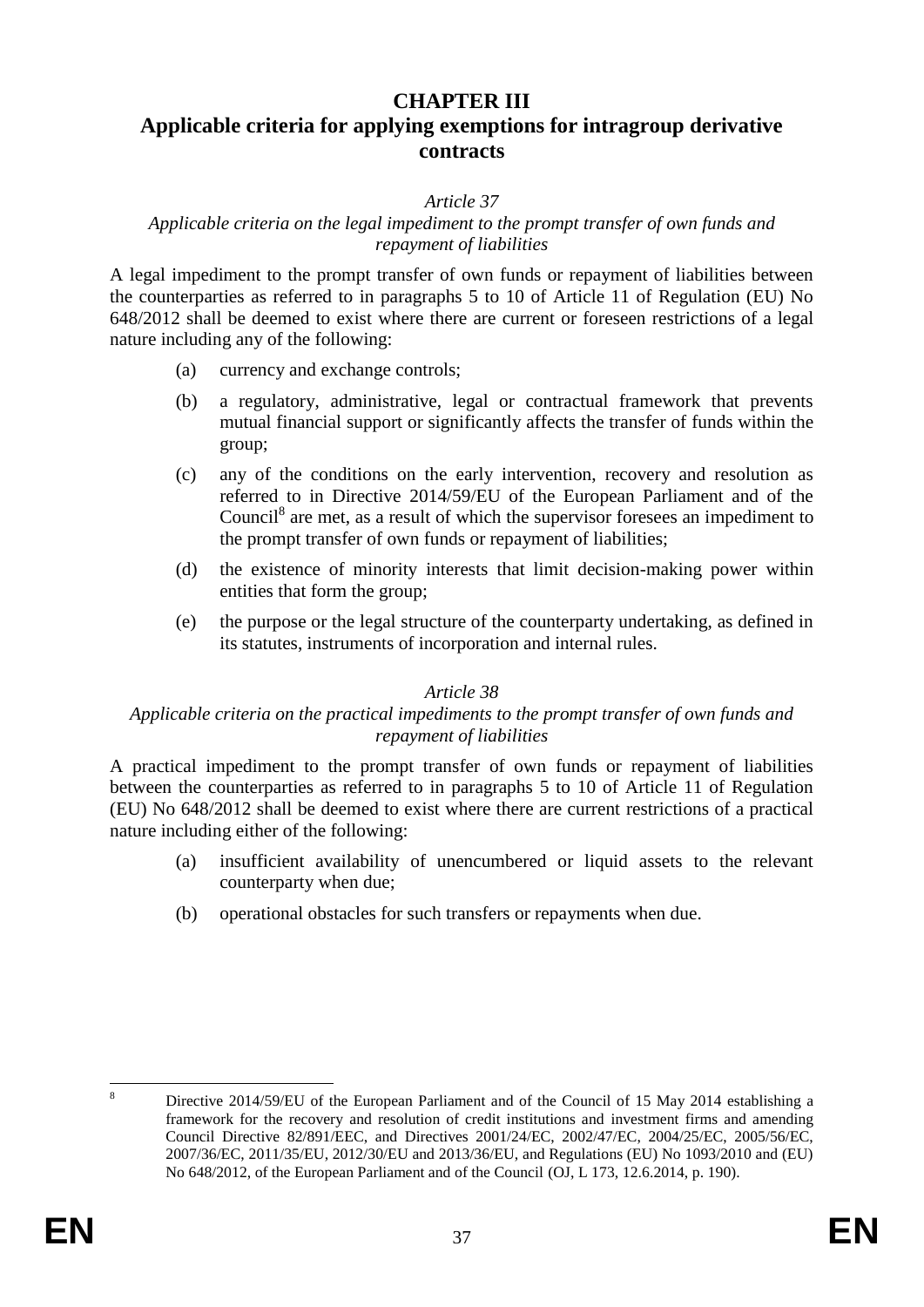# **CHAPTER IV Final provisions**

#### *Article 39 Transitional Provisions*

- 1. The requirements of this Regulation shall apply from 1 September 2016 with the exception of:
	- (a) Articles 35, 36, 37 and 38 which shall apply from the entry into force of this Regulation;
	- (b) Articles  $1(3)(a)$ ,  $8, 9, 14, 33, 34$  and Section 4 which shall apply in accordance with paragraph 2;
	- (c) Article 13 which shall apply in accordance with paragraph 5.

2. The Articles referred to in point (b) of paragraph 1, shall apply as follows:

- (a) from 1 September 2016, where both counterparties have or belong to groups, each of which has an aggregate average notional amount of non-centrally cleared derivatives that is above EUR 3.0 trillion;
- (b) from 1 September 2017, where both counterparties have or belong to groups, each of which has an aggregate average notional amount of non-centrally cleared derivatives that is above EUR 2.25 trillion;
- (c) from 1 September 2018, where both counterparties have or belong to groups, each of which has an aggregate average notional amount of non-centrally cleared derivatives that is above EUR 1.5 trillion;
- (d) from 1 September 2019, where both counterparties have or belong to groups, each of which has an aggregate average notional amount of non-centrally cleared derivatives that is above EUR 0.75 trillion;
- (e) from 1 September 2020, where both counterparties have or belong to groups, each of which has an aggregate average notional amount of non-centrally cleared derivatives that is above EUR 8 billion.
- 3. The aggregate average notional amount referred to in points (a) to (e) of paragraph 2 shall be calculated as the average of the total gross notional amount that meets all of the following conditions:
	- (a) recorded in the last business day of the months March, April and May of the year referred to in each of the points (a) to (e);
	- (b) including all the entities of the group;
	- (c) including all the non-centrally cleared OTC derivative contracts of the group;
	- (d) including all the intragroup non-centrally cleared OTC derivative contracts of the group, counting each one of them once.
- 4. For the purpose of the calculation of the aggregate notional amount referred to in paragraph 3, investment funds shall be considered distinct entities and treated as separate investment funds, in accordance with Article 8(3).
- 5. The Articles referred to in paragraph 1(c), shall apply as follows:
	- (a) from 1 September 2016 for all the counterparties referred to in paragraph  $2(a)$ ;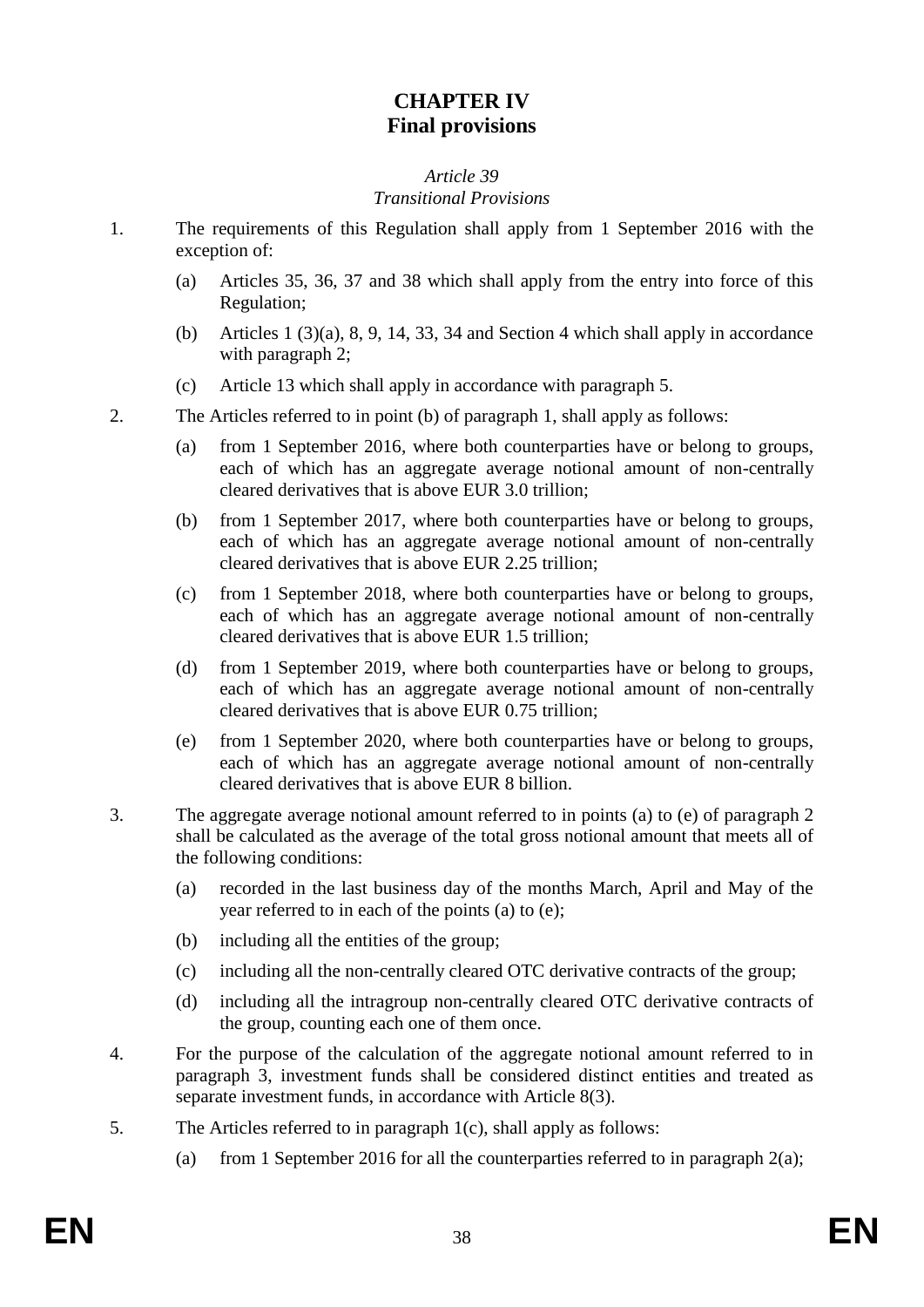- (b) from 1 March 2017 for the other counterparties.
- 6. By way of derogation from paragraphs 2 and 5, in respect of contracts referred to in point (a) of Article 7, the requirements set out under paragraph 5 shall apply on one of the following dates, whichever is earlier:
	- (a) 31 December 2018;
	- (b) the entry into force of the Commission Delegated Act referred to in Article 4(2) of Directive 2014/65/EU specifying some technical elements related to the definition of financial instruments with regard to physically settled foreign exchange forwards.
- 7. Articles 13 and 14 shall apply from [please insert date: 3 years after the date of entry into force of this Regulation] for all non-centrally OTC derivatives on single-stock equity options and index options.
- 8. By way of derogation from paragraphs 1 and 5, where the conditions of paragraph 9 are met, the requirements set out under points (b) and (c) of paragraph 1 shall take effect on either of the following dates:
	- (a) [please insert date: 3 years after the date of entry into force of this Regulation] where no equivalence decision has been adopted pursuant to Article 13(2) of Regulation (EU) No 648/2012 for the purposes of Article 11(3) of that Regulation in respect of the relevant third country;
	- (b) the later of the following dates where an equivalence decision has been adopted pursuant to Article 13(2) of Regulation (EU) No 648/2012 for the purposes of Article 11(3) of that Regulation in respect of the relevant third country:
		- (i) 60 days after the date of entry into force of the decision adopted pursuant to Article 13(2) of Regulation (EU) No 648/2012 for the purposes of Article 11(3) of that Regulation in respect of the relevant third country;
		- (ii) the date when the requirements set out under points (b) and (c) of paragraph 1 take effect.
- 9. The derogation referred to in paragraph 8 shall only apply where all of the following conditions are met:
	- (a) the counterparty established in a third country is either a financial counterparty or a non-financial counterparty;
	- (b) the counterparty established in the Union is one of the following:
		- (i) a financial counterparty, a non-financial counterparty, a financial holding company, a financial institution or an ancillary services undertaking subject to appropriate prudential requirements and the counterparty referred to in point (a) is a financial counterparty;
		- (ii) either a financial counterparty or a non-financial counterparty and the counterparty referred to in point (a) is a non-financial counterparty;
	- (c) both counterparties are included in the same consolidation on a full basis in accordance to Article 3(3) of Regulation (EU) No 648/2012;
	- (d) both counterparties are subject to appropriate centralised risk evaluation, measurement and control procedures;
	- (e) the requirements of Articles 35, 36, 37 and 38 are met.